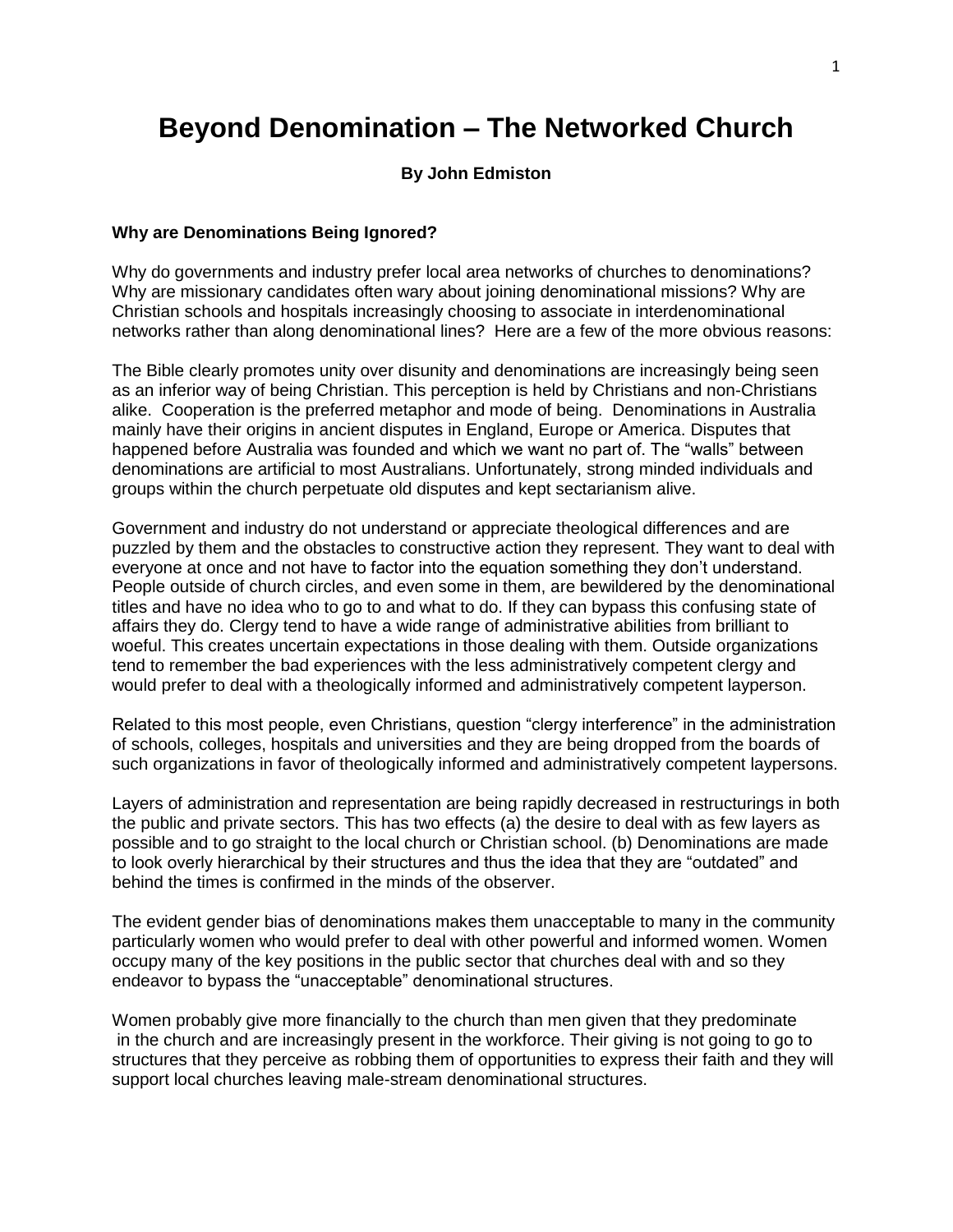Ordination is increasingly coming under fire as outdated, sexist, unscriptural or as the province of the local church. Increasingly a Bachelor of Theology is being seen as just as good a passport to ministry as the laying on of hands of a bishop. Ordination is also being eroded by ministries outside of denominational structures such as Campus Crusade For Christ where nonordained people are making a very significant impact for God through things such as the Jesus Film. Also functions such as conducting marriage ceremonies are no longer the province of ordained ministers of the gospel. Ordination is looking shaky although it is the one of the main powers that denominations have. More on ordination later in the book.

Christians find they like each other no matter what church the other person comes from. "Church Hopping" has had one good effect in removing many of the myths about other churches. It has thus eroded denominational identity. People feel they are Christians first and Baptists, Lutherans or Pentecostals etc. second. Many local churches are in a significant amount of theological, financial or administrative tension with their denominational structures and feel they would be better off without them. For instance, the homosexuality debate and the possible ordination of homosexuals has caused a number of Uniting Churches of an evangelical or charismatic flavor to become independent of their denomination here in Australia. While many others struggle with the compromise they perceive in their denomination.

The churches that have departed and become independent have not notably suffered as a result. Their "liberation" has been evident to others still in the system particularly those that feel they are paying an overly large portion of the denominational dues and which have the strength to be independent themselves.

## **How Long Has This Been Going On For?**

The movements for Christian unity began late last century were given impetus by John Mott and David Du Plessis and gathered momentum after World War 2 when the Billy Graham Crusades got churches working together for a common cause and Christians learned how much they had in common. In my home state of Queensland, the Brethren, Churches of Christ and Baptist churches have been at the forefront of inter-denominational missions. Their denominational structures of networked autonomous local congregations have certainly contributed to the easy adoption of inter-denominational practices. Strict, creedal, formal denominationalism was eroded and this wave ended in mergers of similar but struggling denominations, the largest of which was the formation of the Uniting Church from the combined Methodist, Presbyterian and Congregational churches. Still the denominational metaphor was intact, the denominations did not dissolve into networks; they combined into new and "more sensible" denominations. This first wave was based on the interpretation of John 17 (Jesus prayer for unity) as being organic and structural unity. The second wave disputed this and saw unity as "koinonia" rowing a boat together, the common cause.

The "second wave" that I observed was "cautious networking" and was three fold. Firstly, came the formation of the inter-denominational Brisbane College of Theology where most denominations have their clergy trained through the same body albeit with denominational distinctives intact. Secondly churches in small country towns were combining for evening services and occasional mission projects. And thirdly the Churches Working Together initiative of the mainline denominations brought pulpit sharing and the occasional combined service to Catholic, Anglican, Uniting and Lutheran churches. It also saw cooperation in local area networks to achieve goals in pastoral care, education and social services. The denominational metaphor was being replaced by the metaphor of the local area network of believers in a very cautious fashion.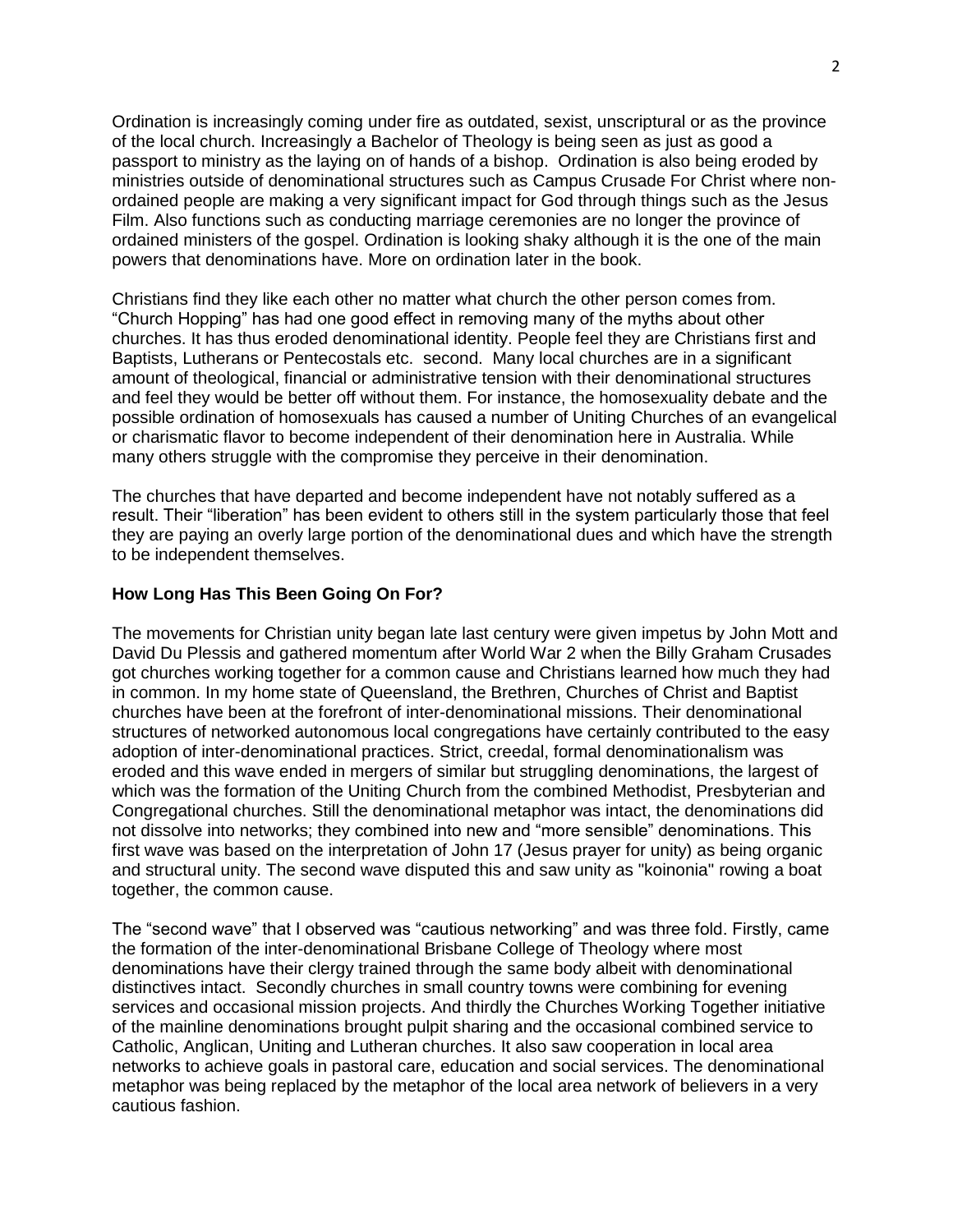This was helped along by a "theology of the city" which saw the city/local area as the organizing unit. This theology can get quite complex and to explain it simply it is based partly on the fact that the epistles of Paul were written to local areas not individual churches or denominations.

The "third wave" I observed came from two sources. Firstly, the Vineyard movement with its network of independent churches seeking God in a particularly appealing way for many. It had a new and attractive flavor about it and while it did not catch on in a very big way in Australia it created a hunger for a similar way of being Christian here. The Crosslinks network of independent churches seems to have its genesis at least partly in the Vineyard movement and the gentle management philosophy of the late John Wimber. Secondly the task of churches reaching youth created a crisis that has had three remarkable expressions. Firstly, Scripture Union came up with the idea of placing church funded chaplains in government high schools. To get this past the State Education Department which did not want denominationally biased chaplains Local Chaplaincy Committees had to be formed representing all the churches around a given high school. They then funded the worker in the school who was recruited by Scripture Union and approved by the LCC on negotiated guidelines that were also approved by the Education Department. So far in Queensland over 70 such chaplaincies have been formed and this is increasing at a fast rate. Churches are working together in local area networks and funding a common worker. While this is still quite peripheral to church life in Queensland it has required much negotiation and cooperation so that the process of chaplaincy formation has been a huge exercise in trust building between local churches. The second youth-related issue has been Religious Education in schools which used to be denominationally based with each denomination for instruction. Commonly smaller denominations banded together as "Other Protestant Denominations." With women RE teachers entering the workforce and increasingly busy local clergy, it became impossible to find enough teachers, so denominations did the sensible thing and started grouping together a bit.

Eventually the idea of a common curriculum emerged negotiated between churches in the local areas such as Townsville West. Initially denominational distrust was at a high level and it took 6 months or more for these agreements to be put together. Last month a new Townsville West agreement was put together in a single meeting. The third youth-related development was an outcome of the Youth For Christ combined youth rallies of the 70's and 80's and the Youth Alive rallies in Pentecostal circles. Youth who met at these rallies networked along the lines of affinity and friendship and not along the lines of doctrine. Youth began to move around each other's churches at such a speed that all youth ministry has become essentially inter-denominational. Youth pastors are now getting together regularly and networking frequently partly to keep track of their charges and partly to organize combined events. Denominations have little meaning in the world of youth work. In fact, they come close to being nonsensical. It's one huge youth network – at least here in Townsville.

Other factors have certainly contributed to the collapse of the Berlin Wall of denominationalism. These factors include ridicule and persecution where Christians have suffered together in the face of a hostile world. Even the mild anti-Christian stance of the media has been a force making Christians feel that they are more together than apart. Christian bookstores, common books, commentaries and lexicons and Bibles, Christian radio and common Christian music have all been factors. Few denominations realize how close they have become. I lecture at two bible colleges, one very Baptist and non-charismatic and the other very Pentecostal. They are under the impression that they are "totally different". Yet my lecture notes on Hebrews or Church History at the Pentecostal college would be perfectly acceptable at the Baptist college since both colleges use exactly the same references, notes and textbooks. If I changed the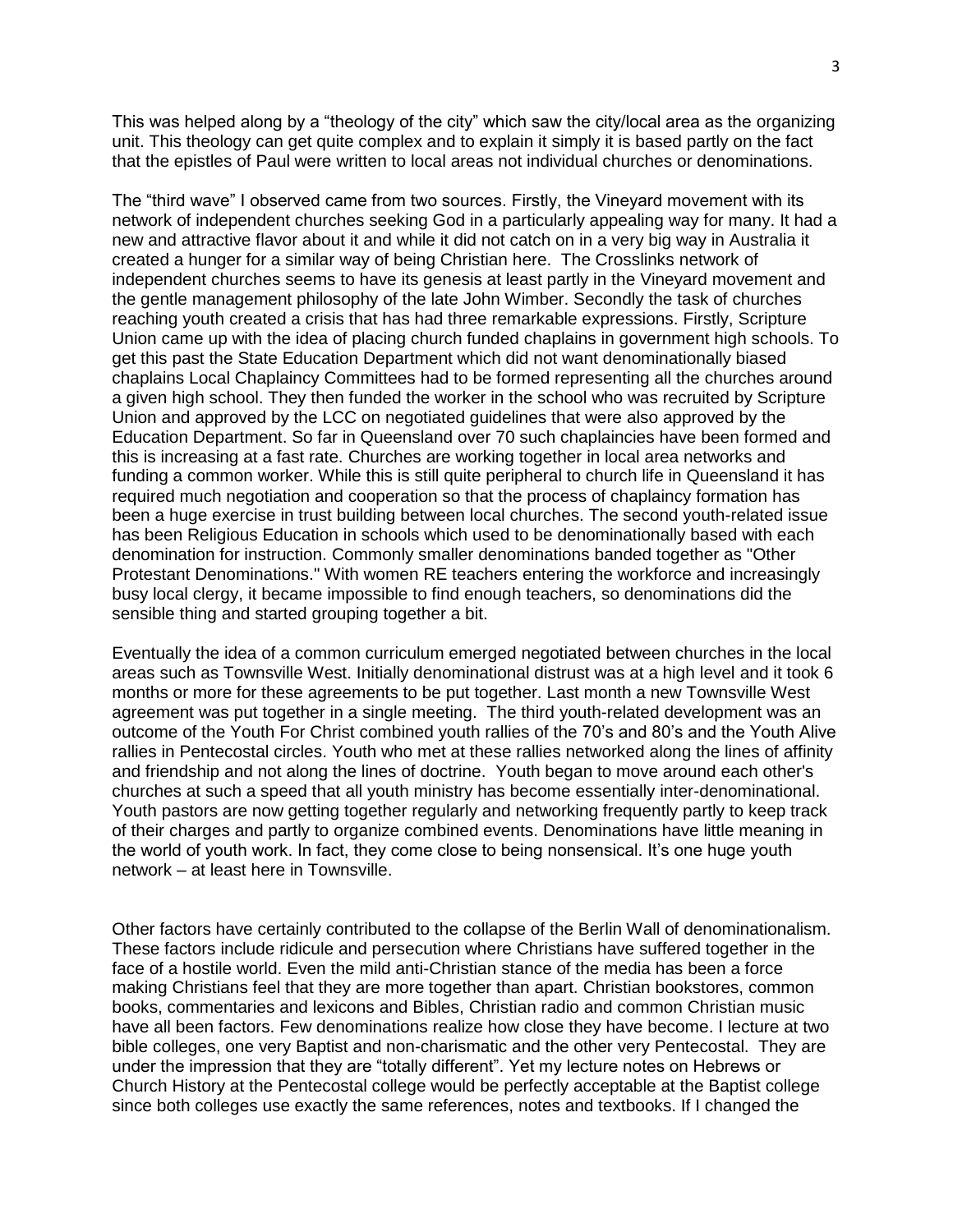title page of the notes no-one would be the wiser.

#### **When Will The Battle For The Denominations Begin?**

In management literature they have gone from being future-ists to "present-ists' and are asking "what unperceived change has already occurred that will define the future?" The collapse of denominations is such a change. It's happened. The battle is over. This book is in the past tense. These examples are from yesterday. I am not predicting anything I am rather describing what is now and trying to find the way forward. There will be no "battle for the denominations", no rearguard action to preserve the past; the troops have moved on – and in droves. So my question at the head of this section is (deliberately) misleading. The discourse of cooperation has been normalized and the discourse of denominationalism has been marginalized. In other words, when people talk in denominational terms now they sound weird and behind the times. It is no longer normal to be denominational any more than it is normal to be racist. Increasingly denominationalism is being viewed as undesirable and even pathological within Christian circles. It is certainly no longer the favored way of being Christian.

## **What Has Replaced/Will Replace Denominations As The Means of Organizing The Faith and Life Of The Churches?**

Local area networks of churches will help us find faith and fellowship and task focused associations will organize our schools, hospitals, missionary societies and theological colleges. Larger networks will exist in matters of doctrine and styles of worship and even higher level organizations will coordinate the efforts of the schools, missionary societies etc. This has largely happened but is still happening hence the time ambiguity in the header.

But Surely Some Tasks Will Still Belong To Denominational Structures Like The Training, Ordaining & Appointment of Clergy.

1. The training of clergy is already being done inter-denominationally in all major denominations and a B.Th. from any one college will be accepted by the other denominations. Candidates moving between denominations generally only have to take a few subjects on denominational distinctives.

2. The appointment of clergy. Many Baptist churches and all independent churches simply advertise in the Christian newspapers and magazines when a pastor is needed or promote an elder in the church. Such appointments are just as functional as those made by denominational panels and in many cases even better as the participating church has more say and thus greater "ownership" of the decision.

3. Ordination is under fire and being seen as officious meddling in many cases. It is either never instituted (Churches of Christ) diminished in significance (many Third Wave churches) or relegated to the local church. Independent churches ordain simply by the laying on of hands of the elders in the congregation. Pastors so ordained seem to function just as well as those ordained by a bishop.

4.Discipline of errant churches is another supposedly denominational function. However, it is simply not being done by the denominations and when it is done it is often done poorly. Even this can be done by networks. A successful restoration of a church in error was achieved when a network of pastors who prayed together helped one of their number back on track. No denominational "heavies" were involved and in fact they were remarkably absent from the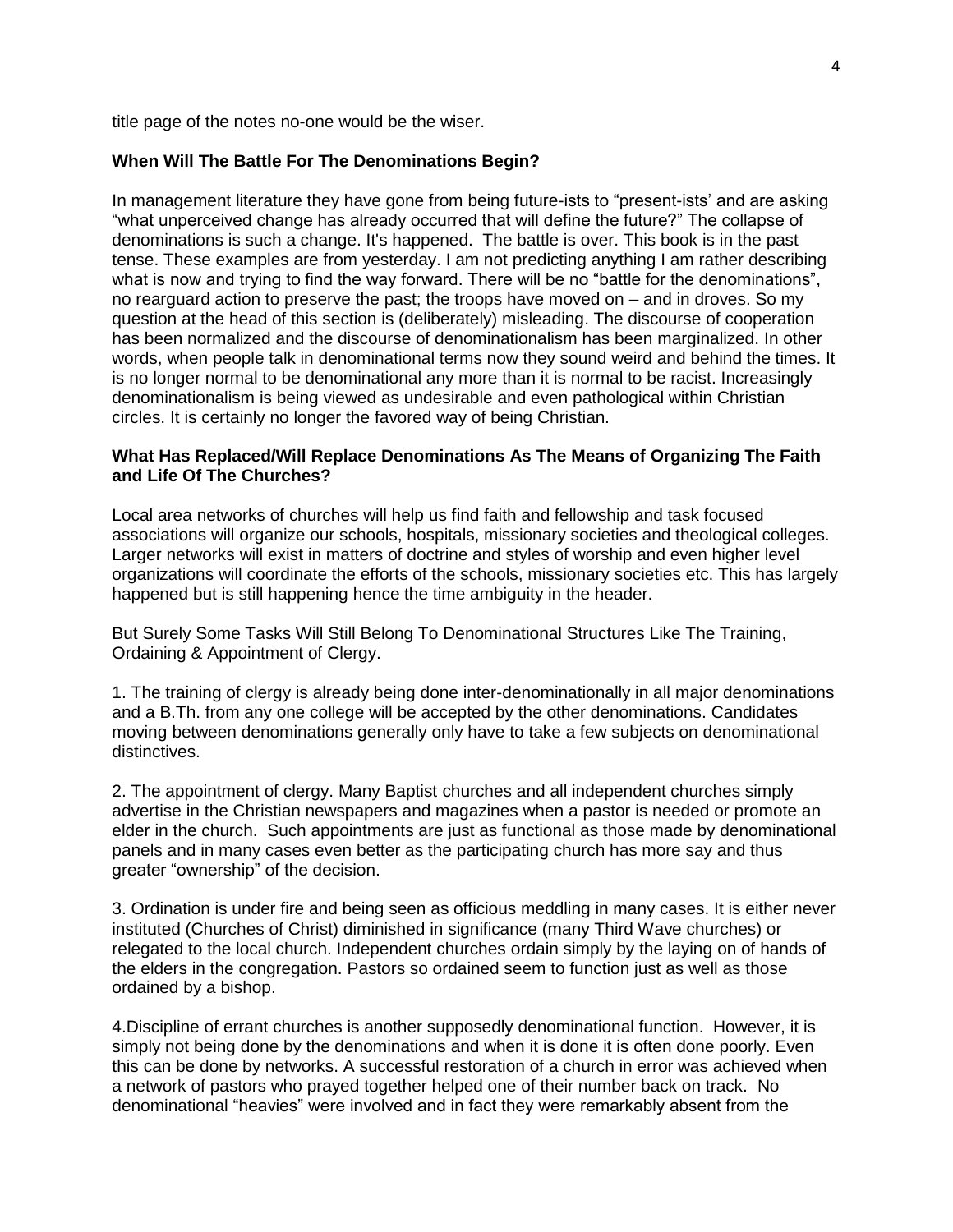process. Friends can help each other be accountable and to stay on track as "iron sharpens iron" and networked clergy are far less likely to fall than often isolated denominational clergy. Similarly, correction of doctrine is being done more by Christian authors and Christian media than by pronouncements from denominational HQ. Creeds have become minimalist nine point affairs and something of the magnitude of the Westminster Confession would not be contemplated by any denomination today. Even in Catholic circles canon law is being increasingly resisted or ignored.

5. The sense of continuity, history and belonging that denominations provide is being replaced by allegiance to the Scriptures and to personal experiences of God. Allegiance can be to the local area network or the task focused organization just as much as it can to a denomination. I find many people who describe themselves as YWAM-ers for instance and find their allegiance there rather than in events in Europe's past. Many Australians find it awkward to have an allegiance to a denomination like the Lutherans where the history is that of Germany in the 1500's. Perhaps that is why the Lutheran church in Australia has barely spread beyond the German sub-culture.

6.There is thus no function of denominational structures that I can think of that cannot be done as well or better by local area networks of churches or task focused associations. Hierarchical denominational structures are simply unnecessary.

Ok John, Back Off, You Are Sounding A Bit Too Hostile Here… Denominations Have Performed A Very Important Role And Will Well Into The Foreseeable Future and Besides Thousands of People Have Died Fighting For Those Denominational Distinctives and Ways of Being Christian…

I thought you would say that! Let's deal with the "martyrs" argument first. People have died fighting over all sorts of things. People have died fighting over their favorite football team. Probably someone has died fighting over a bus ticket. This just indicates the presence of a vicious tribalism that is prepared to kill those who believe and live differently. It says nothing about the rightness or wrongness of those so killed or the structures they used to organize themselves. That is not to say that such deaths were unworthy or in vain. However, they should not dictate how Christians organize themselves today. The structures we use should be the best possible structures that help us with the following top priority tasks amongst others:

1.Loving God with all our heart, soul, mind and strength.

2.Loving our neighbors as ourselves.

3.Developing a vital Christian community that lives the abundant victorious Christian life together in peace.

4.Fulfilling God's calling to make disciples of all nations.

5.Undertaking ministries of mercy and compassion to a hurting world.

Local area networks of churches undertook the first three of those tasks very capably during the first century AD and roving task focused missionary bands such as the one Paul led were responsible for evangelism, mission and the collection for the starving saints in Jerusalem – the last two tasks on our list. Denominations were not needed then and these five tasks were done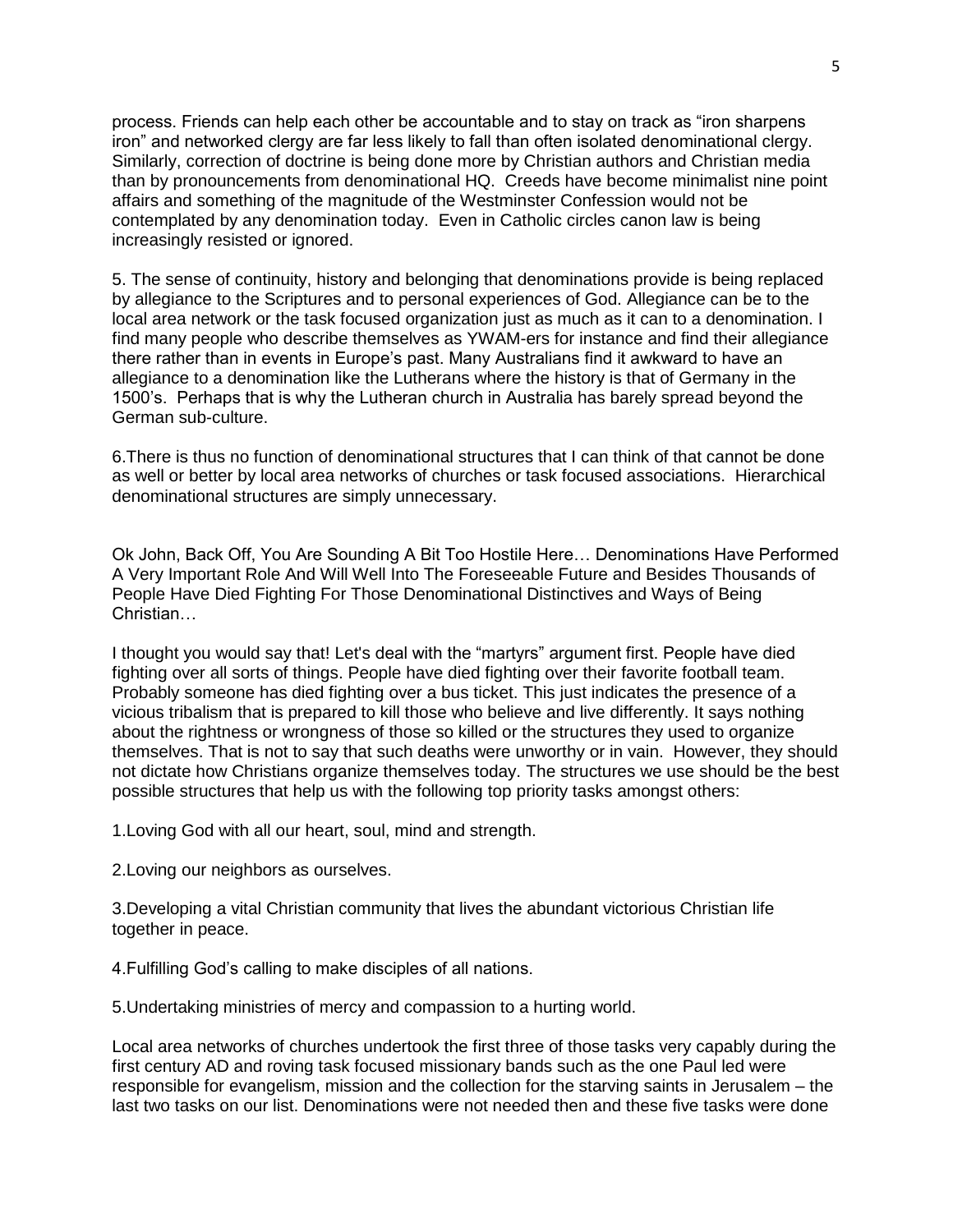as well or better than they have been done since. Denominational structures were never put in place by the apostles who were 'network hubs" rather than archbishops and popes.

Denominational ways of being are a mixed blessing promoting stability on one hand and allowing tribalism in the body of Christ in the other. Their effect in stifling the more unusual but sometimes more vital aspects of the faith has been a high price to pay for order. When God orders nature it is with great variety and a harmony between the species. He did not plant all the trees in rows or say "I like petunias therefore all flowers will be petunias". The animals are not filed from A-Z or kept isolated from each other. God's order is "beyond bureaucracy". Therefore, if the Church is to reflect God's order it will be "beyond bureaucracy" and the traditional forms of denominational structures.

Denominations are often half of the solution, an expedient structure created during a revival or reformation. There are better ways of organizing ourselves that we can move towards. We now need to take the next step into new ways of being Christian that go beyond denominations.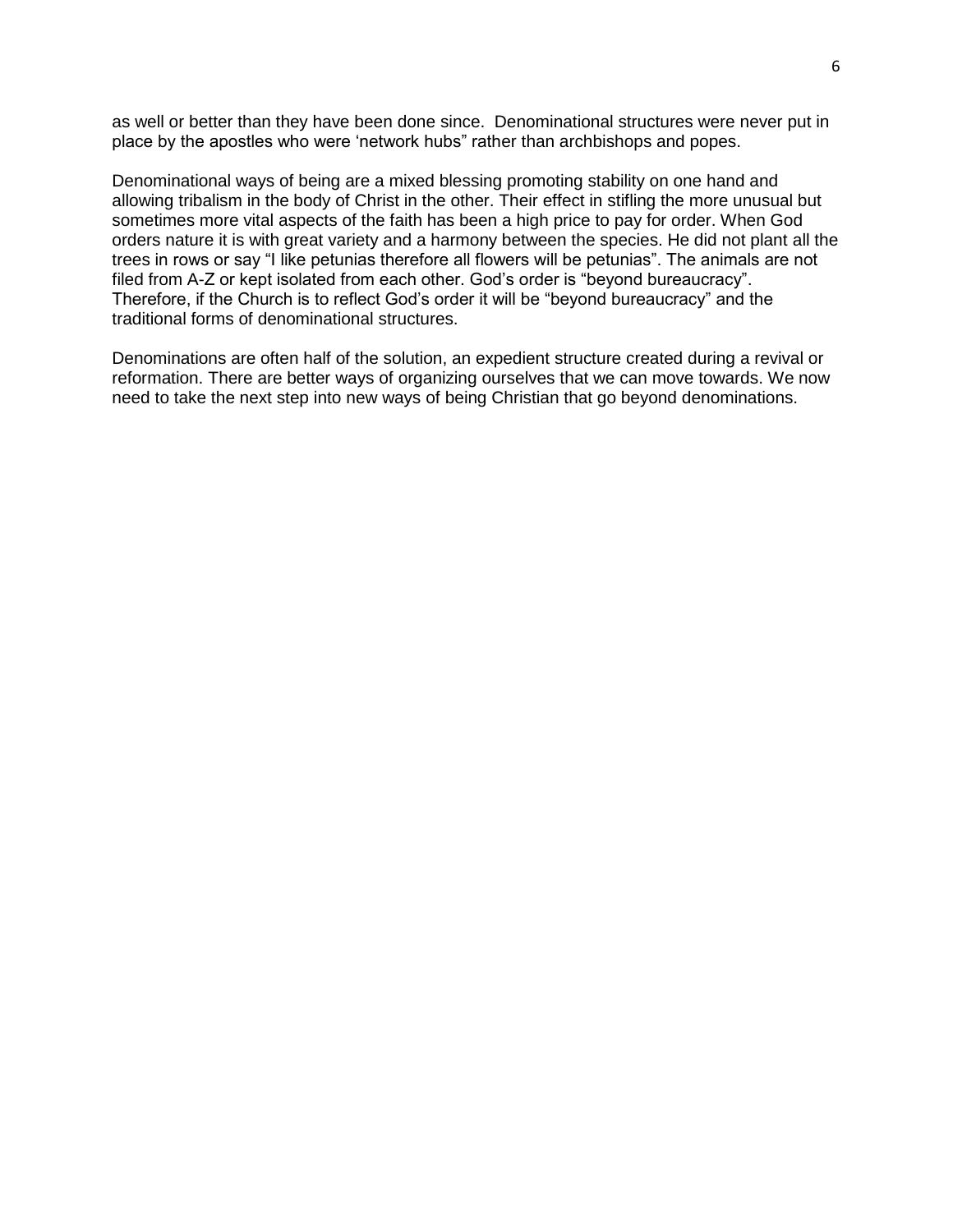# **Chapter Two – Local Area Networks**

### **Do Local Area Networks Of Churches Exist In Scripture?**

Most exponents of early church history such as Robert Banks argue that the early church met in houses and these houses were linked together in city-wide networks. I see it as a bit broader than that. I find (at least) four kinds of networks of local churches & Christians in the New Testament.

1.Ethnic networks such as those that emerged in the Jerusalem church between the Hellenistic Jewish Christians and the Hebrew speaking Jewish Christians and between Jewish and Gentile networks in Rome. These strong family-based ethnic networks were a threat to the unity of the local church. These networks exist in two types: networks within the local church such as at Jerusalem and Rome and networks larger than any local church such as the Jewish Christian diaspora addressed in Hebrews. A modern day example would be the network of overseas Chinese Christians that is international and influential today. They are a network with a distinct way of being Christian but are not formalized as a denomination.

2.City-wide house church networks where believers "met from home to home, with breaking of bread and prayer..." There are references to "the church that meets in your house..." etc. With the persecution of churches believers mainly met in homes or catacombs or in the woods and such groups networked with each other passing along Scriptures "make sure this is read by the Laodecians...etc.". The city seems to be the defining unit here with epistles being addressed to the networks in Colossae, Phillipi, Rome and Ephesus. The church in country towns such as Charters Towers has largely taken this form with the churches seeing themselves as somewhat merged and often holding joint meetings or combined evening services. While they largely maintain their denominational distinctives their "way of being" is as a community not as separate churches.

3.Regional and national networks such as Northern Galatia (Galatians), Crete (Titus) and in Asia Minor (Revelation) where city churches were networked together and addressed as a whole. Hebrews may sneak in here or as a sub-category of number 1 depending on your theory about its recipients. In Revelation each individual city network is addressed in the first three chapters and then the remainder is addressed to them as a regional network as a whole. "The house-churches in China" is probably the prime example today of networks operating across a region or nation.

4.The entire network of believers which is referred to in Paul's phrase "as in all the churches" and is possibly the real target of the epistle to Philemon. If you read the greetings at the end of Philemon it includes many of the heavyweights of the early church including some of the main authors of Scripture such as Mark, Luke, and Paul. It's a letter signed by representative heavyweights right across the church and tactfully intended for a very wide audience using the literary ploy of addressing one man's particular situation to reason towards general principles. The Internet acts as a tool for Christian discussion right across the entire world and creates international communities of believers around common networked themes.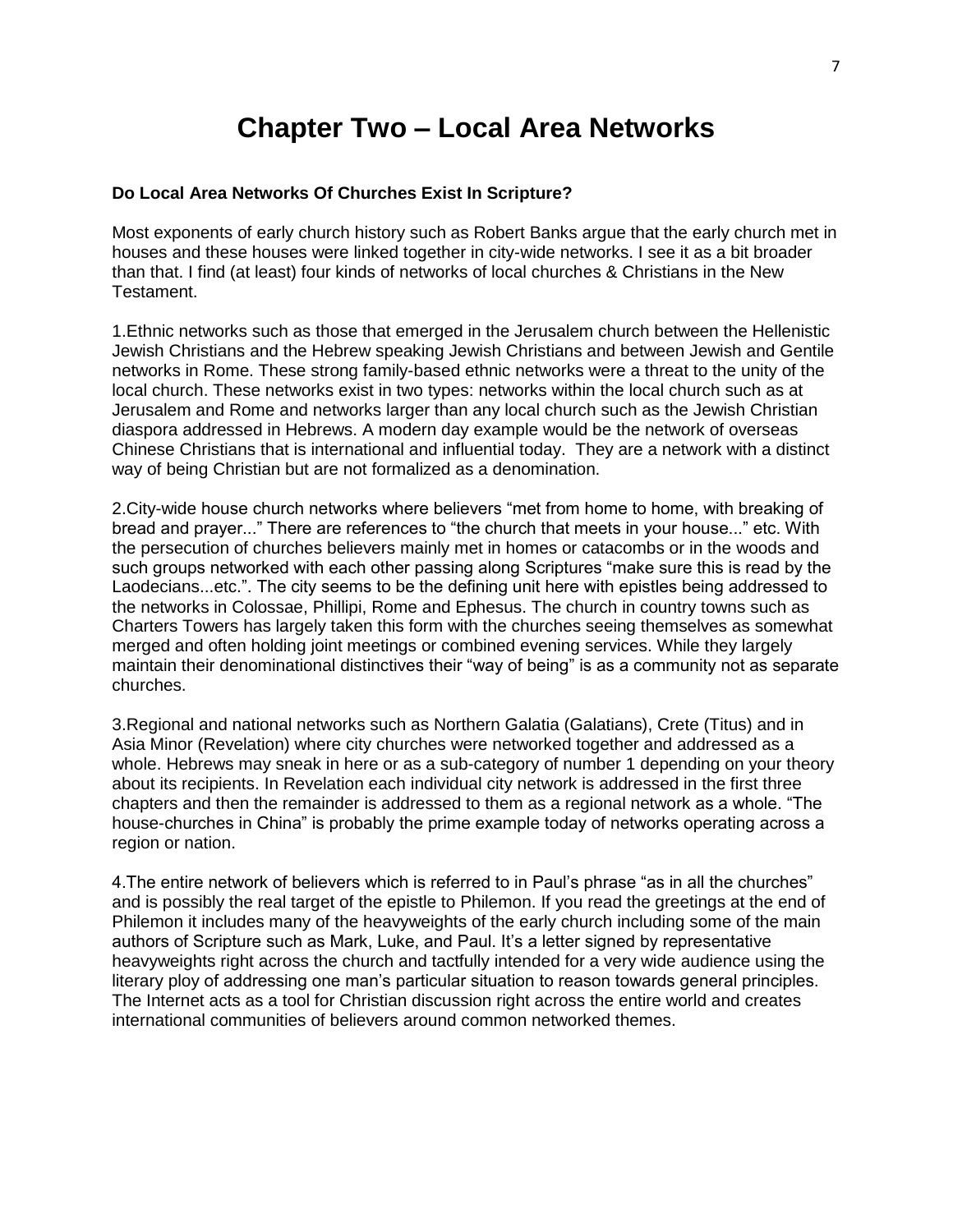What are some of the advantages/disadvantages of local area and other networks of churches?

## Advantages

Independent churches in a network are still in fellowship with other churches and can receive financial contributions (2 Corinthians 8&9) and theological instruction (the epistles) from them and share itinerant ministers (such as Paul and Luke). They are not lone, unresourced mavericks.

It's a natural way to organize things that can be grasped by the average Christian.

Believers in local area networks share a common locality, go to the same schools, witness to the same community and feel many of the same local pressures thus it makes sense to work together.

Networks tend to have more openings for lay ministry than denominational structures and more points of entry to the body of Christ.

Basic common theology such as the Apostles Creed can be affirmed at meetings of the network and act as a basis for fellowship. The first Universal Creeds were formulated without the existence of denominations or much in the way of formal structure.

They facilitate church planting and evangelism by giving an accurate picture of the state of the church in a given area.

They are capable of surviving financial hardship and persecution and depending on your endtimes theology we might just need them in the not-too-distant future.

If run properly they act as a point for building trust and unity between churches in a given locality.

Greater energy, creativity and adaptability to change.

### . **Disadvantages**

Networks tend not to be very good at organizing missions, hospitals and schools. Denominations or task focused organizations are needed here.

The theological diversity within local area networks tends to mitigate against the process of complex theological formulations being achieved and agreed on.

Networks if run badly or if dominated by a single local church can be quite dysfunctional. Though that probably applies to whatever organizational structure is chosen.

Networks allow a diversity of doctrine and practice which can be difficult to bring into line without an authoritarian structure e.g. the problems at Corinth and some of the problems experienced within the Vineyard Fellowship.

Lack of a career path for ministers.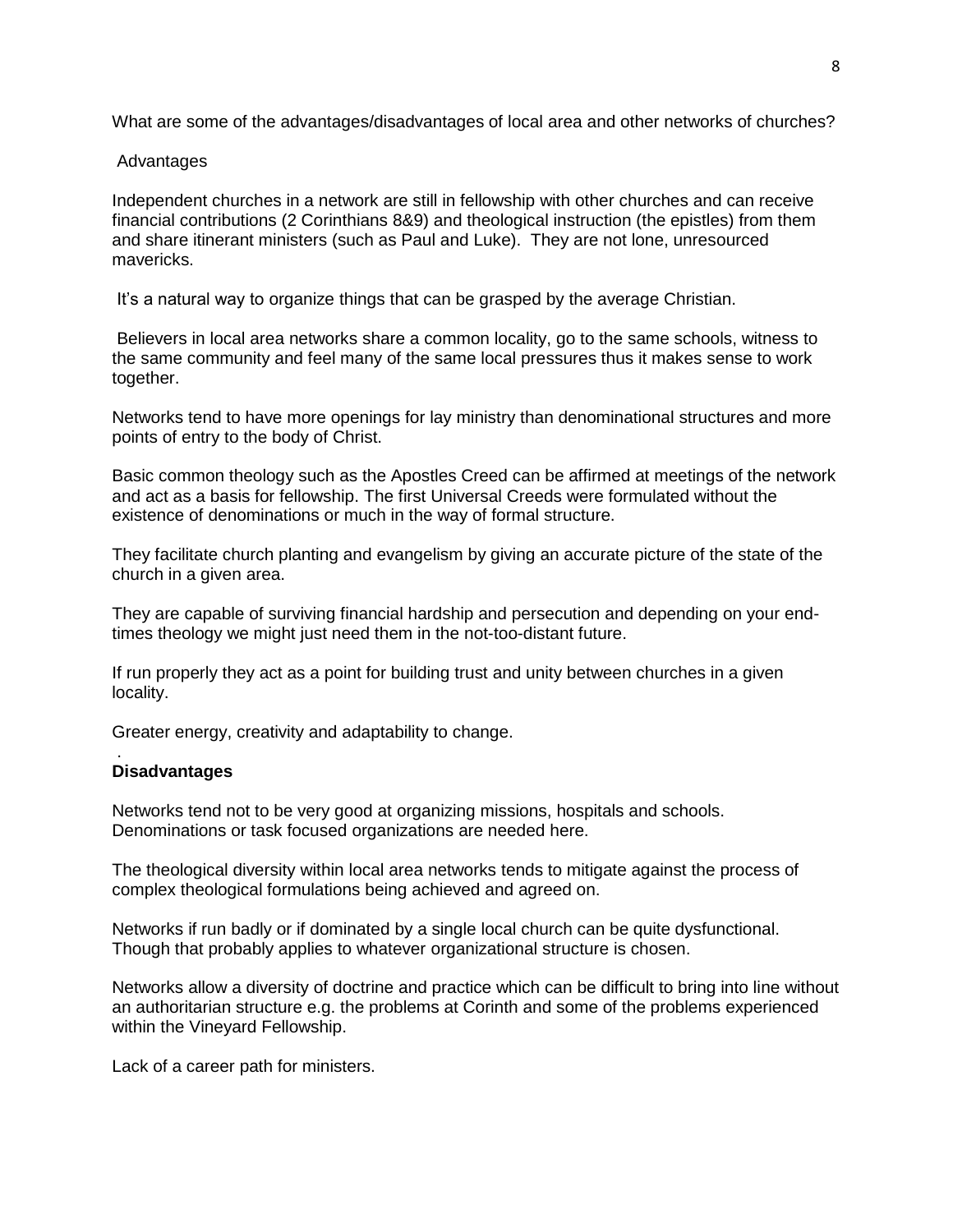Networks are untidy and awkward. There tends to be a lack of things such as agendas and minutes. They require believers to trust each other and be vulnerable to each other.

Christians will tend to move from church to church more often within a network.

Churches that derive a great deal of their identity from being different from other churches will be unable to join in networks constructively but able to organize their own denominations well.

They are much less competitive and remove one of the driving forces in church growth – interchurch rivalry.

### **Why Not?**

Is there any good Scriptural reason why Spirit-filled, bible-believing churches in a local area should not cooperate together and network together for the common good? I cannot think of one. Even if we don't abandon denominations we should at least form local area networks that go beyond an occasional ministers fraternal meeting.

#### **But aren't hierarchical structures the Scriptural model?**

Many people see an episcopal structure in Scripture of deacons, elders, pastors and bishops governed by apostles in a strict hierarchy. There is a lot wrong with this view as I will show and I think that it may have arisen in part because up until now we have lacked the terminology to describe or model networks. To describe an apostle as a "hub" and a local church as a "node" would have made little sense until the Information technology revolution made networking terms common parlance. We simply haven't had the mental models to fit these terms into a nonhierarchical structure. Our only main alternative has been "democracy" and congregational government which is still denominational and hierarchical and to my mind just as bad as an episcopal structure.

#### **Jesus forbade hierarchy in the Church**

(Mark 10:41-45 NASB) And hearing this, the ten began to feel indignant with James and John. {42} And calling them to Himself, Jesus said to them, "You know that those who are recognized as rulers of the Gentiles lord it over them; and their great men exercise authority over them. {43} "But it is not so among you, but whoever wishes to become great among you shall be your servant; {44} and whoever wishes to be first among you shall be slave of all. {45} "For even the Son of Man did not come to be served, but to serve, and to give His life a ransom for many."

(Matthew 23:5-12 NASB) "But they do all their deeds to be noticed by men; for they broaden their phylacteries, and lengthen the tassels of their garments. {6} "And they love the place of honor at banquets, and the chief seats in the synagogues, {7} and respectful greetings in the market places, and being called by men, Rabbi. {8} "But do not be called Rabbi; for One is your Teacher, and you are all brothers. {9} "And do not call anyone on earth your father; for One is your Father, He who is in heaven. {10} "And do not be called leaders; for One is your Leader, that is, Christ. {11} "But the greatest among you shall be your servant. {12} "And whoever exalts himself shall be humbled; and whoever humbles himself shall be exalted.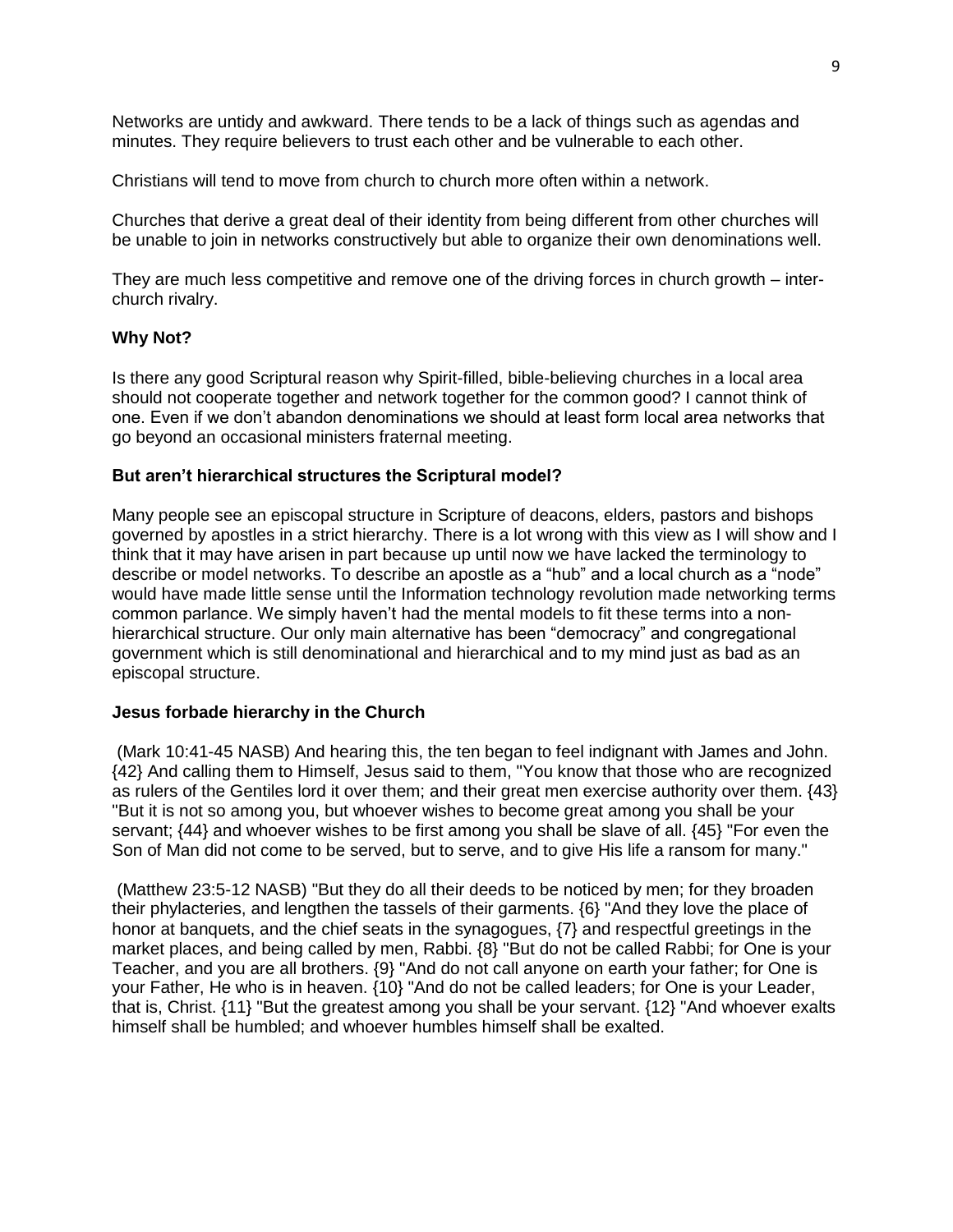## **There Were Multiple Loci of Authority For Each Congregation**

Congregations were not ruled over by one man who was accountable to just one other etc. They seem to be ruled over by a plurality of elders, a number of visiting apostles and prophets and accepted directions in letters and via messengers. While Peter and James and John had preeminence it was not in a line management sense and they did not give direct orders on controversial issues without meeting with others in council such as in Acts 15. Paul, though not one of the Twelve could say that "I am not the least inferior to the most pre-eminent of the apostles." (2 Corinthians 11:5, 12;11) which would be an impossible statement in a line management culture.

## **The construction of a leadership network is similar to but not at all the same as construction of a hierarchy.**

When Titus is instructed to appoint leaders (plural) in all the churches in Crete he is actually setting up a leadership network then moving on. After he departs the elders are presumably to network together and govern the churches. The Cretans were a depressed community noted for a rather laid-back lifestyle to say the least. This seems to have meant that some outside intervention by Titus was needed if leadership was to be set in place. It was also common practice after evangelizing a new region. (Acts 13). What are some of the differences between constructing a viable and workable leadership network and constructing a hierarchy?

The apostle moves on after setting up the network and while he/she may visit it to encourage it and help its life and growth the apostle does not run its day to day operations in a line management style. There is no indication of a regular reporting relationship between the elders and Paul or Titus. Such relationships are essential to hierarchy. The role of elders is the edification and growth of the network not "lording it over them" which is expressly forbidden. (1 Peter 4:10).

Paul describes his authority as being given "for building up not tearing down" and it comes from the manifest calling and gifting of God not from ordination or a position appointed by another human being. In fact, he makes it very clear that he did NOT derive his apostleship or his gospel from any other human being. (Galatians 1).

Thus I see the appointing of elders being a recognition of the Spirit's work in placing calling, character and competence to lead into certain Christians lives. Such appointments are the construction of a dynamic, Spirit-filled network not a human and man-made bureaucracy.

Would you please clarify the difference between a network and a hierarchy? It hasn't quite clicked for me yet.

A network is like the Internet which functions quite well despite having now owner and no organization running it. A hierarchy is like the military which has a clear vertical chain of command.

Networks have important points within them like the system engineers who helped design the structure of the Internet and who decide on its configuration, such as the recent decision not to allow a capability to eavesdrop on Internet communications to be built into the Internet. However, you can hook up to the Internet without having to consult them at all and what you put on the Internet is your business. No-one owns the Internet and no-one runs it and no-one is Mr. Internet and says what will and won't happen. However, it functions very well indeed. People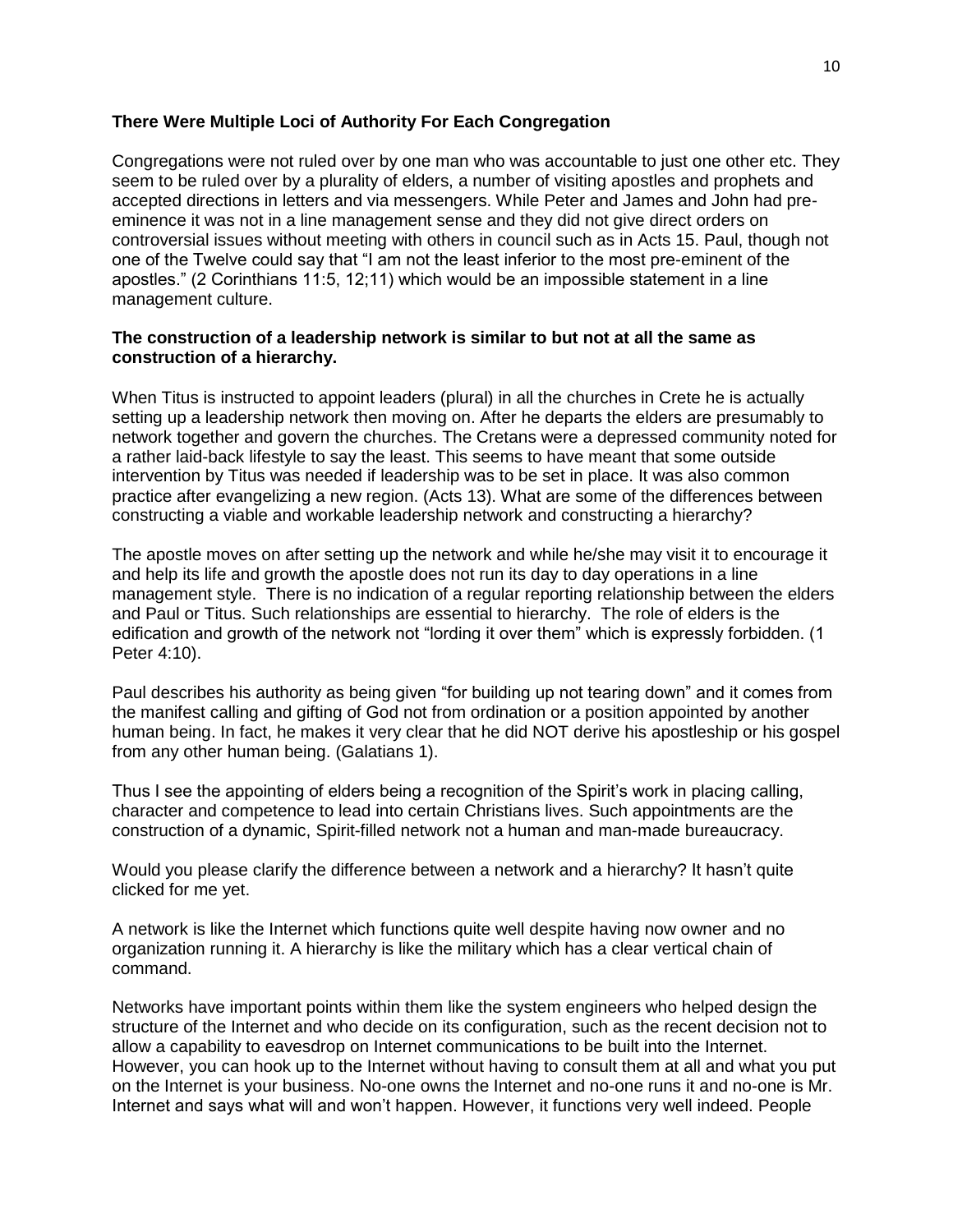make their contributions to the network if and when they please and according to their varying degrees of expertise. In a hierarchy people make contributions as they are "allowed to".

Ok that helps but how can the Church be a network, it doesn't fit with my idea of the Church at all.

## **Let's look at some of the metaphors that Scripture uses to describe the Church**

**The Body** – various parts linked through a central nervous system and where each has its part in the system as a whole. There is variety, freedom and coordination. The coordination is by the Spirit not a central HQ. The parts of the body are neither independent from each other or inferior to each other. There is no rank order of body parts. Eyes are not higher than feet as a general is to a corporal for instance. There is equality between the parts. A Temple of Living Stones – each part of the holy structure is alive and living and contributes to the whole. The key phrase is "you are being built together".

**The Bride of Christ** – speaks of the Church's relationship with Jesus as a beautiful, pure organic whole.

**The Pillar and Support of the Truth** - (1 Timothy 3:15 NASB) but in case I am delayed, I write so that you may know how one ought to conduct himself in the household of God, which is the church of the living God, the pillar and support of the truth. This metaphor certainly suggests an ordered rigid structure and even a bureaucracy but does not describe the internal operation of the Church. Rather it's a description of its ontological relationship to other heavenly realities. The church as a whole is solid. It is its faithfulness to Scripture and the holy lives of the believers that give it this quality not a system of church government.

**The Olive Tree** – Here branches are grafted in or out according to their faith. The Olive Tree is a living network of believers. The Kingdom – While this is undoubtedly a hierarchical metaphor, its overtones of privilege and place were constantly played down by Jesus who emphasized servanthood in the Kingdom and rebuked James and John for wanting high places. Places in the Kingdom are not assigned by man or by committees but by God. The degree to which the Church and the Kingdom overlap is quite an area of debate among theologians. The Kingdom is not a bureaucracy.

**The Leaven** – In this parable the Church is seen as infiltrating and transforming society from within the culture. The leaven makes its way right throughout the dough. It does not sit in a lump by itself; it is a good picture of an incarnated network.

While only a few of the metaphors of the Church directly suggest networks – the Body, The Leaven and the Olive Tree particularly, none of them are hierarchical or bureaucratic. The vision of the Church in the New Testament is a far cry from today's formal denominational structures.

## **Networks and The Church In Revival**

The church in revival in the New Testament was a highly networked gathering of called out believers living under the direct impetus of the Holy Spirit. Since then one of the precursors to revival most commented on in the literature is fervent united prayer by believers of differing denominations in a local area. In Ed Silvoso's excellent book "That None Should Perish" he describes how such a strategy won the city of Resistencia for Christ. In other words, revival seems to depend on believers in a local area forming a network that at least prays together.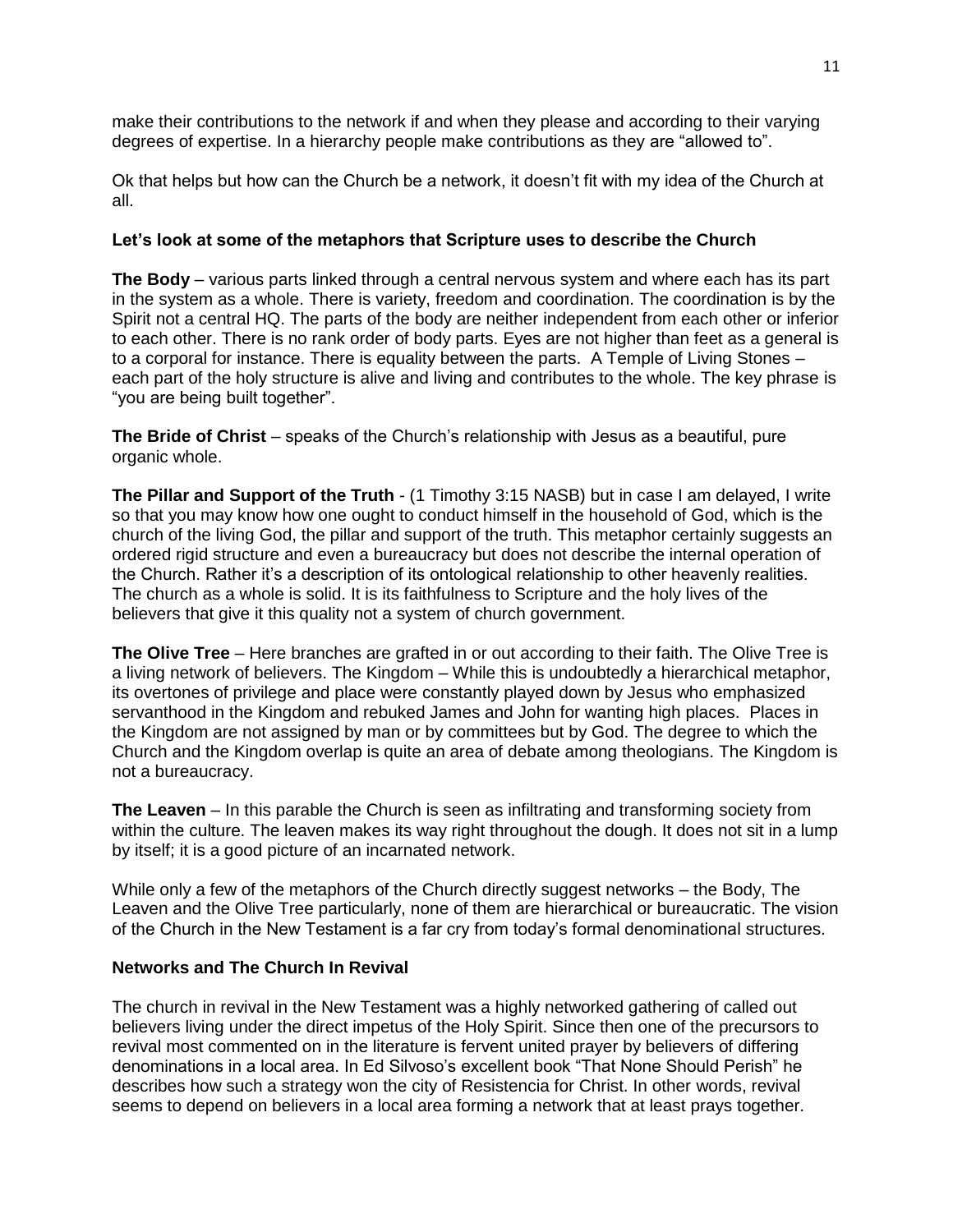Further evidence for this can be found in studies on revival such as "Praying The Price" by Stuart Robinson and "Informed Intercession" by George Otis (Jr.). Those who kept revival going for a long time seem to have always used networked small groups as the basic structure. Paul Yonggi Cho has used this to build the largest church in the world with a dynamic prayer ministry at Yoido Gospel Church in Seoul Korea.

Sometimes, such as in the Reformation and the Methodist revivals the revival continued up until the point that the network became a denomination. While the Methodists were primarily a wellorganized network of cell groups under John Wesley the revival was powerful. When it was systematized after his death it lost its way. When the Reformation spread across Europe from place to place and small group to small group and community to community it was dynamic. Once the organizations and denominations were created it moved out of revival power. This is such a phenomenon that many have described the "institutionalization" of the revival movements with the comments such as "who wants to live in an institution"? Who indeed?

## **Does Denominationalism Hinder Revival?**

When believers in a given local area are so disunited that they refuse to cooperate across denominational boundaries then revival is undoubtedly hindered. Denominational structures encourage disunity between believers in a local area and to the extent that they do so then revival is hindered. On the other hand, the formation of a vital local area network of believers loving each other, praying together and cooperating in the spread of the gospel is a very good sign of an effective church.

## **Are You Saying That Networks Are More In Tune With The Holy Spirit Than Denominations?**

If I wanted to start a fight among children, I would have only one chocolate and wave it around enticingly. Hierarchical structures are restricted in their opportunities. They are like the "one chocolate" and by their nature combined with human nature, they start fights. What I am saying is that the hierarchical structure of denominations easily aligns with "the flesh" and its desire for power and promotes division and competition between local churches. Networks don't allow quite as much room for the flesh. They also tend to promote cooperation and some spiritual virtues a bit better. Networks can still go bad and have sinful people in them. They are not a panacea. But they don't automatically cause division the way denominations do. For instance, no-one is fighting for control of the Internet – though it seems Microsoft would like to.

### **All that is well and good but how would such networks work in practice? What might they look like?**

There would be a wide diversity of local churches within the network catering for different kinds of Christians. Some churches would be traditional, some would be contemporary, some would be ethnic churches, others would be churches for drug addicts or gang members. There would be churches that believed in infant baptism and churches that believed in believer's baptism. There would be small churches and large churches and cell churches and house churches and even Christian campsites and campus groups and varying ministries to people. Various events would bring the network together as one voice – a city-wide crusade, a local tragedy, a night of prayer and fasting or even a contentious political issue on which the church in the city needed to have a voice. In between all these churches would be people that everyone knew and who could pull the pastors together in unity. Christians would see each other as brothers and sisters, not as rivals.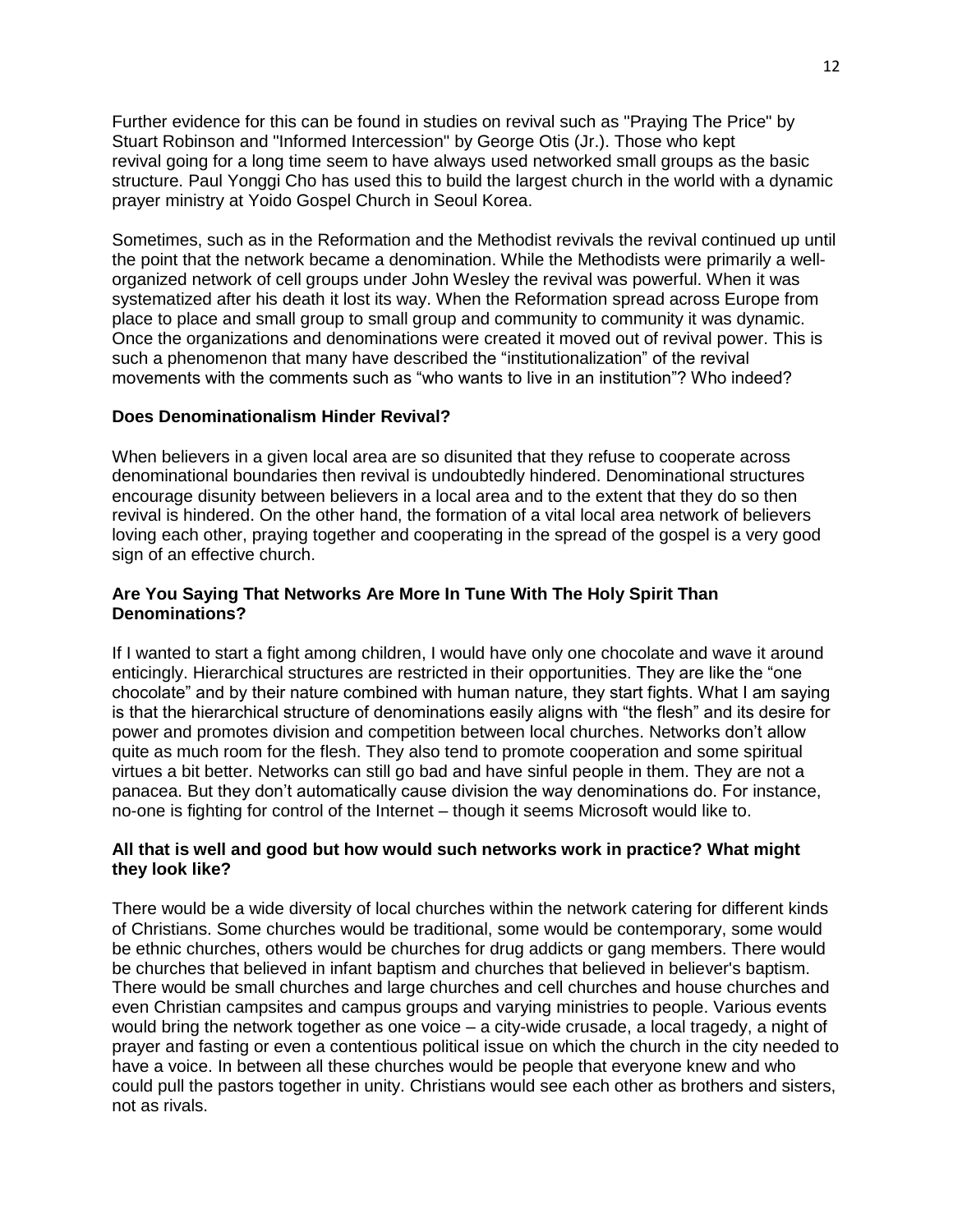On the front of the church building would be Townsville District Baptist Church a member of the Townsville Christian Network - or words to that effect. The churches would share resources and itinerant ministries and when one was in need, say after a fire, the others would help out. They would be committed to one another. Their primary allegiance would be to the other churches of the community - not to a denominational office overseas or a thousand miles away.

### **Has that ever happened?**

The church at Antioch seems to have consisted of two networks – a Jewish network and a Gentile network which overlapped and to some extent shared resources. It seems to have produced a major and remarkably healthy church. The early Quakers were a dynamic and persecuted network as were the early Methodists and the house churches in China today. Believers learn of each other's needs along these grapevines and pray for each other and even supply financial and other help. The networks between missionaries are very close though informal and many missionaries feel more a part of "the missionary culture" than their own local church. Millions of dollars flow along the Overseas Chinese Christian network and speakers and even pastors are shared. In Charters Towers the churches meet together for a combined evening service once a month and two of the small churches share a pastor. There is such close fellowship between the Baptist, Churches of Christ and Uniting Churches that they are for all intents and purposes the one fellowship.

In Townsville the youth groups of the Uniting, Baptist, Churches of Christ and Presbyterian churches are very close and members seem to go from one church to the other almost interchangeably. The youth have said quite openly to me that "brands are irrelevant". Where Ed Silvoso and the prayer house strategy has been implemented whole cities have changed their church signs to read like the example in the paragraph above or eliminated the denominational tag entirely. Local area networks are not just a pipe-dream they are here and they are helping people to find unity in the Spirit.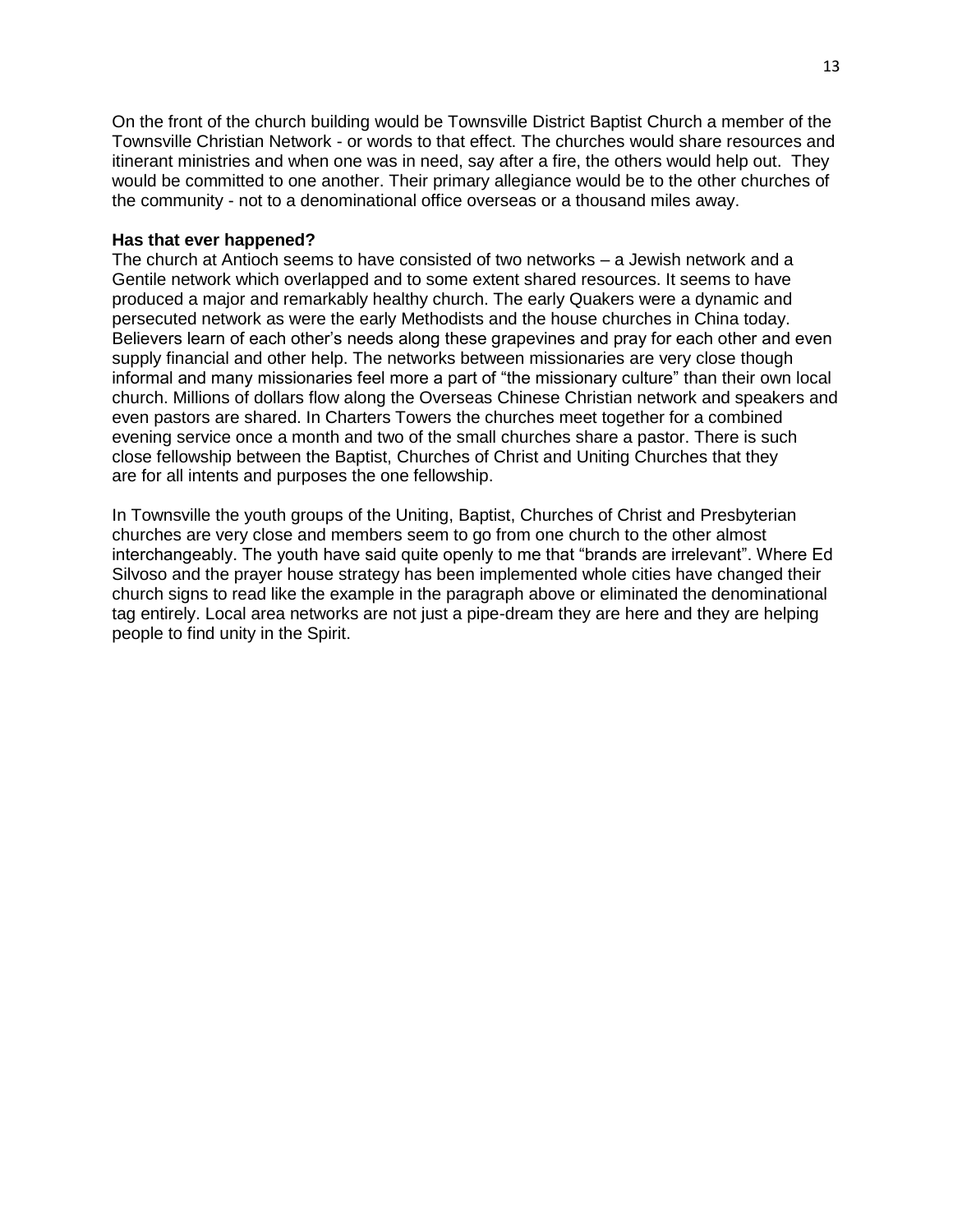# **Chapter Three – Task Focused Christian Organizations**

Denominations have failed at many of the core tasks of the Church – at least compared to task focused Christian organizations.

Bible Translation – the core task of making sure the Scriptures are translated into the heart language of the people. A task beyond most local churches and surely a denominational task? However, most Bible translations into other languages have been done by either individuals such as Tyndale or Luther or by task focused Christian organizations such as the Bible Societies or Wycliffe Bible Translators or the various missionary society Bible translation efforts. I cannot think of an occasion when the Bible has been translated into a new language by a denomination though I think some denominations may have produced English versions of the Bible such as the Jerusalem Bible.

Overseas Mission – was initiated by individuals such as Paul, Christian communities such as the Moravians or task focused Christian organizations such as WEC and OMF. Where denominational missionary societies have been involved at mission they have generally been set up quite independently from the denominational structure and are in effect task focused Christian organizations. The few times that denominations as such have attempted involvement in missions have been disastrous and caused many of the "colonial missionary" horror stories.

Evangelism & Revival – The most effective evangelistic organization today is probably Campus Crusade for Christ with the Jesus Film and the Four Spiritual Laws (now Knowing God Personally). The best known is probably the Billy Graham Evangelistic Association. The vast bulk of good evangelism is done by gifted individuals or by task focused Christian organizations. Youth evangelism is being done by organizations such as Scripture Union, YWAM, and Students for Christ but hardly at all by denominational evangelistic efforts. Denominational structures talk about evangelism endlessly but rarely accomplish it on any significant scale. The most effective recent evangelistic effort in Townsville was when many of the churches got together in a mini-network to distribute the Jesus Film.

Again denominational hierarchy was cut out of the actual process and it was a local church effort. Denominations should be actively involved in the renewal of their churches, however seldom has a denominational official from headquarters started a revival as a deliberate denominational initiative. When revival comes it comes from the difficult people – the small task focused Christian organizations within the churches and from outsiders and from interdenominational and inter-church efforts such as the revival in Resistencia.

Church Planting – This surely is a denominational activity. Many denominations now have a "church planting strategy" and have officials that take seminars on "church planting" and some even train their theological students in "church planting". What happens in reality though is that this has killed church planting! Joe Zealous the church planter now goes to his denomination to plant a church in the new housing estate down the road and is told a) It isn't a priority on our strategy b) He will have to go to church planting school and c) it's important to cool down and 'wait for the Lord's timing". So the Mormons move into the estate instead! In reality church planting is being done by gifted individuals such as Joe Zealous, by individual local churches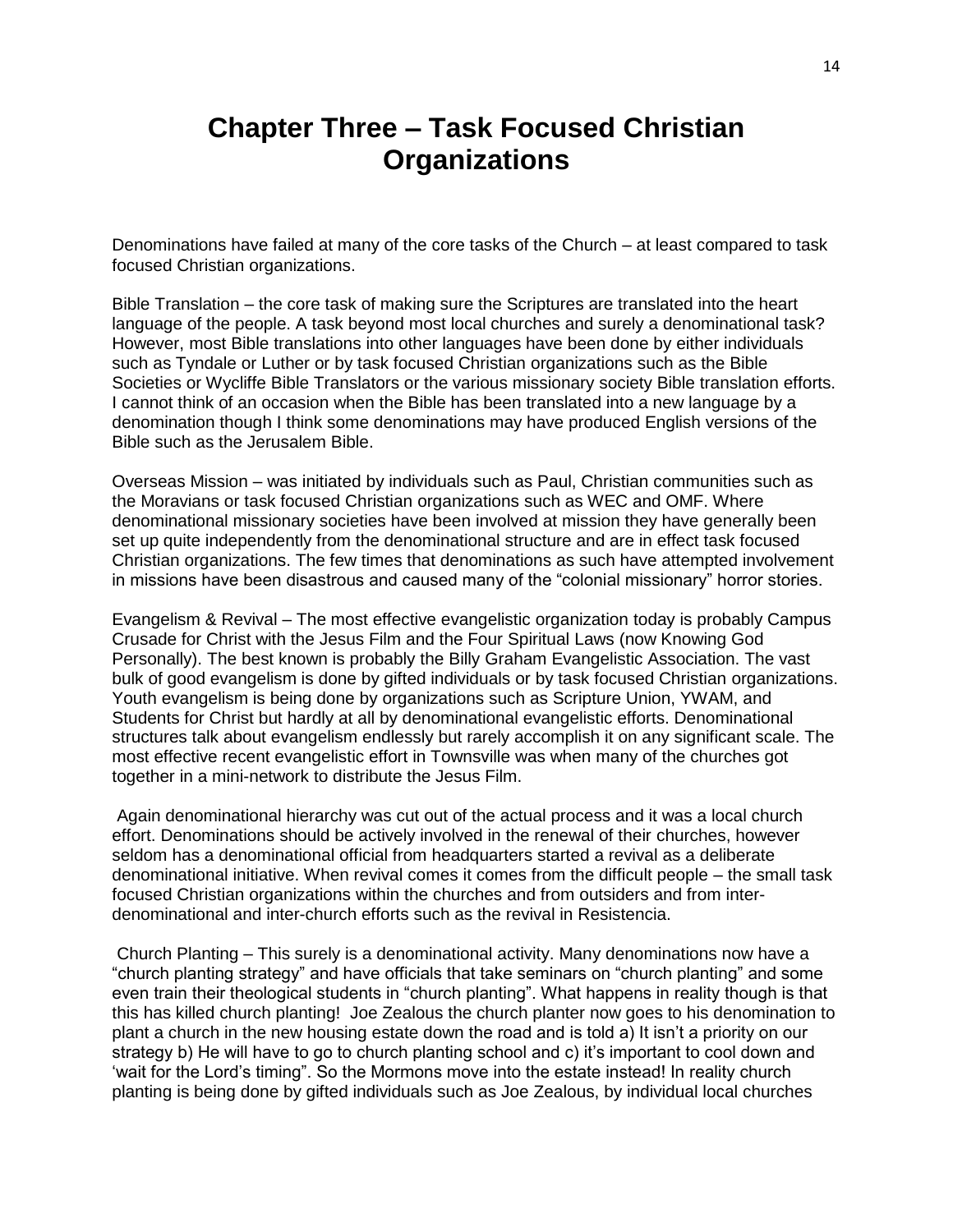wishing to expand and by movements and networks such as AD 2000 and Beyond that coordinate the efforts of task focused Christian organizations (let's call them TF's from now on). Denominational based church planting has been made into such a bureaucratic and complicated exercise that it simply cannot get off the ground and achieve anything.

Christian Education – here is a story of institutionalization and eventual renewal. Protestant Christian education was born out of revival, was taken over by the denominations and then stultified to produce institutions with "a saint on the gate and sinners inside". They became often marginally Christian at best. Then came the Christian schools movement –generally organized as a TF on an inter-denominational basis or run by individual local churches and definitely not denominational structures. It has renewed the whole arena of Christian education with many more people now sending their children to Christian schools. Even the denominational schools are benefiting and some are revamping their curriculum to put more of an emphasis on the Bible.

I think my point is now clear. Not only are denominations an inferior way of being Christian they are also a very inefficient way of doing Christian ministry. Why have we put up with them?

## **Why Are Denominations Almost Completely Useless?**

Because they are too slow moving, too complex and too political by their very nature and design. No-one founding a denomination and very, very few in the denominations themselves want to create slow moving, complex and political structure. Except for a few diehards of the old school, everyone in a bureaucracy is frustrated by it. However every time you create a bureaucracy you end up with a slow moving, complex and political structure. It comes with the turf. Why it comes with the turf is the province of areas such as organizational behavior, systems theory and management. It's a hot topic at the moment and has led to a lot of the "restructuring for synergies" that you have probably heard about and seen go nowhere. No matter how you try to configure or restructure a bureaucracy, while it remains a bureaucracy it's a hopeless mess. Managing The New Organisation by Limerick, Cunnington and Crowther is a reasonable primer on this topic.

There may be a physiological reason contributing to why bureaucracies such as denominations stagnate. It has to do with the selective attention mechanism in the reticular formation (a part of the brain). It limits the amount of information we can process and selects what we will and won't attend to on the basis of importance and urgency. It can be fairly easily overwhelmed when there are a) too many urgent things to pay attention to or b) what you have to pay attention to is very complex. That is why people suffering stress burn-out are asked "Are you doing too much?" and "Is what you are doing too complex?". If you have ever had a horribly overwhelming day and then walked into a crowded shopping center to do late-night shopping and felt like leaving on the spot – that overwhelmed feeling is the reticular formation hitting the overload switch and pulling you out of there. We have a limit to the complexity that we can cope with.

That is why people who reduce complexity by setting priorities tend to get a lot more done. Now denominations are so complex that by the time you have handled the internal complexity of the bureaucracy your reticular formation doesn't have a whole lot of room for all the complexities of actually doing ministry and the complexities of implementation. It's all "too much". So the complex pressing demands of HQ get attended to and getting into the field gets more and more remote. Every new initiative which of course "adds complexity" is automatically resisted by people whose complexity plate is full. As field work and new initiatives fail to happen a creeping sense of failure begins to take hold. As people realize that they are not accomplishing what they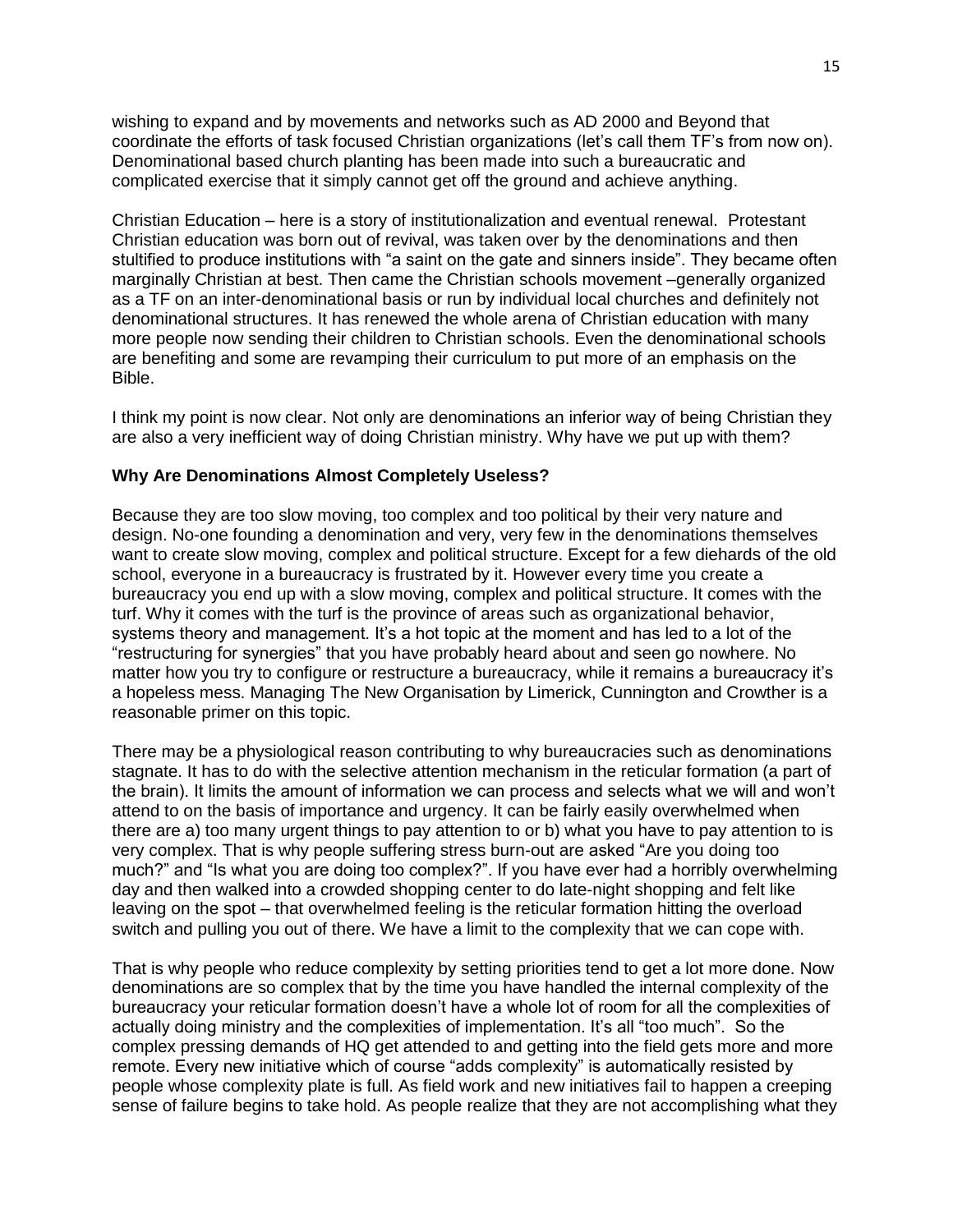should be accomplishing they add "self-justification" to the lists of tasks to be done and it becomes mission critical because their survival now depends on it. Soon everyone in the bureaucracy becomes an expert in self-justification and a failure at ministry. Yet they are right. It's NOT their fault, they are trying hard and they are doing their best. It's just that they are in a system of such inherent complexity that they physiologically cannot handle all that is asked of them or go anywhere near achieving their job description. When bureaucracies are demolished people say they feel "liberated" and "now I can get on with my job" – and they do. The transformation of MLC by the dynamic management team at Lend Lease who turned a stodgy 120-year-old bureaucracy into a dynamic and fulfilled system of networked project teams is a recent Australian example of this at its very best.

## **Has A Major Bureaucracy Ever Been Transformed Into A Network or Task Focused Organization?**

The Australian Government used to have the Commonwealth Employment Service or CES which was supposed to match unemployed people with jobs. As a bureaucracy it was horribly unsuccessful in doing so. It was rather clumsily transformed into the Job Network where private providers formed a network and provided the job matching services. It was also backed up with a powerful website and database at www.jobsearch.gov.au . The results were spectacular. Costs dropped from \$250 million to \$150 million and people placed in jobs rose from 170,000 to between 300,000 to 400,000 (Bulletin Oct 12th 1999 p52). Twice the productivity for just over half the cost. Now the Job Network is by no means an ideal network as its components are in competition with each other and there are few synergies of cooperation and the network is still run by DEWRSB (Department of Employment, Workplace Relations and Small Business). As non-ideal as this network is it is still a HUGE improvement over its performance when it was a bureaucracy. I believe we will see improvements as big as this – or even greater – when denominations are transformed into cooperating local area networks and spin off their tasks into single task focused organisations especially if the TF's can be networked and supplied with appropriate information technology.

#### **Denominations, Disintermediaration and the Demise of Vertical Integration**

Back in the Industrial era mammoth organizations that were vertically integrated and controlled everything from the coal to the iron ore to the steel production and the milling lathes were thought to be successful due to "economies of scale". However, as the world became more complex these huge vertically integrated behemoths became unmanageable by the board.

Divisions were formed and then sub-divisions, then the least profitable areas were "spun-off" and other areas were "outsourced" and now executives speak of "fast companies" and "core values" and "sticking to our knitting". As appealing as vertical integration is on paper and to the ego, it creates unmanageably large and complex organizations that are "unresponsive". The reticular formation of their executives is on overload and they just cannot adapt the organization to the rapid changes that are always taking place in our day. Layers of management are scrapped and intermediaries such as "middle men", some suppliers and middle management are done away with. The chain of command is made as short as possible. This process is known as dis-intermediar-ation that is getting rid of intermediaries.

Now a denomination is a religious version of the industrial behemoth. It is the vertical integration of the Church's tasks and on the human level it is just as bedeviled (what a metaphor) by complexity as any corporation. And on the human level denominations need to take many of the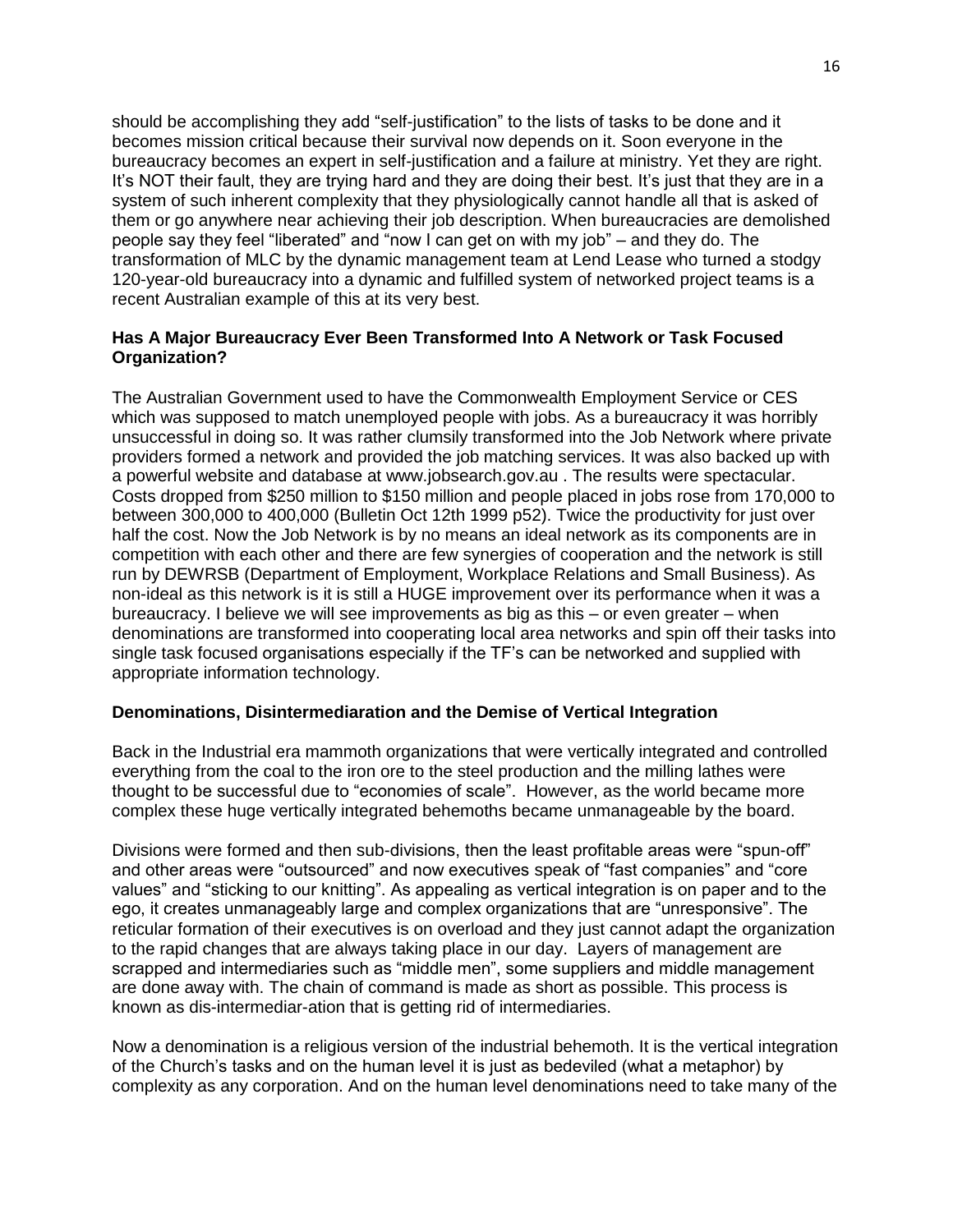same simplifying steps that many corporations have, not because the world is right or better but because simplicity is necessary and there are not too many easy ways to achieve it.

# **That Might Be Good Management Theory – However Are TF's Scriptural?**

The missiologist Ralph Winter wrote a paper about "sodalities and modalities" in Scripture and pointed out that much of the evangelism and mission in the New Testament was done by "roving missionary bands" while the local church looked after the worship, pastoral care and much of the teaching needs of the congregation. This concept of dual structures within the church is I think borne out by a look at the book of Acts. Mission there is done by people on the move – Peter at Joppa, Phillip out in the desert with the Ethiopian eunuch, Paul and Barnabas on their missionary journey etc. Mission in the NT is not by committees in the local church or by the denominational hierarchy at HQ. In fact, after Peter's visit to Joppa it was the Judaisers at HQ that wanted to put a stop to reaching the Gentiles (Acts 11) and after Paul and Barnabas' missionary journey they again tried to bring some "order and control" into the new churches by requiring converts to be circumcised (Acts 15).

Right from the beginning there was a tension between the Spirit-led mobile missionaries on the cutting edge of ministry and the traditionalists with a bureaucratic mindset. There always has been and always will be a need for Spirit-led people with a focus on a particular task which they believe God wants them to accomplish, and which local churches and denominational hierarchy are ill-equipped to do, or reluctant to do, or both. Call it what you want – a roving missionary band, a TF, or a project team, clear focus empowered by God's Spirit brings real Kingdom results that cannot be achieved in any other way. These people are not generalists or pastors in the traditional sense. They are passionate, goal oriented achievers. They would probably be very annoying in a local church and "troublemakers" in a bureaucracy but in the field they do a great job.

# **Evangelism, Mission and Bible Translation Are Complex Tasks**

Many of the tasks done by TF's are complex tasks that require dedicated specialists and unique organizational structures to support them. Tasks such as bible translation, mission and evangelism are more complex than most people realize. They require deep study of people groups, languages and cultures and the best methods of communicating the gospel. To do them well requires total focus and concentration so they are generally best done by called, equipped and motivated specialists. Such specialists require special structures to facilitate their ministry. The structure of a crusade evangelism organization will be very different from that of a missionary society which will in turn be different from the structure needed to serve linguists. It would be surprising if one denominational structure can understand and facilitate such a diverse range of ministries.

# **The Leaven Of The Scribes and The Pharisees**

(Matthew 16:6-12 NASB) And Jesus said to them, "Watch out and beware of the leaven of the Pharisees and Sadducees." {7} And they began to discuss among themselves, saying, "It is because we took no bread." {8} But Jesus, aware of this, said, "You men of little faith, why do you discuss among yourselves that you have no bread? {9} "Do you not yet understand or remember the five loaves of the five thousand, and how many baskets you took up? {10} "Or the seven loaves of the four thousand, and how many large baskets you took up? {11} "How is it that you do not understand that I did not speak to you concerning bread? But beware of the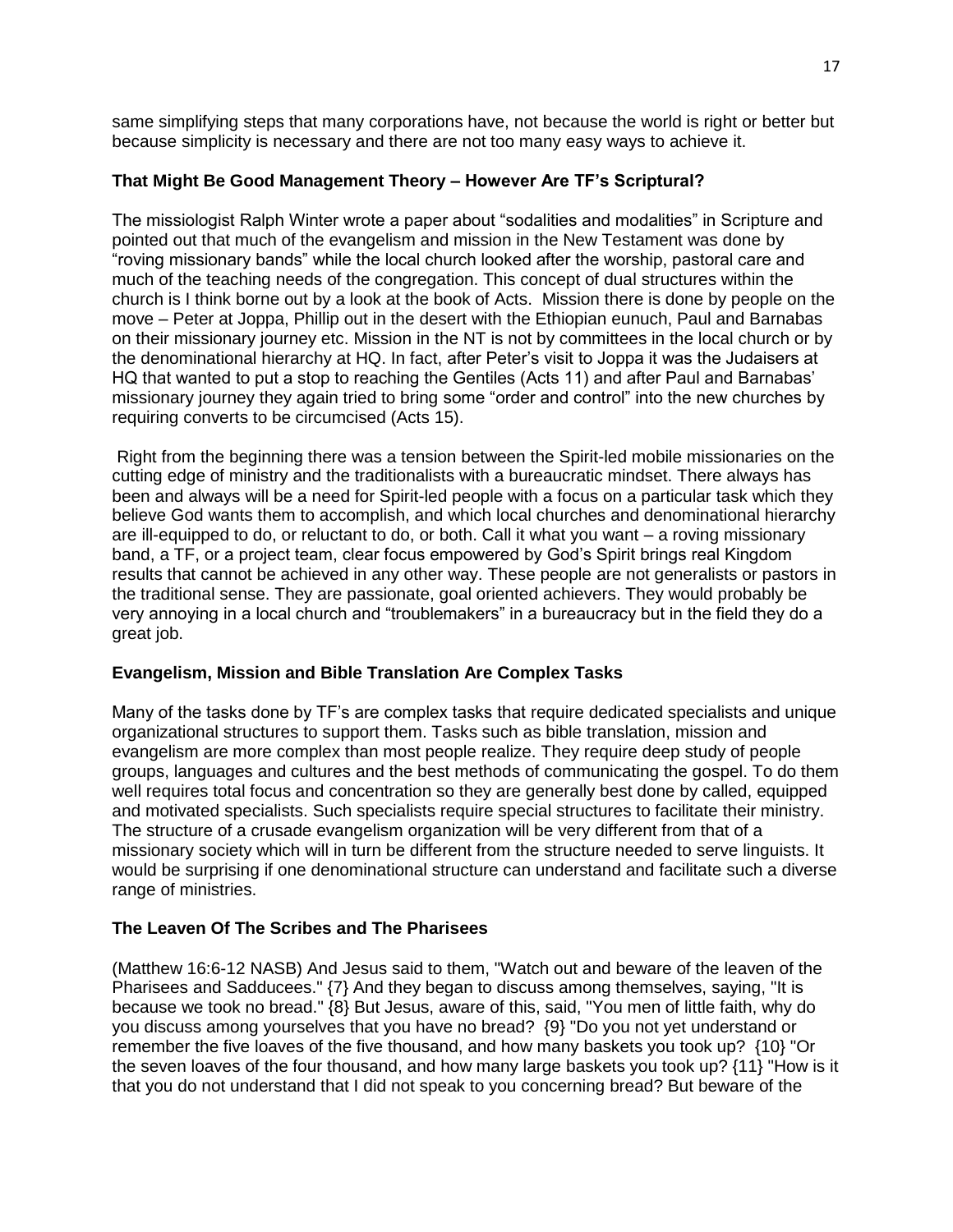leaven of the Pharisees and Sadducees." {12} Then they understood that He did not say to beware of the leaven of bread, but of the teaching of the Pharisees and Sadducees.

The love of hierarchy, and of places of honor and control of others creeps into TFs and parachurch ministries and can turn them into clones of the worst offending denominations if we are not careful. The task focus of such groups tends to keep this from happening as "its results that count". However, it is no guarantee of it and some missions are pompous, controlling and frankly evil in their structures. I have heard phrases such as "the decisions of the mission board are the will of God for your life." when an obviously wrong decision has been questioned. However, because missions have no guaranteed existence and rely heavily on supporters and the recruitment of new missionaries who have choices about where to put their money and their service, such stodginess and control soon leads to the decline of the mission. The decline often sparks some soul-searching and the organization renews itself. If it is ignored the mission slowly fades from the scene wondering what happened. While TF's can go wrong – and go badly wrong the decline does not last as long, affect as many people or go as far as denominational decline does. Meanwhile while I advocate spinning off denominational functions to TF's I add the rider that the organization must be consciously anti-bureaucratic and task– focused. This is why I have largely avoided the term "para-church organization" as some of those have as deep a sense of entitlement and as ghastly a bureaucratic mindset as the denominations do. Only organizations that keep their task clearly in focus under God can help renew His church. If we just change the mindset but do not change the structures, we will just end up frustrated. Telstra tried that in the 80's and failed. Structures support and reinforce mindsets. So we need an active mission-minded, anti-bureaucratic, empowering mindset and the structures that help us express it easily and freely and which empower us to achieve the results we want to achieve.

## **How Can We Spin Off The Components of Denominational Ministry to Task Focused Christian Organizations?**

1. Find a fairly large number (e.g. 20) of doctrinally and philosophically compatible high quality Christian TF's with which a "common spirit" can be shared. Select these with great care. They have got to be able to catch the vision, value the vision and implement the vision you have. They must not take on the ministries you pass on to them for mercenary reasons and they must not be bureaucratic themselves.

2. Call a meeting at which ALL of these TF's are present and share how you want to turn over the operations of the denomination to them. Let THEM decide on which agency will do which tasks.

3. Decide on a 3-6 month handover period and at least fortnightly meetings of all parties to thrash out common problems and "keep the fire burning".

4. Keep handing more and more functions over. Even functions like the placement of clergy can be handed over to Christian employment agencies. Evangelism, mission, hospitals, aged care and schools are obvious candidates that can be done better by TF's.

5. Do not hand over functions that affect the core philosophy of the denomination until the very end of the process and then only after much consultation with a carefully selected agency. The training and mentoring of clergy would be one such function.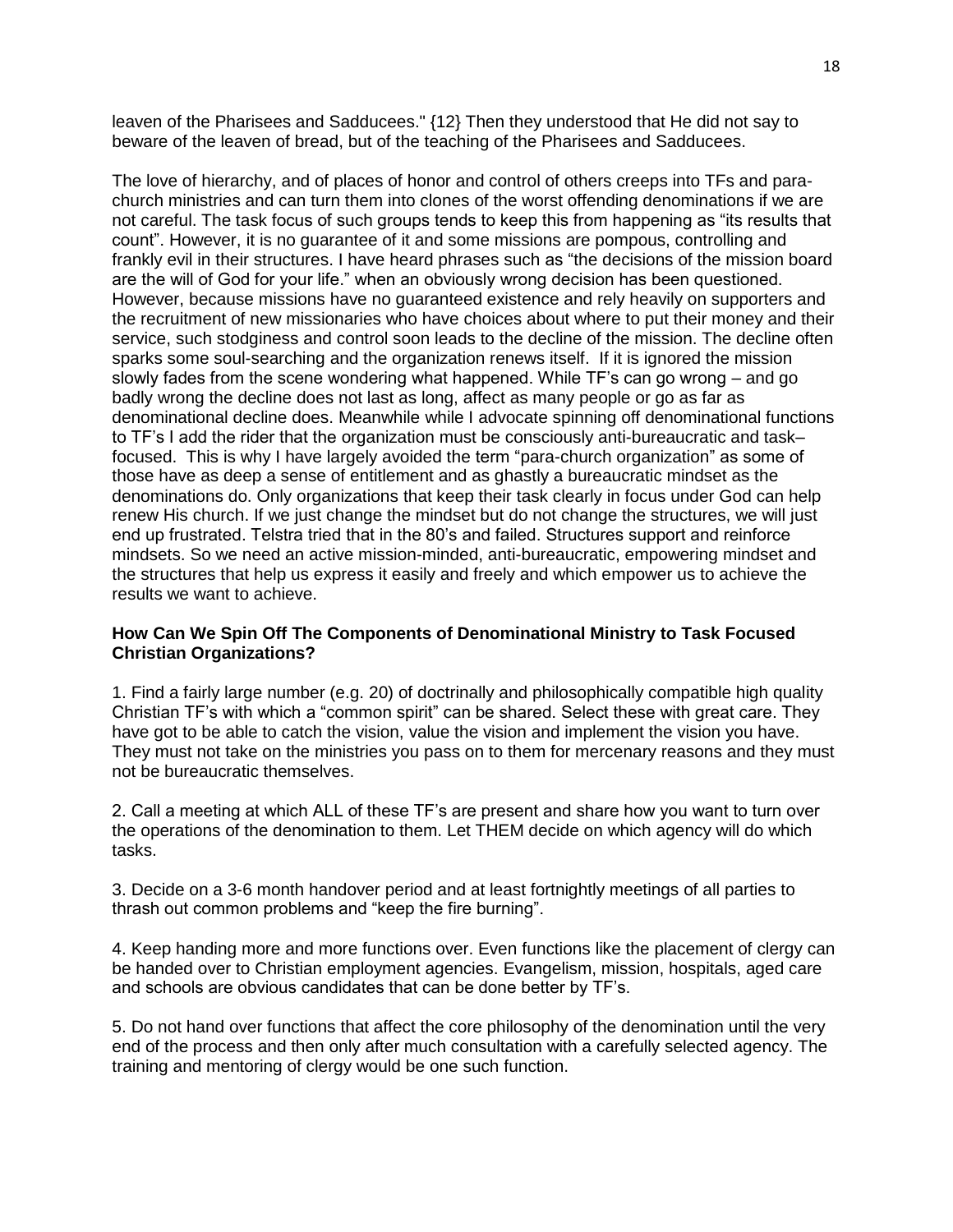6. Close the doors of denominational HQ and go home. It may well be a sad moment but it will not be a bad moment. Your sacrifice will have helped the renewal of God's precious Church.

## **What will the churches do then?**

Preach, teach, exhort, encourage, support and counsel believers, they will administer the sacraments, pray for the sick and be the light of the world. Life will go on without HQ. The above process should happen in parallel with exhortations to form local area networks of churches and to build unity with other churches around them. As the denomination fades out, local area networks and TF's should fade in.

## **Isn't unity dangerous?**

I first had to wrestle with this as a University chaplain in PNG when I had to relate to 6 other chaplains – Roman Catholic, Anglican, Independent Baptist, Baptist, SDA and United if I remember rightly. I represented the 23 Evangelical Alliance denominations. I asked for guidance from God and he gave me the following passage from Hebrews which has stood by me since. (Hebrews 12:14 NASB) Pursue peace with all men, and the sanctification without which no one will see the Lord.

We are to actively pursue peace with "all men" – that is everyone. We are to be peacemakers and relationship builders. We are not to be Pharisees which means "separatists". The spirit of separation and the spirit of incarnation are opposites and the spirit of incarnation is the one I'm following! However, our peace-making is not to be compromising. We are to be holy and if there is a clash between the two then holiness must win because without it we cannot see the Lord. My solution at the time was to be friendly with everyone but be very cautious with the SDA chaplain as he thought that Sunday worship was the "mark of the beast". If my memory is correct the Catholic chaplain was hardly ever around and so was not a problem for me at the time. Since then I have had good fellowship with Catholics from the renewal stream and Ray Benjamin the godly Catholic bishop of Townsville.

I am still very cautious about Seventh Day Adventists though I am aware that large differences exist and that evangelical SDA's who are brothers in Christ exist in reasonable numbers. I pursue peace with everyone that adheres to the "universal creeds of Christendom" – the Apostles Creed, the Nicene Creed, the formula of Chalcedon and the Athanasian creed. That is, I actively fellowship with those who believe in the Trinity, virgin birth, historicity of the life, death and resurrection of Jesus and that He is God, and in the return of the Lord. The very basic Christian beliefs that all main denominations have held for all time and which everyone from Pentecostals such as me to Baptists and Catholics believe. I find this a useful basis for unity and for inter-denominational work. I do not build any ministry alliances with cults such as Mormons or Jehovah's Witnesses. As we spin off ministries to theologically compatible TF's and form local area networks of churches it must be within the bounds of Scripture and the faith that was once delivered to the saints. Never fellowship outside of the truth or in such a way as to compromise core beliefs or to fall into sin.

Are you really saying that we can eventually get rid of denominations altogether and still maintain theological purity and get the job of world evangelization done?

Yes I am.

Please explain a bit more.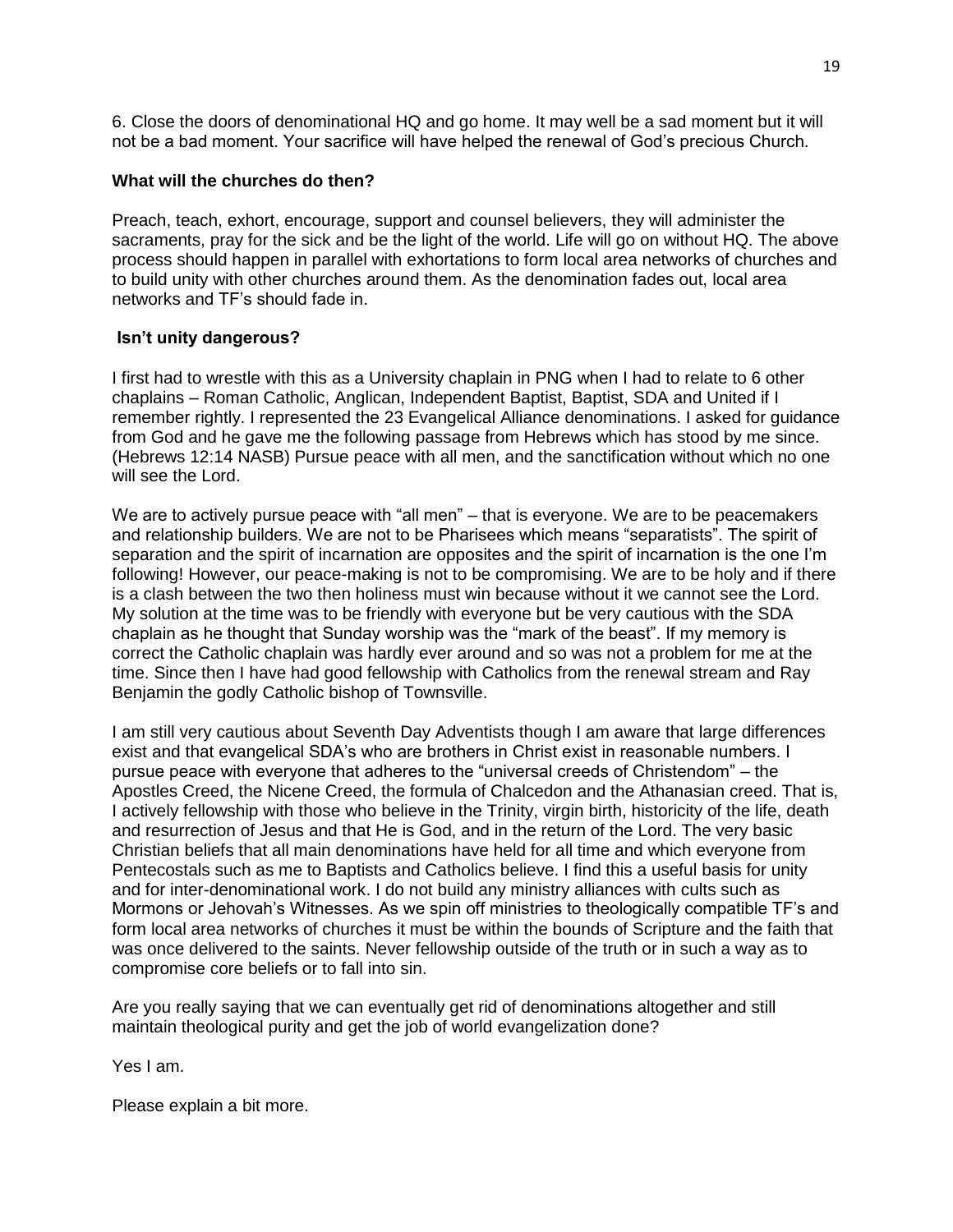All the functions that we use a bureaucratic denominational structure for can be better achieved by unified local area networks of churches doing the teaching, preaching, caring and fellowship bit and task focused Christian organizations doing the missions, evangelism, recruitment, education, aged care, and medical ministries etc. bit. Theological purity will be maintained by good faithful pastors and elders, theological colleges, bible teachers, Christian authors and by reference to already existing materials and even by using the universal creeds mentioned earlier.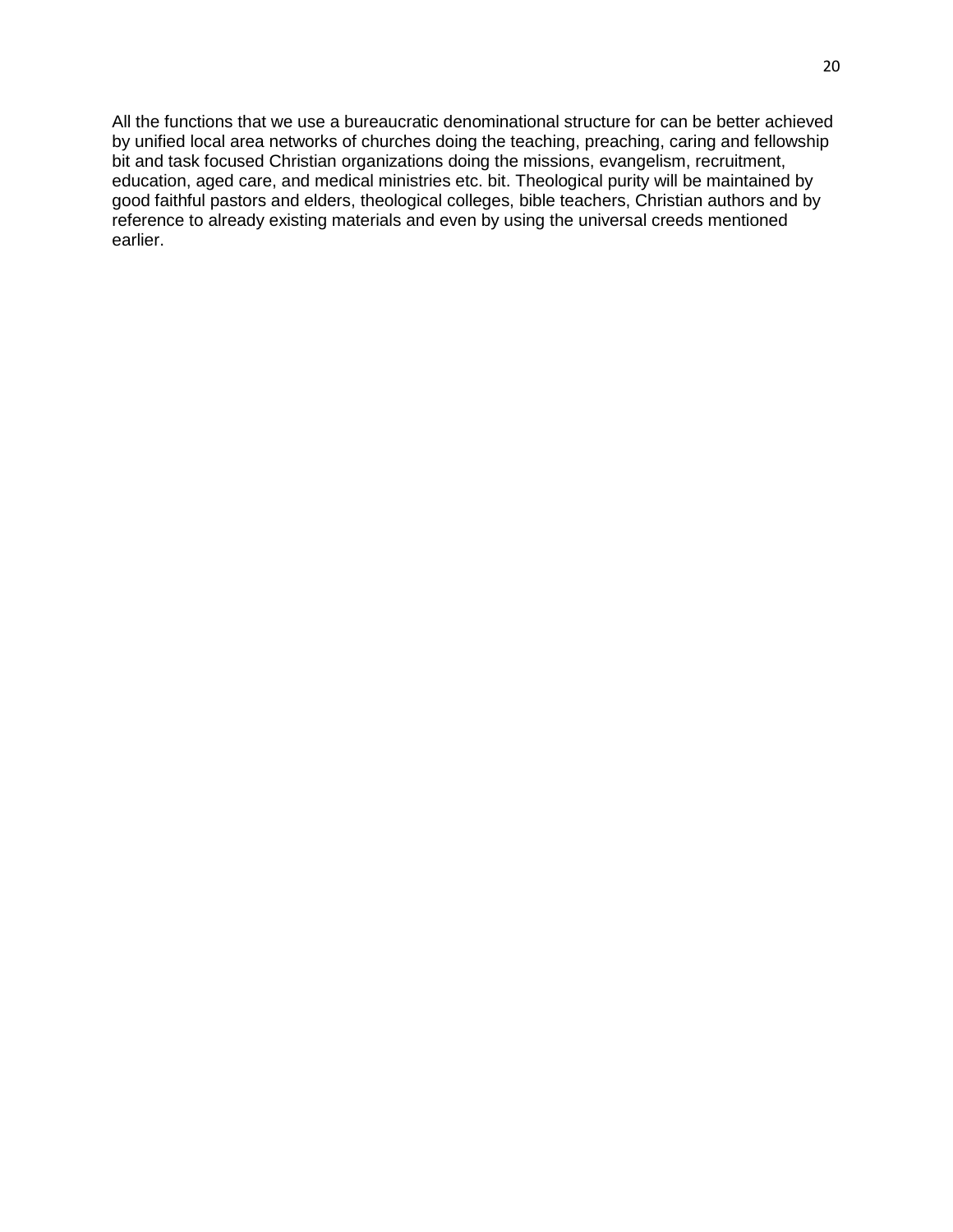# **Chapter 4 – Implementation – General Principles**

Wanting a change is one thing, making it happen in a peaceful and wise and effective way is another. I have no intention of hitting denominations over the head and saying "go away" and leaving it at that. That's not a revolution – that's abuse or just silly irresponsible pot-stirring. We need some good methods and a lot of patience if we are to make the transition beyond bureaucracy and denominationalism into a better way of being Christian.

# **Who Can We Get To Help Us With The Change – After All There Is Only One of You?**

That's just not true. There are probably thousands of good Christian businessmen, managers and consultants who if shown this book would immediately know what should be done to help you and your organization and most of them would do a better job than I would.

You need people that have implemented change in an organization and who are sensitive to the pain that organizational change can cause. HR managers are a good starting point. They need to be committed Christians who love the church and who want to see it grow. You don't want anarchists or mavericks or people who have been badly burned by the church and now want their moment of revenge and you definitely don't want people who aren't Christians. You need people who love the mission of the church and believe in evangelism, missionary work, Christian education etc. but who hate, loath and detest church politics, bureaucracy and pointless memos from HQ. You need someone who loves you and who is theologically compatible with you and shares your vision but is prepared to be brutal with the accumulated rubbish of denominational life. You need your mother! (grin) A word of warning – be very careful about academics testing their theories on you! Academics live in bureaucracies and breathe its air and bring those germs with them. Few have implemented serious high level organizational change and most like creating complexity whereas the whole idea is to get rid of it. We don't need academic level complexity clogging up our reticular formations.

## **How can we make this a model change?**

No! No! No! No! No! No! Never make a major change a "model change". Not only do you have the complexity of the actual change (which should be consuming all your brain space and energy) you also have the complexity of arguing about the model and the complexity of being a model and the terrible fear of failure if it isn't quite right. Making a "model" out of a change especially if theological values get involved raises the complexity level through the roof and guarantees failure of the actual mission itself. That's why intentionally created Christian Utopias often get horribly unstuck. Keep it slow and simple.

## **But shouldn't we always be an example?**

The best way to be an example is to do a good job. It's one of those paradoxes that seem to abound in the Christian life. The more you think about "being an example" the more neurotic and anxious and prideful you end up because of the pressure and urgency it creates. It's truly overwhelming – ask any young pastor or youth leader who is struggling to "be an example to the flock" in a very conscious sort of way. It nearly kills them. We "old fogies" learn to tuck the "being an example" bit away on a bit of a back-burner. It's there, but it doesn't dominate life. We get on with the job, still conscious of our lumps and bumps but in a spirit of self-acceptance and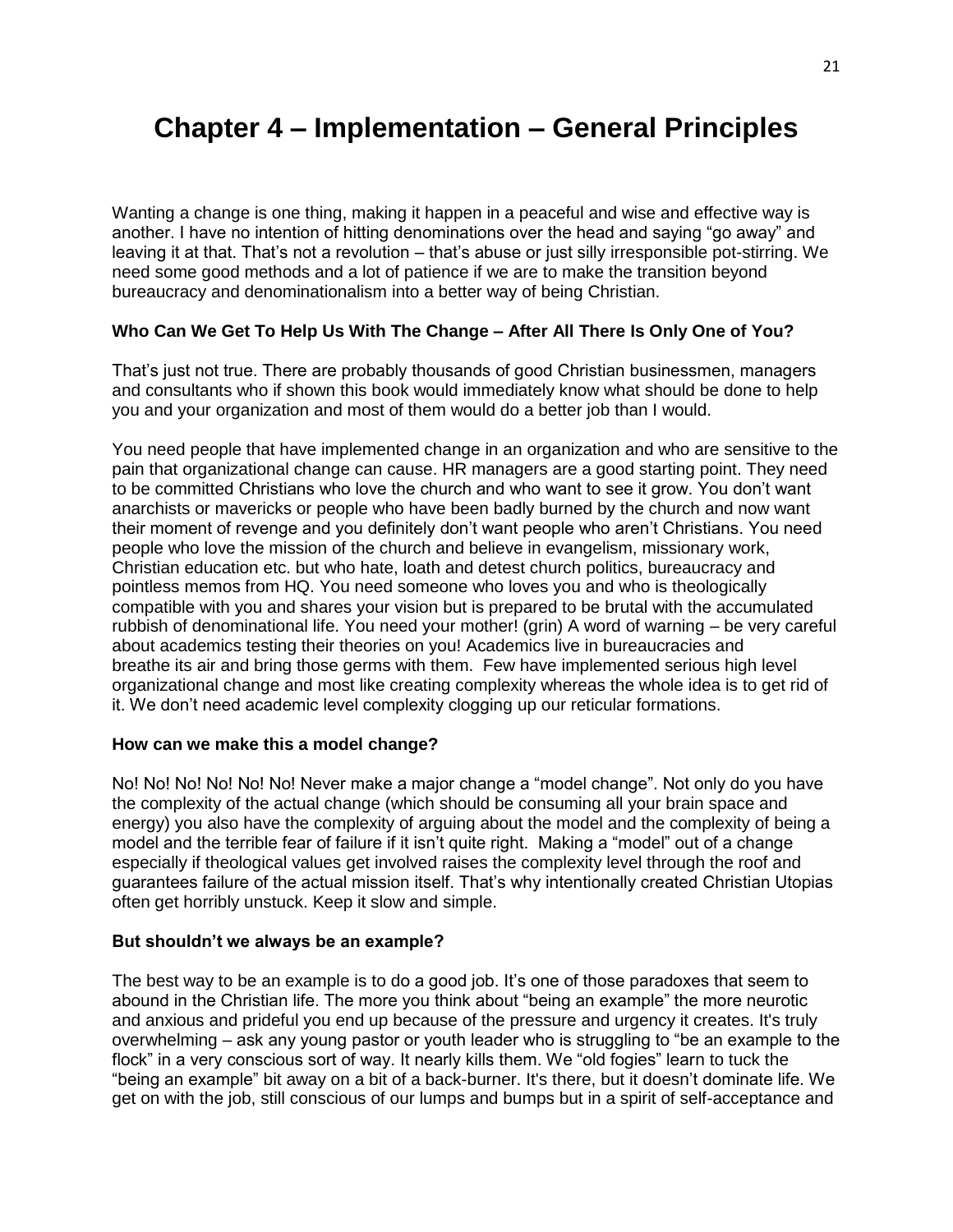reality knowing our best is all we can offer and that perfection will have to wait until Glory. Trying to build "model organizations" or "model communities" is a recipe for disaster. It's also unrealistic and a bit proud assuming that you can do it better than everyone else and be a light to the other poor suckers out there. Just do your very best and if that turns out to be an example to others then well and good. Just do a very professional, good, balanced and wise changeover and people will love it, God's work will be done and good will come of it. Ninety percent of you will still try to make it a "model changeover" and you will have ten times the stress as a result.

One last plea – God loves people not structures. This is not a big deal to Him and it will only be a very minor blip in church life. Sermons will be preached, people will be baptized, married and buried and the changeover will be a distant memory in five years' time. It doesn't deserve to become another crusade for idealists and I sure as anything don't want it to.

## **Sustainability**

You are probably familiar with this term in an environmental context such as making sure a tourist park isn't ruined by too many visitors and can keep on being beautiful. Or "sustainable development" asking the question how can we develop areas without ruining their environmental values or running out of resources. If you are really up with things you may have heard about "the sustainable organization" – an organization that realizes that it can't go on ripping off people forever or it will lose goodwill and go out of business. Shell has made an amazing and deep turnaround on this matter after environmentalists attacked it in Europe over the way it was disposing of an oil platform. Other organizations are discovering they are part of a community and have both social and environmental responsibilities. The old term "social obligations" is not out of place in this debate.

Change also has to be sustainable. If change is too chaotic, unfair or sudden it can be unbearable. Before we inflict organizational change on God's people we should be cognizant that God's people deserve to be treated the way Jesus would treat them. Now Jesus does not molly-coddle us and He does ask to change. Often He asks us to change a bit more than we want and on issues we resist change on. So change is not a bad thing. And even somewhat painful change is not necessarily a bad thing.

However, Jesus-style change is paced to our frame and He knows that we are but dust. He does not set up an unrealistic, idealistic model of change and then jam us all into it.

A sustainable, godly, Jesus-style change will be well thought out in advance and well communicated to those it will most affect. It will not be rushed at a gallop. Denominational officials being made redundant will not be made to feel that they are unwanted and unloved. They will be given proper farewells with all dignity and their years of service will be properly appreciated and honored. Where possible the Christian network will be called on to find jobs for them. They will be given career guidance and job search advice should they want it and even funded to retrain at University or TAFE if that is necessary. Their packages will be generous enough to ensure they do not have to face immediate hardship. They will be seen as the heroes of the change.

The changeover will be brought in as local area networks are strengthened and reinforced so that people do not have a "crisis of belonging". People need to know that while their denomination is going out of business they have, in their local area network of churches, something even better that they can belong to. People will not be left in a void.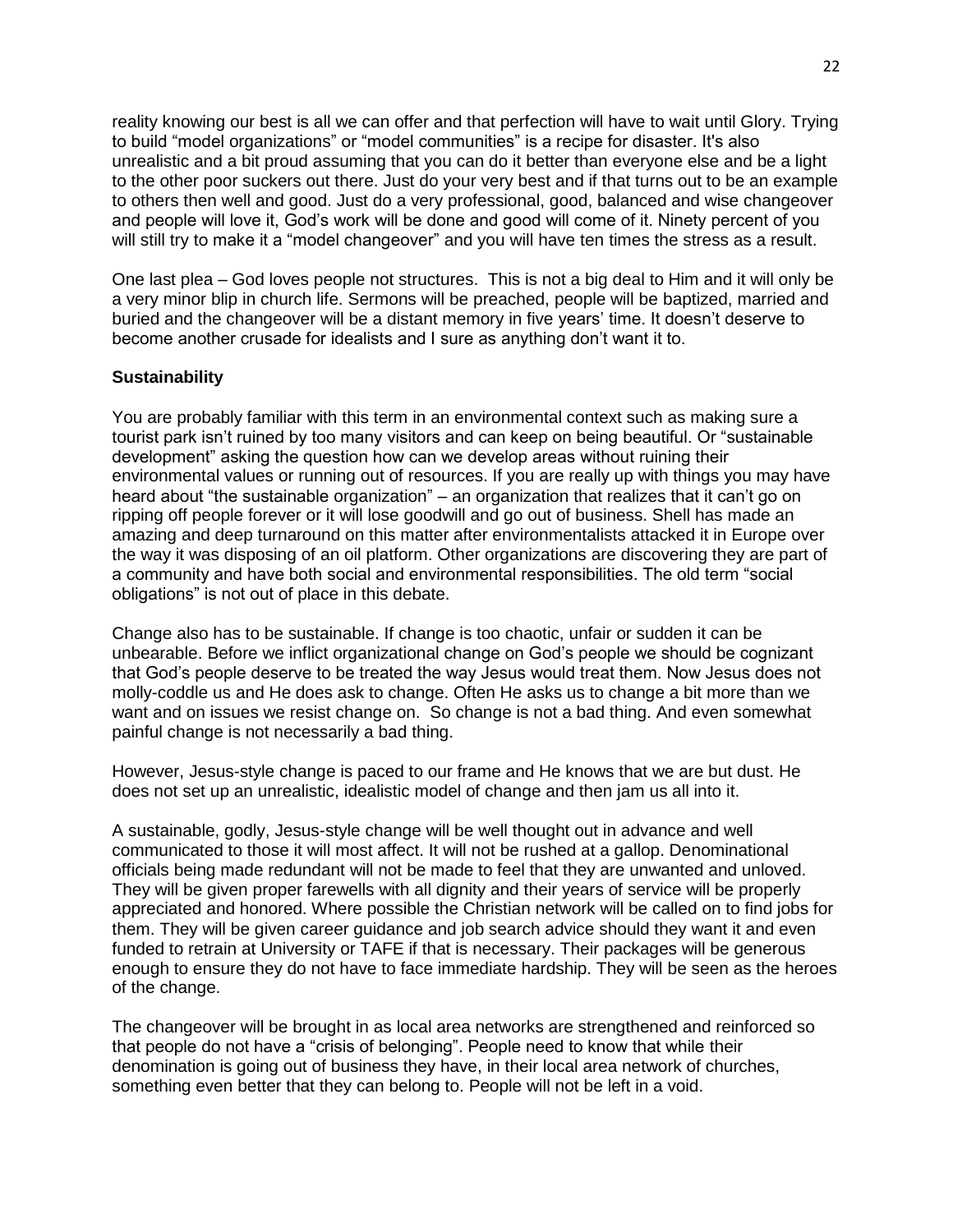Go slowly, communicate often and about everything and don't assume that people will know what is going on from the grapevine or by osmosis. You may even want to email this small book around to those who want to understand the change or make it freely available on your website. That's fine by me just drop me an email asking permission before you do – I don't want it on cult websites for instance. My email is johnedmiston@jed.org.au. Whatever it takes to get people to understand and accept the change – just do it. Communicate in four layers – to denominational HQ and clergy, to the main lay leaders on denominational committees, to the denomination as a whole and to the society around you. It's important to get people to realize that though the HQ structure has closed down the churches are still open, growing and flourishing. It's not "the church" that's going out of business, it's just changing shape a bit that's all.

# **What Is Changing and What Is Not Changing?**

The same pastors will preach the same sermons in the same churches to the same people. The local church will hardly notice the transition except that a) there will be no more visits from the bishop for confirmation and ordination b) they will get to know other Christians from other local churches a lot more. At the start Baptists will still immerse their converts, Pentecostals will speak in tongues and Catholics will celebrate Mass. After a while it will be Christians in that church baptize their converts, and in that one they speak in tongues and in the other one over there they celebrate Mass. Over time the labels will drop off. It will be understood that all Christians share a common core theology but just choose to express it in varying ways and with different emphasis on certain doctrines. There will still be vigorous theological debate but it will be from a position of unity rather than from a position of disunity and that will make all the difference.

Post-denominationalism is not a threat to what we really believe at all. It is a threat to institutions and hierarchy and bureaucracy. It is not a threat to the Bible or your local church pastor. The Bible will remain intact, the creeds won't change and your pastor can stay on without being moved around by the bishop. You can even build a cathedral if you want to.

What will change will be bishops, archbishops, cardinals, popes, canons, and inquisitors who will be out of jobs. Denominational boards and committees and endless synods will vanish. Resolutions, minutes, agendas and Robert's Rules of Order will be silenced. Churches will just get on with the job of being Christian in a sensible fashion. In case you think all that order and control is necessary – the Internet – which you are using to read this small book– functions very well without all of the above. We will look at issues of network management and the keeping of high standards in another chapter.

## **Helping Congregations and Clergy To Move Towards Local Area Networks**

Where this has worked there has first been a willingness to do two things a) to pray together and occasionally worship together and b) to be vulnerable to one another's strengths. I'll explain the last bit first as it is probably the less understood of the two. Unity doesn't happen if you think that other churches have nothing to offer you. If you, like the church in Laodecia say "I am rich and I have need of nothing" then you are truly "poor and blind and wretched and naked..." (see Revelation 3:14-22) because we all need our brothers and sisters in Christ and what they have to offer us. We need the social action of the Salvation Army, the moderation and theology of the Anglicans, the devotion of the Catholics, the bible knowledge of the Baptists and the fire and zeal and pragmatism of the Pentecostals. None of us have got it all right and our brothers and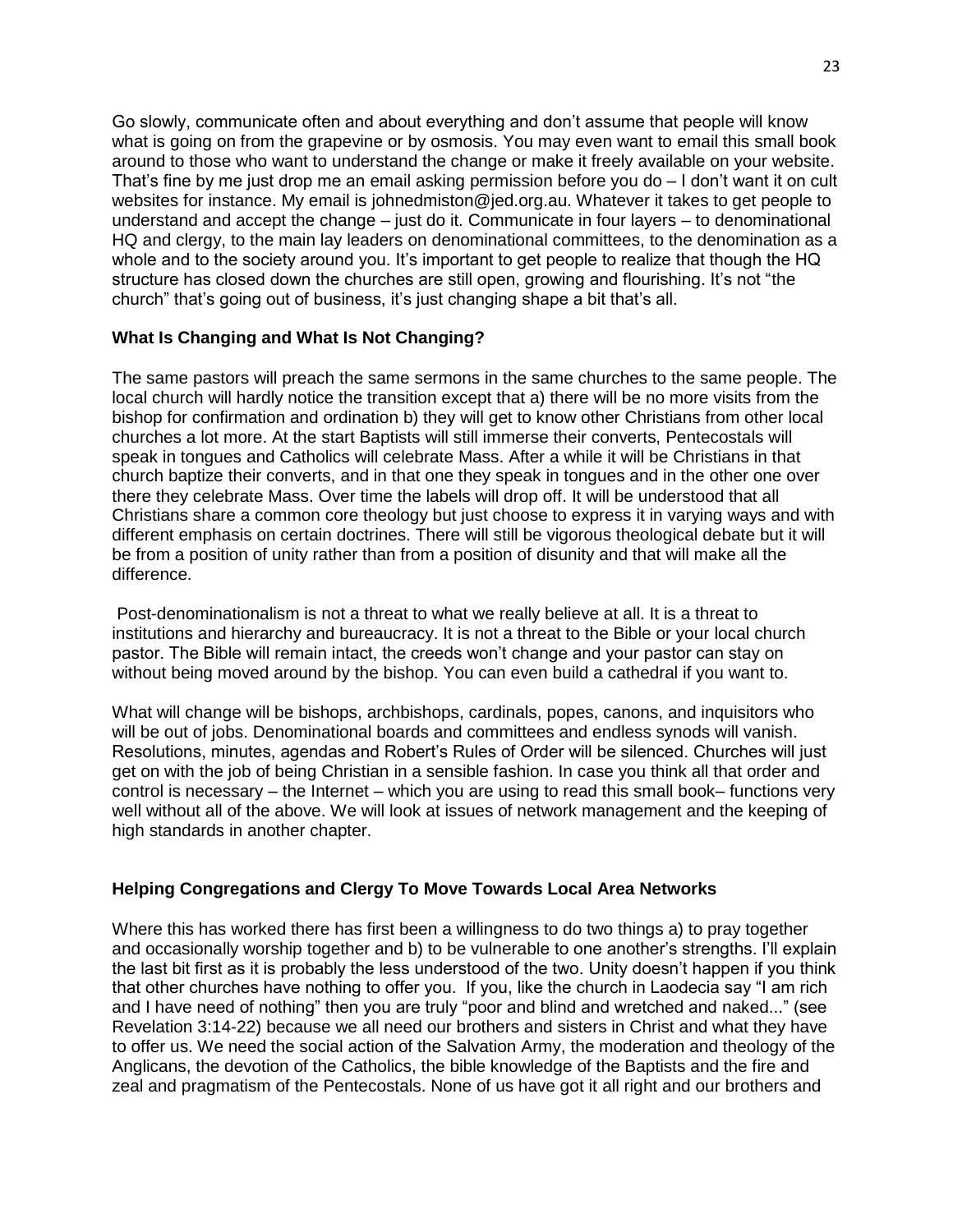sisters in other denominations are not all wrong about everything either. They have strengths and we need to acknowledge that and be vulnerable to it.

Christian businessman Max De Pree has written a wonderful little book called Leadership Is An Art and it expounds on being vulnerable to the strengths of others at great length – get a copy! Basically if I am putting together a rescue ministry for alcoholics I should have the humility to go to my Salvationist friends and ask their advice and if I am running a city-wide crusade perhaps the Baptists and Pentecostals might know a thing or two about evangelism. Once we reach the position that our friends in other churches are smart people with good ideas who can help us then we are open to unity and to local area networks.

This process can be greatly assisted by certain ministries that seem to have the gift of peacemaking and building unity. There are three such outstanding ministries that I know of. Scripture Union, Ellel Ministries and Ed Silvoso's Harvest Evangelism organization. The Billy Graham Evangelistic Association gets an honorable mention as well. These first three ministries seem to have an "anointing" or special gift in the area of building unity between local churches and they get a lot of flak from Satan for it too! People discover the strengths of the church next door when they get involved in the ministries of these organizations.

The other way of building unity within the local church network is through praying together and occasionally worshipping together and through "pulpit exchanges" among the clergy. Things like the Jesus marches, evangelistic rallies and local causes and crises that get believers praying together are a start at building unity and trust. The "neighborhood prayer house" strategy is another method. Such trust building takes time, tact and tenacity. Things go wrong, misunderstandings arise and the Devil tells lies. Unity is seldom built in a day though it can be destroyed in one. When unity reaches a certain level confession takes place - confession of sin, of division and of criticism between the churches and the clergy and lay leaders takes place. This is an important milestone. Finally, you know unity is on its way when people put their money into a common pool to employ a chaplain or fund a Crusade. In our materialistic culture commitment is financial as well as personal.

In this process you need to act with above average honesty and integrity. For instance, when you advertise an event as "interdenominational" it must not mean that it is an XYZ event with an XYZ committee and XYZ speakers who will preach XYZ doctrines and that others are merely welcome to attend (where XYZ is a single denomination). Interdenominational events must have an interdenominational board and be theologically sensitive to a diverse audience and where possible have the participants on stage from an obvious variety of churches. Trust comes from integrity observed over time and has two basic components – your character and your competence. People will not trust dishonest people or careless people. You must be honest, caring and competent if people are to trust you and bond with you.

### **Rumors of War – How We Freak Each Other Out**

"The Pentecostals have just said that unless you speak in tongues you don't have the Holy Spirit and the Catholics are going to make Mary a part of the Trinity and the Baptists says that unless you a baptized by immersion as an adult you aren't saved and the Anglicans are about to vote on not having to believe in the resurrection." Every one of those statements is a lie! And I have heard them all! Any Christian would be upset if they heard nonsense like that. They are the sort of statements that send Christians into battle with each other and they are based on distortions and half-truths. Yes, there are a few Anglican bishops who have expressed doubts about the resurrection but some of those have been severely reprimanded for it. Yes, there is a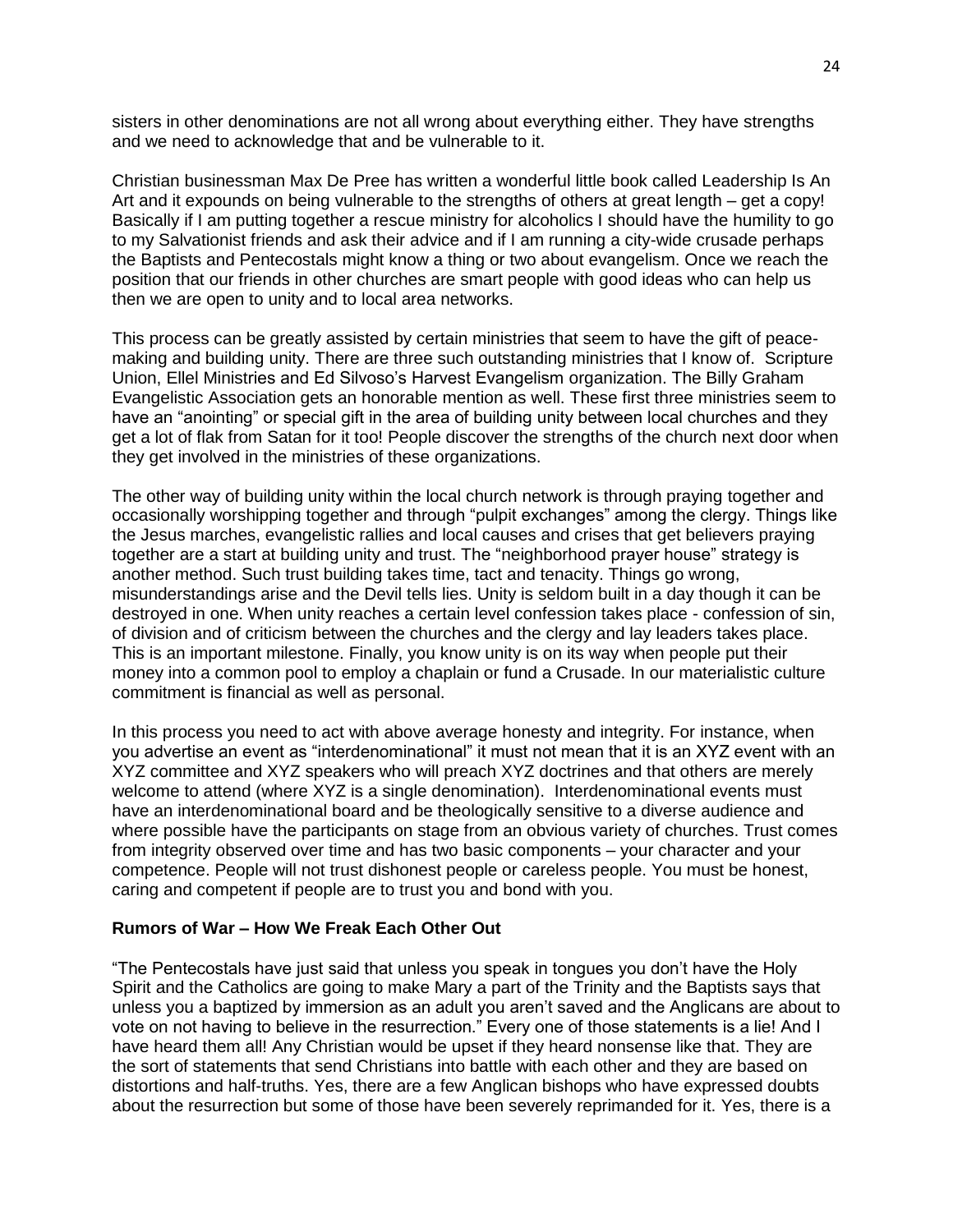Catholic movement called the Magnificat Meal Movement which wants to declare Mary the Mediator of all graces but it has been officially reprimanded by the Vatican and is considered as nutty as a fruitcake. Some misguided Pentecostals may say that unless you speak in tongues you do not have the Holy Spirit but this is certainly not the official position of the Assemblies of God or the AOG Bible college I lecture at. And while the Baptists do see a lot of significance in baptism they definitely maintain that it is not necessary for salvation (I was trained at a Baptist Theological College). Before we go to war with other believers on the basis of a rumor it pays to check it out very carefully first. The Devil is the accuser of the brethren and he knows full well how to use isolated incidents, half-truths, misunderstood terminology and false reports to create enormous amounts of acrimony and division. Satan is the Enemy not the church down the road. As a rule of thumb Satan accuses us in four ways:

1.Satan accuses us to God (Zechariah 3, Job 1&2)

- 2.Satan accuses God to us.
- 3.Satan accuses us to each other
- 4.Satan accuses us to ourselves

The biblical injunction (1 Timothy 5:19 NASB) Do not receive an accusation against an elder except on the basis of two or three witnesses is a very sound one to operate by. We need to "remove the finger pointing from your midst..." Isaiah 58.

## **OK So We Stop The Bunfights and Rumors and Start Liking Each Other – How Does That Then Turn Into A Network?**

By a deliberate effort at building communication and defining the network identity. This can include some or all of the following:

Monthly pulpit exchanges amongst the clergy.

Weekly prayer meetings by clergy and lay people from different churches.

A network website or newsletter.

Church signs altered to have "a member of the Birdsville Christian Network" or whatever.

Common celebrations such as sunrise services at Easter or midnight mass on New Year's Eve.

Inter-denominational worship events and even shared evening services.

Teaching on cults so the average church member becomes aware of who is and who isn't with us in the journey.

Encouraging Christian meeting places, noticeboards, radio stations and bookstores so that people naturally hear about each other and what is going on in the various churches.

Sharing facilities, camp-sites, barbeques and even things like tents and trailers among the churches. Helping each other out.

A de-emphasising of denominational labels and a reinforcing of local labels such as Birdsville Christians etc.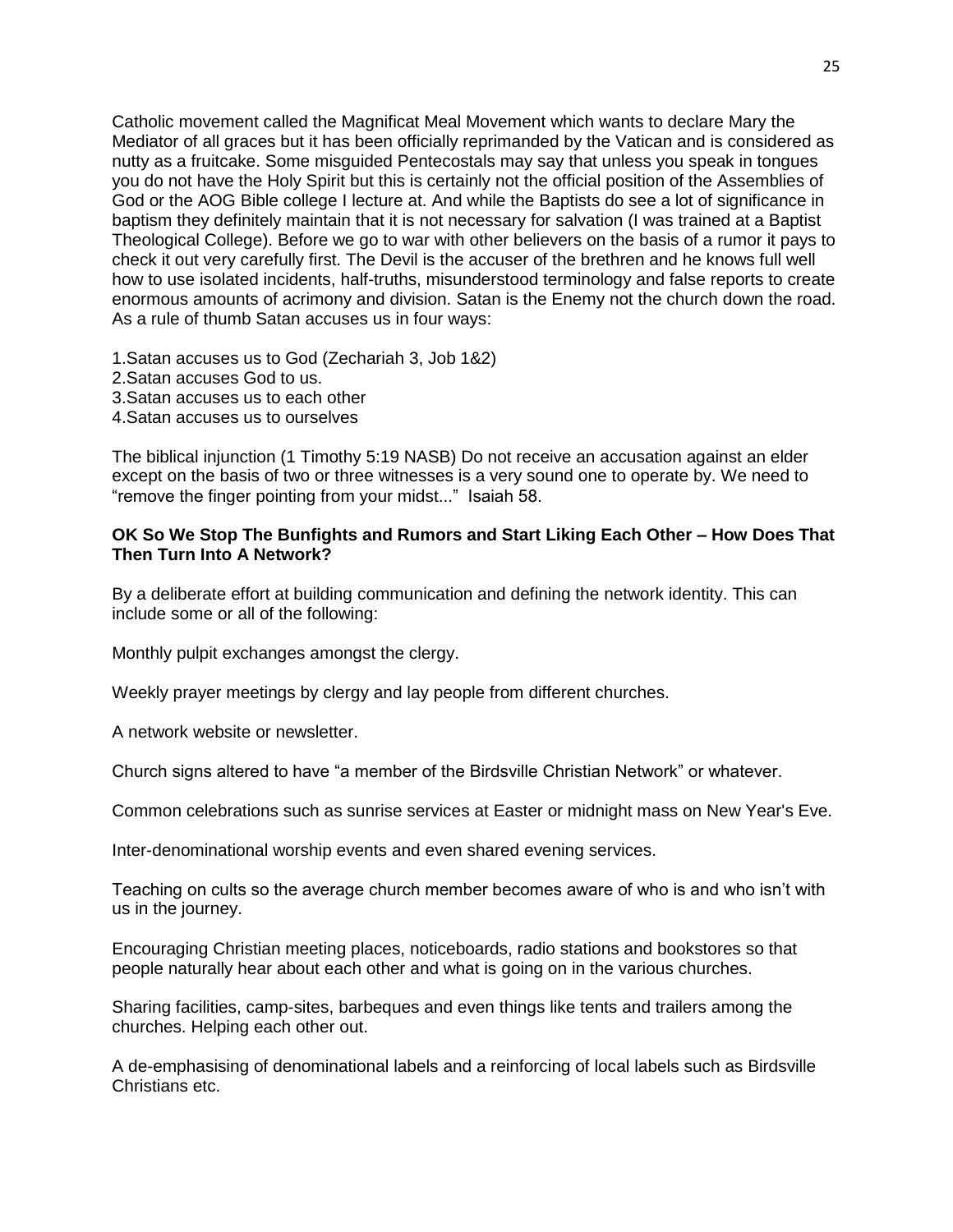Publish a book of local Christian poetry and songs that people from the network have written.

Teaching people that salvation is individual and quite different from membership in a denomination. Teaching that in any given church on any given Sunday there will be those who are participating in salvation in Jesus Christ and those who couldn't care less and that its their heart not the label on the door that is making the difference.

# **What Problems/Resistances Can Churches Expect To Encounter?**

That depends on whether the devolving of the denominational functions to local area networks and TF's is voluntary or whether local churches decide to go it alone.

If a local church suddenly decides to withdraw from the denomination it may find that the church property and all the insurance policies etc. are held in the denominations name and that considerable legal work is involved. Such churches tend to leave the building to the denomination and set up in a hall somewhere. It's far from ideal. I want to avoid that option. That's part of the reason I'm writing this book – to help denominational structures see that it's time to hand over and to show them how to do it. If done from the top down and carefully there should be very little resistance. I sense that this is an idea whose time has come and that the demise of denominations will happen. It's just a matter of how it will happen – in a controlled and orderly and planned fashion or in a messy and emotional revolution.

# **Creating Pictures of Calm**

In a situation like this we can either create pictures of crisis or we can create pictures of calm. We can picture a bitter revolution opposed by diehard denominationalism or we can see a quiet sensible nodding of the head by the godly men and women of the denominational hierarchies who love the church more than they love their own prestige.

This second picture is by far the picture I prefer. The picture of a calm decision by honorable men and women and a calm, well communicated and well planned transition into the post-denominational era.

I would like the transition to the post-denominational era to be an un-revolution, a complete flop as a media event and dead boring. I would like us to picture it as a calm rational well thought out business decision to free up the processes of the in-the-field ministries. That is a big part of the reason why I am distributing this as an ebook. If I eventually found a print publisher, they would want a sub-title like "the post-denominational revolution", to have a cover of crumbling cathedrals, and create a contentious media beat-up based on conflict to boost sales. My ideas would be dead in the water in the eyes of most denominational officials before they even picked up a copy.

If you talk about this book with friends please honor my intent by creating pictures of calm, use words like sensible and liberating and well-thought out and practical to describe the book (if you think those terms fit). I want us to move toward the post-denominational world in a calm, godly, loving and terribly orderly fashion because our God is like that and because I believe it's the Christian way to do things.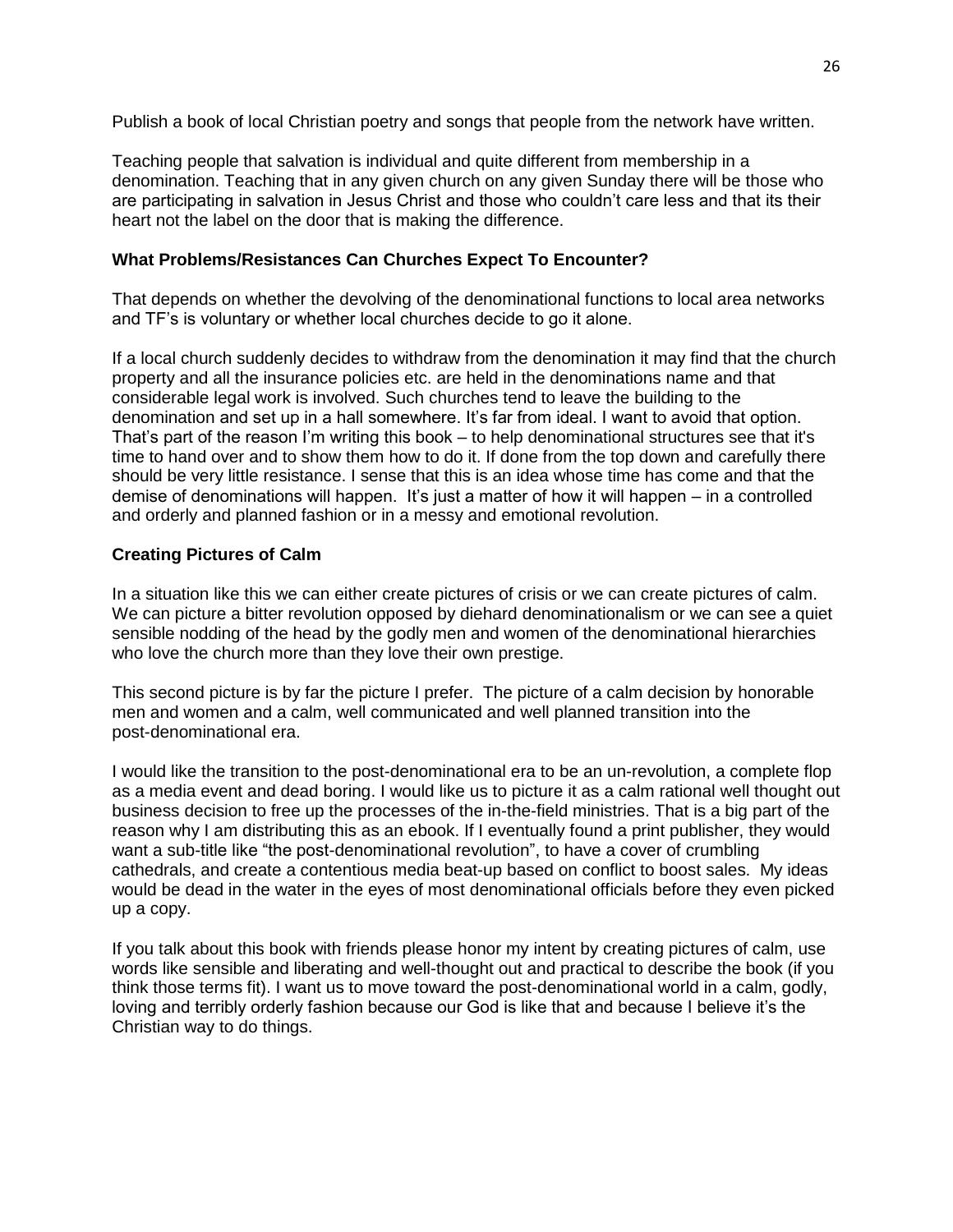# **Chapter Five – Implementation – Practical Considerations**

## **Are We Going To Go Broke As A Result?**

Local churches will set their own budgets and pay their own pastors without denominational levies. Pastors will probably be paid the same and as part of the transition a wages agreement could be drawn up to protect independent clergy. Revenues to local churches may even slightly increase as people will have a more personal sense of ownership of their local church and those burned by "denominationalism" return to the fold.

Costs will drop dramatically as overheads due to duplication of ministries between churches in the same area are cut to the bone. The synergies of cooperation should be even greater than those generated by the Job Network example earlier. In that example we saw twice the output for just over half the cost. In the post-denominational era given good cooperation between churches I think we could easily double that in most areas and do twice the ministry for a quarter of the cost. Just take aged care as an example. If in one local area there are say ten aged care homes run by seven denominations with seven different administrative structures and they are all brought under one umbrella – then the savings should be immense.

## **What About Rural Churches and Denominationally Subsidised Ministries?**

Living as I do in North Queensland I know to some extent how people in the bush feel about being abandoned by capital city based denominational HQ and how sensitive any withdrawal of service from rural areas is – particularly the withdrawal of clergy. I have also encouraged, trained and lectured to many of the rural clergy in NQ from a variety of denominations. Now the situation is not all of one piece. Some of the crisis in the bush is their own fault. Some rural communities are deeply divided along religious lines with say three churches in one very small town each of which will have nothing to do with the other and none of which can afford a minister on their own. The demise of denominationalism can only do a power of good in such communities. Mergers between small rural churches based on local area networks would be a good and godly move. The end of denominationalism may see a partial end to divisiveness and some more real ministry happening in rural areas.

Then there is the more genuine side of things where people are truly isolated and really want a visit from the clergy who roam the outback in four wheel drives and in small planes. Many of these are already on "team support" and supported as missionaries by churches in the cities. Others are denominationally funded but largely through churches in Townsville or Cairns which would still continue the support even if the denomination ceased. Some are worker-pastors and self-funded. There is also a renewal of interest in outback ministry by groups such as YWAM, Scripture Union and Calvary AOG. Now I only have a partial knowledge of my patch and no knowledge of the rest of Australia but from what I can see most rural ministries would remain. And if funds are freed up by the end of duplication of ministries between the denominations then more Christian sponsorship may be able to be released into the bush. Also the generation of large powerful city-wide networks of churches that can care pastorally for the regions they belong to may actually be a boon for rural areas.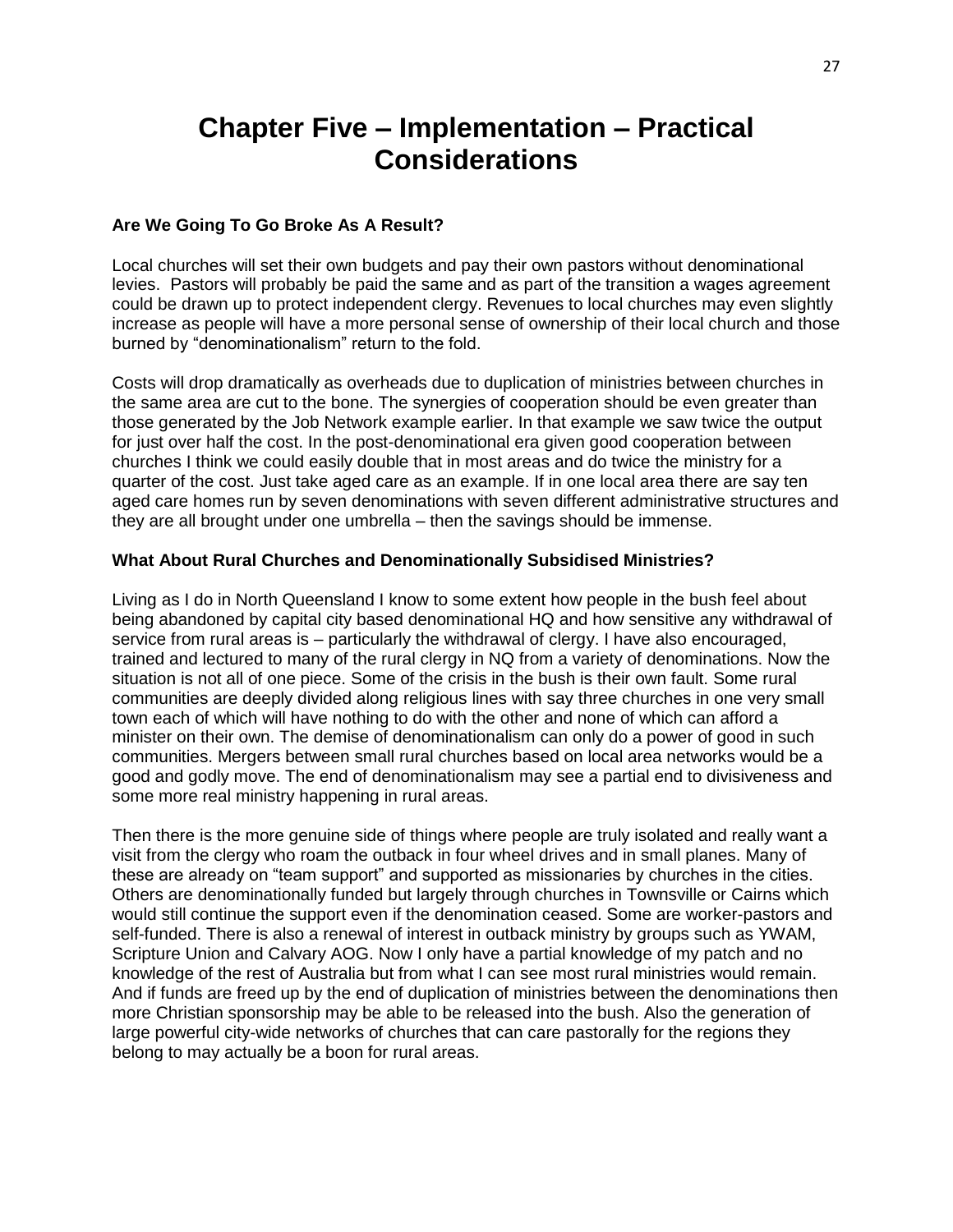Other denominationally subsidized ministries such as missionary societies may choose to go on the team support model or to merge with other groups. Some may choose to go out of existence but I think these will be few in a well-planned change. Worthy ones may be able to find a powerful urban network or coalition of local churches to help sustain them. If the "spinning off" (see chapter 3) is done well and theologically and philosophically compatible partners are chosen then this should not be too massive a problem. There will certainly be a coalescence of ministries and a certain amount of pain as say 15 denominational women's ministries combine into a nation-wide force for Christian women, but I think the outcome will be much better.

# **What About Denominational Based Perks Such As Leasing Equipment And Vehicles?**

The leased vehicles that pastors drive are based on churches with educational or practical ministries not paying sales tax on the vehicle, and being able to resell the vehicle for what they paid for it, so it is essentially free. It needs the church to have a school or bible college or similar activity. So it's not denominationally based at all – its ministry based and non-denominational ministries also enjoy this privilege. My understanding is that this will end with the introduction of the GST anyway as there will be no sales tax, just a 10% GST on cars, and ministries will not be GST exempt anyway. The loophole will be closed – now I'm no accountant and I get muddled on such things but that's what I've been led to believe. So a) it's coming to an end anyway b) it wasn't denominationally based to begin with.

# **Why Local Area Networks? Why Can't We Just Turn Our Denomination Into A Network?**

This is a great temptation because it means we can keep a bit of control and a lot of our denominational identity. It's an easy road. It's the WRONG road. It is just division by another name. It's repackaging instead of repenting. If you go down this road the Christian community in a given local area will still be divided and still the rivalries (this time between networks) will exist.

The revival power that comes from love and unity in a local area will be lost. The church will be seriously weakened spiritually by such a move. Evangelism and church life would make a small gain but the true large gain would be lost. It would be half-right but all wrong. On the practical level the simplicity of local association and the economic synergies of cooperation would be lost.

Jesus founded the church on geographical unity amidst theological and cultural diversity and that's the way it's meant to be. In nearly every local church that Paul wrote to there was considerable theological diversity and cultural diversity yet they remained united in local areas and this unity was a real witness to God. Local area networks are a much more powerful witness to the community as they demonstrate openly how we Christians love one another despite our differences. Multitudes of semi-denominational networks in the same local area would not be a witness at all.

# **What About Networking In A Local Area With Denominations That Are Compatible And Ignoring The Others?**

Again it's close to repackaging instead of repenting but it's a lot better than creating denominational networks and it is as far as many churches will be able to go at first. In Townsville there are effectively three networks – Mainline, Evangelical and Charismatic/Pentecostal and overcoming the rivalries within those networks will be the first huge step, bringing them together as one network will be an absolutely massive step in God. There have been a few steps in this direction including some public repentance of the bitter attitudes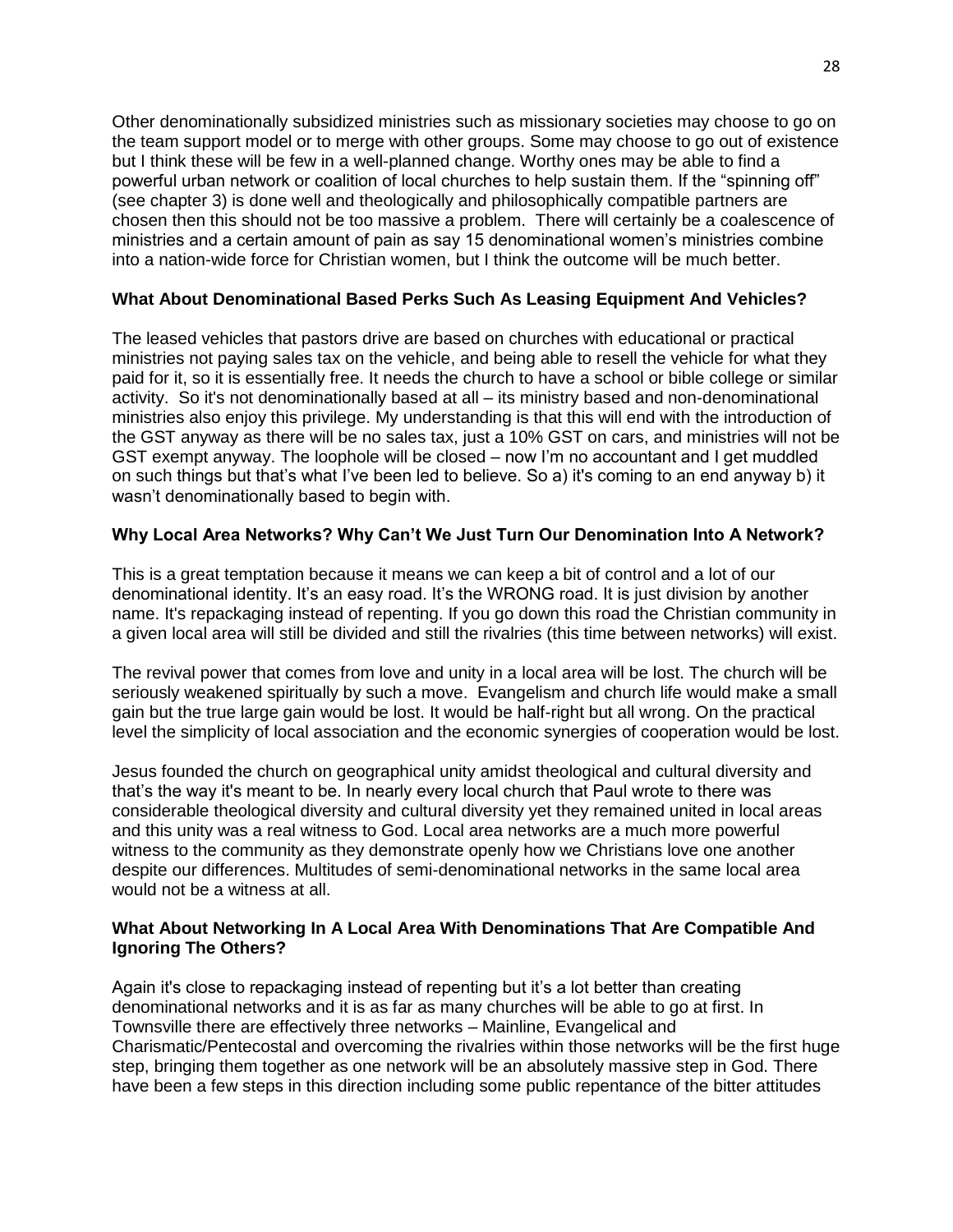that have flowed between Mainline and Pentecostal churches. There is still a long way to go but God is at work.

# **Will These Major Denominational Blocs Ever Merge?**

Even when one local area network is finally created some churches will naturally network more with others. I don't ever envisage people of Pentecostal theology being terribly happy in a High Mass or vice-versa. That is fine. We can treasure that diversity. Churches of similar theology and mindset will "click" better than those that are very different. However, if the Catholic church is burned down because of an electrical fault I hope that the Pentecostals as well as the Anglicans and Baptists would all see themselves as brothers and sisters and pitch in and help out. I think the denominational blocs can merge to a quite significant extent and we can love each other in the Lord and put the emphasis on our commonalities – "one Lord, one faith, one baptism, one God and Father of us all", to quote Paul. When the emphasis is put on being Christian first and being different second then we will begin to merge the major blocs within Christianity.

# **But How Do We Deal With The Past?**

We forgive and we forgive in public.

# **What About Our Old Folk Who Have Strong Denominational Loyalties?**

Your "old folk" are probably not as unspiritual or inflexible as you think. The biggest radical I know is over 80! They pray for the church and grieve for the church and on the whole are as fed up with division, bureaucracy and "brands" as many of the younger folk. In fact, even more so. The only denominational zealots I have met lately have been young people who have had little exposure to other Christians and who have picked up a bundle of prejudices from their home church. A little bit of life and a lot of prayer generally knocks this out of people. Older folk are loyal to denominational events such as synods and conferences. They do enjoy them and will miss them. However, if we have equivalent events where the local churches get together and our older folk feel important and valued many will soon make the change.

# **There Seems To Be So Much To Undo And So Many Words To Be Unsaid I Just Feel The Situation Is Beyond Restoration.**

Hopelessness is of the Devil. Faith, love and hope are from Jesus who can do more than you can ask or think or expect. When towns have turned to God and churches have "buried the hatchet" it has often happened quickly. There is a surprise, a pleasant shock, that things can and do change overnight when God is at work. Old traditional enmities that seemed immovable can end in a day. This is not "sight", it's faith. You need to replace pictures of failure with pictures of faith. God is God and the status quo isn't God. By the way I take a lot of encouragement from Zechariah 4 and the moving of mountains by the Spirit of God with shouts of "Grace, Grace to the topmost stone...". (Zechariah 4:6-7 NASB) Then he answered and said to me, "This is the word of the LORD to Zerubbabel saying, 'Not by might nor by power, but by My Spirit,' says the LORD of hosts. {7} 'What are you, O great mountain? Before Zerubbabel you will become a plain; and he will bring forth the top stone with shouts of "Grace, grace to it!" Do not be discouraged or be dismayed, be strong and courageous and do the work of God!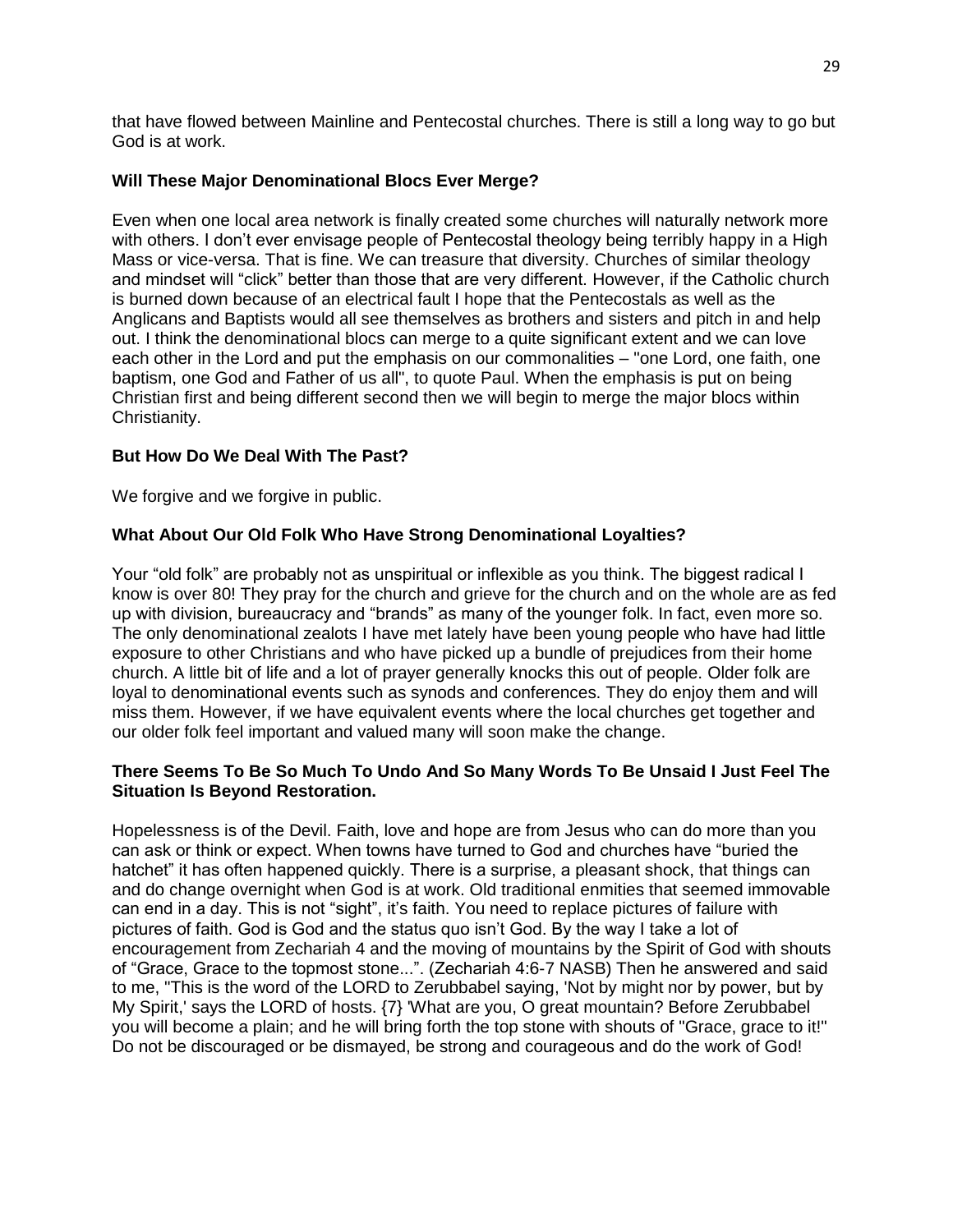# **Stop Preaching And Tell Us How To Do It!**

I've given you a few clues in the previous chapter with that list of points on building community. However, every place is different and you will have to get together with the pastors and lay leaders in your city and fast and pray and seek God for the right steps to take. The steps of a good man are ordered by the Lord and the order is important. The first step may be apologizing to an ethnic church or to the Catholics. It may be as drastic as that. Or it may be having a combined church camp among all the churches and building community that way. I don't know the exact spiritual dynamics of your community and I won't even pretend to be the voice of the Lord to you or to give you sixteen steps that inevitably lead to revival. You wouldn't believe me if I did. The first step is being willing to do it. If you have read this far it's a good sign.

# **But Won't Our Young People Marry People From Other Churches Then And We Will Lose Them?**

There are three answers to this question:

1.Young people are not finding suitable people to marry in their own church so they are marrying unbelievers as the alternative and we are losing them not just to the church but sometimes from God as well. Marrying people from other churches has got to be better than that.

2.There is only one Church in reality, one Flock, you are just a holding pen. If they move to another holding pen but remain in the Flock that is no great catastrophe.

3.They might just come to your church as a result – you can gain as well as lose.

# **Do We All Have To Become The Same?**

God is a God of great diversity in both the natural and the spiritual realms. He has called you to be a certain type of church. Keep being that. My favorite analogy is that all fish are not the same size. A shark the size of a sardine is a failure and a sardine the size of a shark is a monstrosity. Churches don't have to all be big churches or all be small churches or all have stained glass windows etc. God loves and cherishes and has created your diversity (I hope you believe that). I am not asking you to lose that or leave that. I am asking you to respect the diversity of others and to love them in the Lord.

## **But If We All Become One Big Local Area Network Won't Everyone Go Church-Hopping And This Will Lead To An Unstable Church Where We Have No Idea Who Is Going To Turn Up Or Who We Can Reliably Call On?**

That may happen for the first two or three months as the network starts up but I do not see it as a long-term problem because:

People still prefer their style of worship and won't go too far from it. Most Christians are basically fairly responsible and know they need to settle somewhere. People are creatures of habit.

There will still be some who wish to float from church to church, however pastors who network together can "gang up on them" and tell them to pick one and settle down. This even happens now.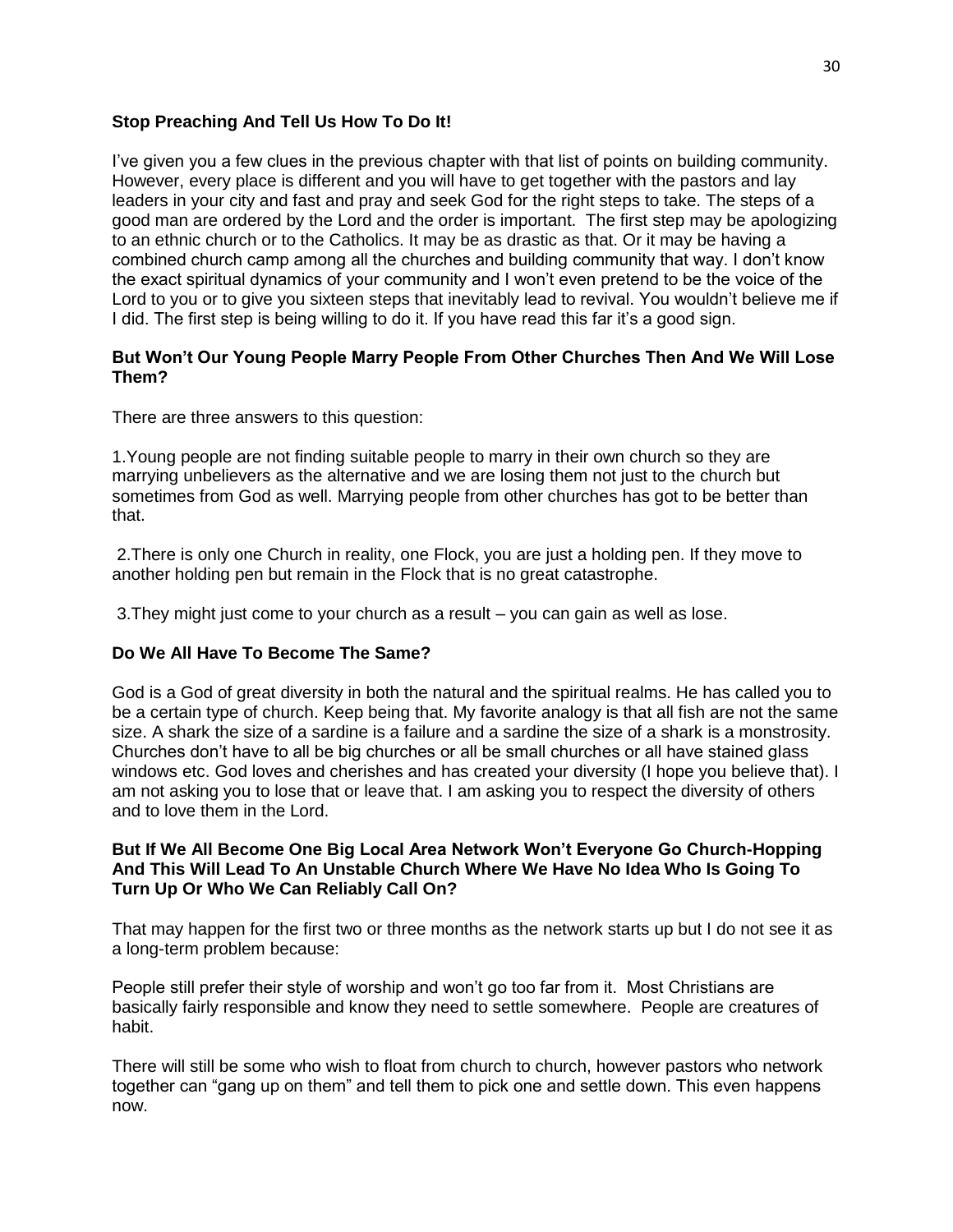# **What If People Pick Up Wrong Teaching From The Other Churches?**

This has potential to become a real problem unless we emphasize bible study and sticking to the Scriptures diligently. As part of moving to a network we need to teach our people to be "Bereans" and to search the Scriptures diligently to see if these things are true.

As creedal and denominational authority in matters of doctrine vanishes three other forms of authority may replace it:

1.The authority of a pastor's personality or group of elders.

2.The authority of Scripture alone.

3.The authority of big name leaders in the Christian community and Christians with a high media profile.

Now options 1 & 3 divorced from Scripture are increasingly popular because they do not involve much work for the believer. However, they are disastrous for their growth in faith. Movement to a network will absolutely require a renewed emphasis on the Bible.

## **What About Handling Church Splits and Doctrinally Errant Churches Don't We Need The Denominational Hierarchy For That?**

You need some means of authority and sanity that is external to that particular church and its pastor. This can be done through a prominent, well accepted Christian leader or through a group of other churches in the network. The person does not have to be a bishop to do this. As a bible college lecturer and so-called cults expert I get to take this role occasionally as do many others in the Christian community. You just need a good consultant from within the Christian community.

## **Ok You Have Been Promising To Deal With The Question Of Ordination It's About Time You Did!**

Denominational ordination and clergy placement has become a disaster with local churches fearful of having homosexual clergy imposed on them or someone of a totally different theology e.g. a liberal in an evangelical parish or vice versa. The imposition of clergy on parishes and the politics of selection committees are perhaps the very worst aspects of denominational life. On the other hand, we don't want an ordination "free for all" like there is in the USA. There are a number of ways to deal with this:

1. Form an inter-denominational Australia wide "Clergy Professional Association" similar to the AMA or CPA or similar professional bodies that admits clergy, checks their qualifications and helps negotiate with churches about salary and conditions and which helps them should they want to gain accreditation to minister overseas. It could also keep a database of churches and vacancies and what kind of person and theological orientation the local church wanted.

2. Membership of the clergy association would not just be on academic grounds alone but on calling from God and demonstrated ability in ministry after a 1 or 2-year supervision period.

3. Have local church ordination for those unwilling to belong to the professional association perhaps because they see it as an unspiritual way to do things. Such clergy would only be ordained to minister in that particular church.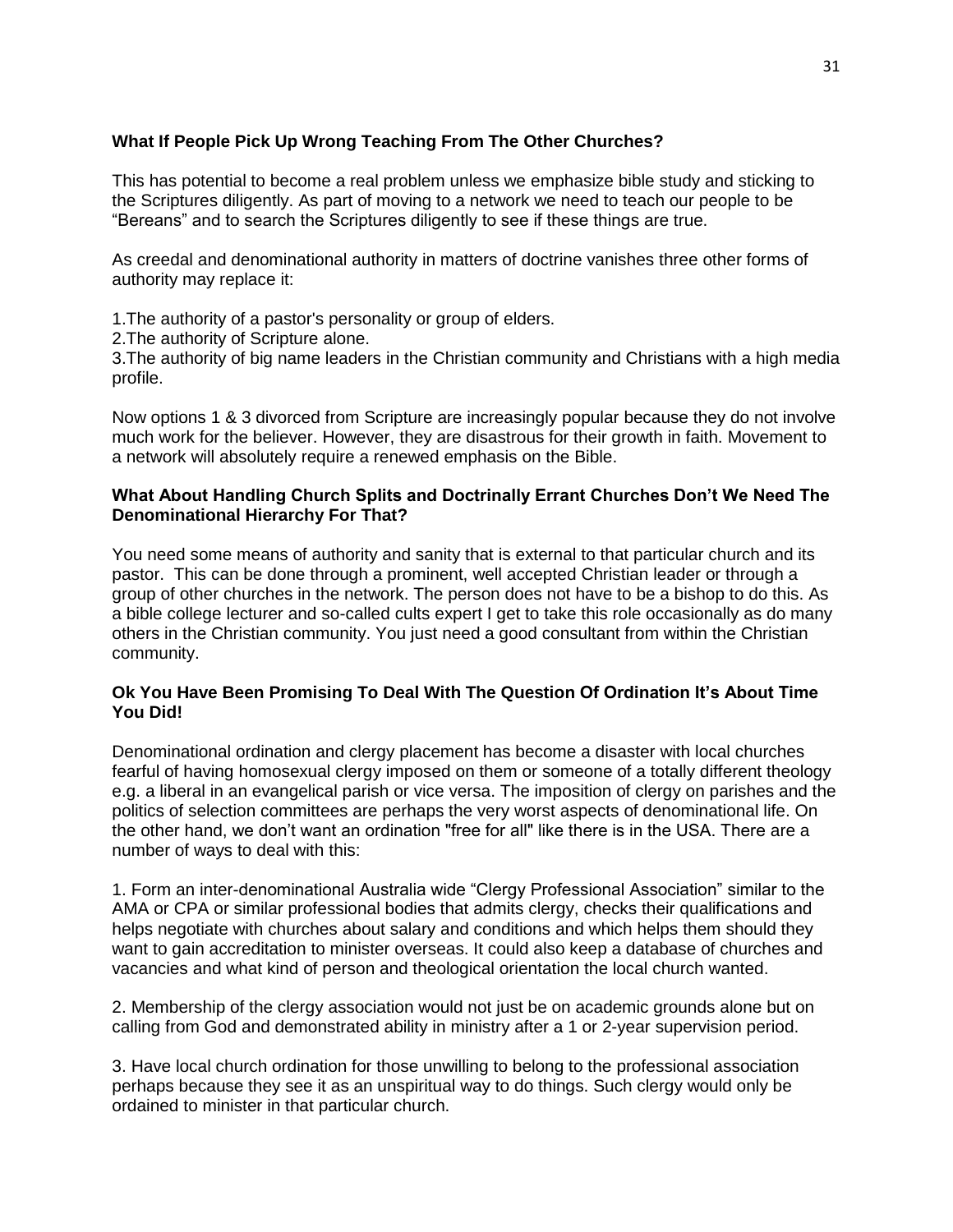4. Perhaps have local area network wide ordination ceremonies where the network is strong enough and united enough to do this.

5. Clergy would not be appointed by any external body but called and appointed by the local church. Individual churches would be able to set requirements for clergy according to their understanding of Scripture and not have someone of a different theology or way of life imposed on them by a denomination.

6. Churches would seek out their minister or advertise for one in the Christian media as well as checking out the associations database which may be a web database and accessible from a PC in the church office.

7. Under this scheme female clergy would only go to churches that would accept them. The controversy about the ordination of women would thus lose much of its sting since they could not be imposed on churches that did not share that view. Ministers who have been divorced likewise would only want to go to a church where this was not an issue.

8. This scheme would also prevent the "black marking" of certain clergy by denominational "powers that be". These personal dislikes of powerful people have ruined the ministry of many good members of the clergy.

Clergy can be trained, selected for ministry and properly accredited without any denominational hierarchy being involved in the process and the outcome would be better for all involved.

# **You Haven't Mentioned Confirmation By The Bishop**

For churches that have confirmation it could be done, like baptism and weddings and funerals, by the local clergy. In some smaller rural networks where all the churches are mainline churches (that have confirmation) it could be a network wide ceremony. I see no theological reason in Scripture why you need to have a bishop to hear a person's confession that they believe the faith, or to impart the laying on of hands. Admittedly I am not of that stream of theology myself and perhaps I have missed something. The Presbyterians don't have bishops and they manage to confirm people. A hierarchical denominational structure is not needed for individual Christians to publicly confirm their faith in Christ.

## **What About A Career Path For Clergy?**

The ratio of bishops to clergy at any one time is about 50 + clergy to one bishop so at best you have a 2% chance of a career path anyway. This will be exchanged for a 0% chance of a career path though some may become "fellows" or senior ministers. Most professionals are in the same boat. I, as a careers consultant, can get bigger and better contracts or build a bigger and better firm but no-one is going to promote me - or your GP or most other professionals. The idea of a career path where Joe Bloggs joins Big Company and remains there for 50 years, becomes senior and gets a gold watch, is almost obsolete. The average person now has 8-10 job changes and 3-4 entirely different careers in a lifetime. Career consultants now talk about a person's "lifestream" and see career as something you largely assemble for yourself to suit your goals and objectives in life. You will have to be satisfied with your calling in God.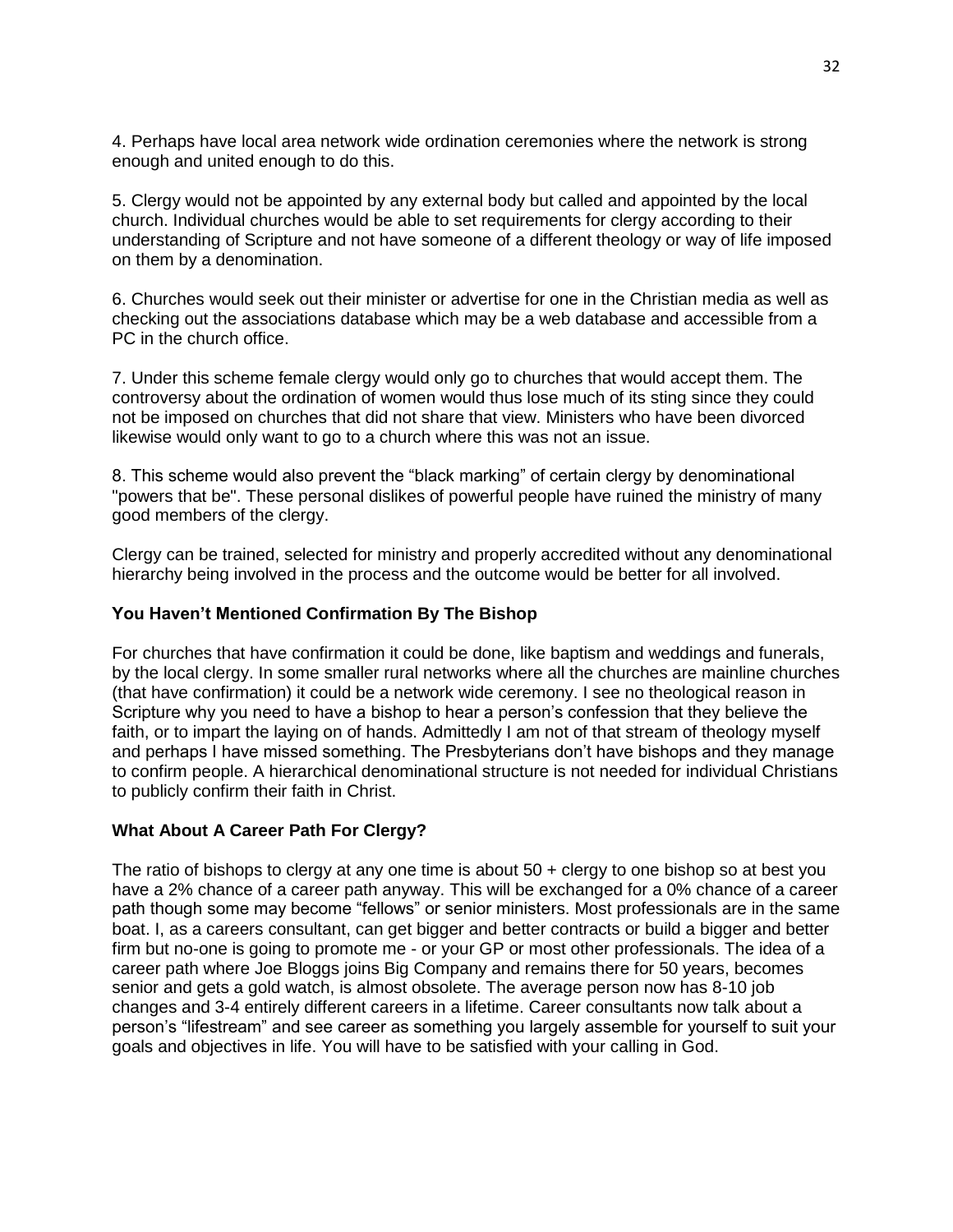## **But I Love The Politics and The Committees**

The Army is recruiting! To be serious – there will still be plenty of bureaucracy for you to join in local clubs, some areas of the public service, the Defense forces and in large traditional firms etc. If this is a major factor for you then you will need to find another job.

## **Can I Still Wear My Robes?**

Yes, of course. They will still have theological significance though they will no longer have denominational "brand" significance.

## **What About Prayer Books?**

The local church will be free to choose its own style of worship so there will still be a place for prayer books, hymn books and traditional forms of worship should that congregation so choose and I'm sure there will be sufficient demand to ensure that prayer books and hymn books are published and enough people with an interest in this area to compile them.

# **Won't This Lead To Chaos With All These Churches Worshipping However Suits Them?**

There is already a huge number of worship styles in the body of Christ and the full range of variety is already present. Christians aren't anarchists and won't tolerate disorder for too long – they know God better than that. It will actually allow some churches to specialize in being conservative instead of having to please everyone and mix in choruses with hymns. It will result in each local church serving a "niche" in the local Christian community.

# **What Do You Mean By a Niche?**

To be slightly humorous you can arrange churches in order of how loud they like their worship with Quakers and Trappists liking silence, and Catholics and High Anglicans liking muted reverent tones, Presbyterians like a firm strong voice but not too much amplification, Baptists have modest sound systems and loud preachers, and Pentecostals have the sound system from a U2 concert in a tin shed with an extrovert for a preacher. Now you can't have all of them at the same time in the same church. Each congregation has to worship in the way that God is leading it to. That style can be very particular and will end up suiting a particular kind of worshiper. That particular style that suits a particular kind of worshiper is what I am calling a "niche".

## **How Will That Improve Things?**

Well at the moment you have a lot of generic "Home Brand" style family services with every church trying to capture the middle of the "market" and not trying to alienate the young people or upset the old people at the same time. Worship becomes an exercise in conflict management in many churches today. It's a bit like the joke about the animal that could fly, run, hop, swim etc. all at once. I have noticed that it is the churches that have the courage to go in the opposite direction to this and to definitely define themselves as Traditional or Contemporary or "River Churches" or "University Churches" or whatever that are growing. People seem to prefer to go to a church that suits them as a worshiper to one that tries to suit everyone. By ending denominational duplication and allowing local churches to be whatever God has called them to be you will get a better variety of churches some of which will take on small niches that no-one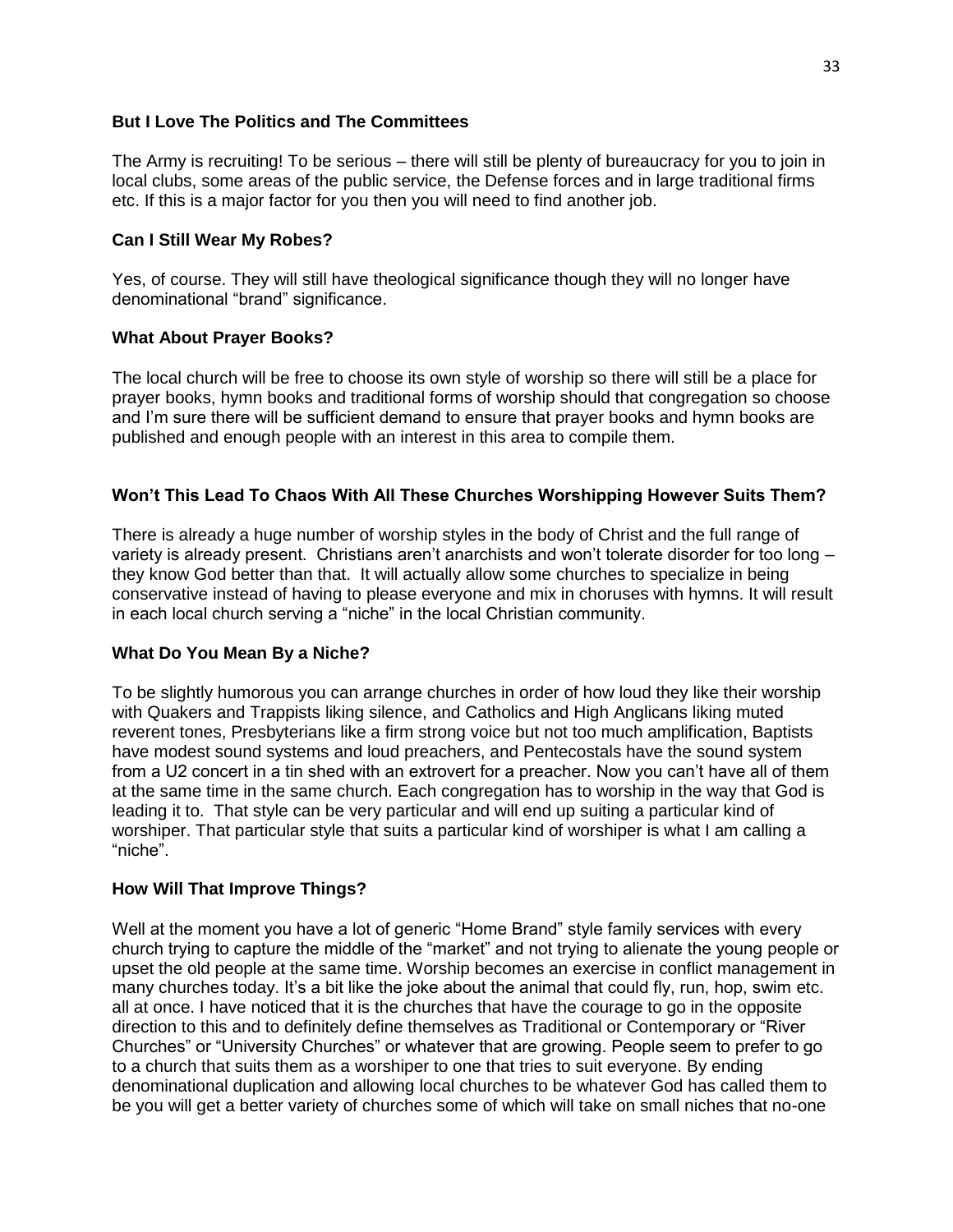else wants but which are still very much needed such as outreach to youth gangs. They would be acknowledged as the church that does this and supported in that role by the rest of the network. Once the church was seen as the whole area network by Christians it would help stamp out the complaints that go "the church never does… social justice, evangelism, healing etc." No one church would be burdened by having to do it all but the network as a whole would and it would become "the city set on a hill" that was seen by the world because at last it would effectively meet the needs of the community.

Hey I Like That Idea!

So do I let's do it!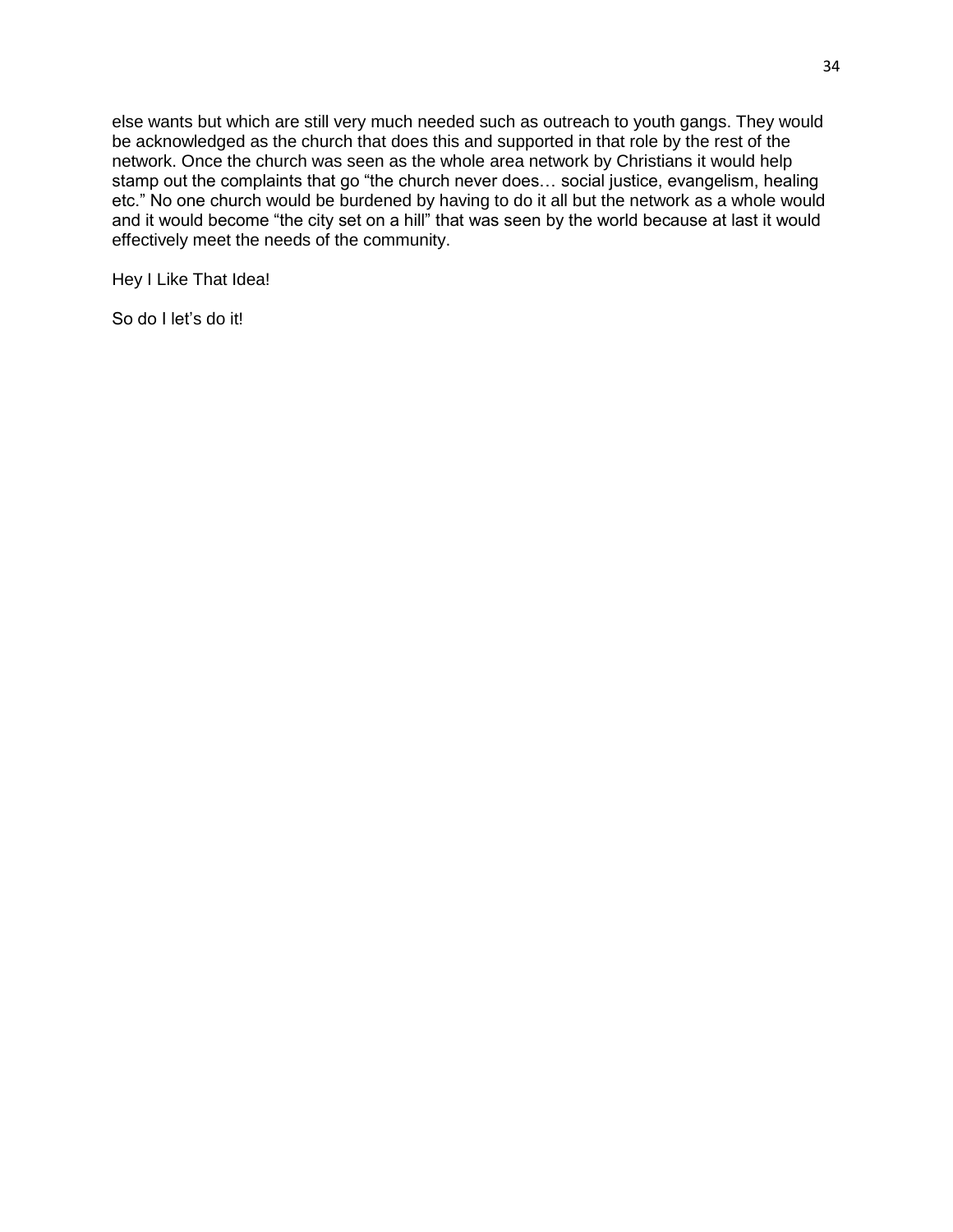# **Chapter Six – Getting from Here To There**

## **Ok I'm Convinced. Now How Do We Start The Revolution?**

There are two ways – the "English" way or the "French" way. The "French" way involves guillotines and attacks on the Bastille and is very messy and is to my mind ungodly. The "English" way is slow and reasonable and thoughtful and kind. It's the way I prefer. Revolutions don't have to be awful, the Information Revolution has been fairly peaceful in fact.

Now I don't think you can just march up to denominational HQ and yell "down with the denomination" and expect much joy at all. That's immature and silly. What you can do is to tell them about this book and give them the URL so if they are interested they can get a copy. Please don't email it to them as an unsolicited attachment please. Christian leaders get all sorts of huge unsolicited attachments in their e-mail from all sorts of strange people with bizarre notions and it clogs up the downloads and just gets deleted. Besides, they might end up with 200 e-mail copies of the book from various well-intentioned members of their denomination. A brief e-mail saying why you like the book with the URL is all that is needed. If they want it they can go get it.

The six chapters of the book might make a good 6-week study for a home group or evening service and even if it doesn't start a revolution it will at least get people talking and thinking about the nature and function of the local church and there is no harm in that.

Talk to pastors, lay leaders and denominational officials about the concepts in the book. Start building unity yourself and start praying for and with other churches. Introduce people of different denominations to each other and do all you can to build a climate of acceptance. Pray, pray, and pray! I believe God is in this. Unless He is, it will not work.

## **Do You Honestly Think You Will Change Things?**

It's absolutely impossible to say what will happen. At this stage I could end up with 5 downloads and a big waste of time or like the 95 theses on the door of the church in Wittenberg it could set the world on fire. Odds are it will be somewhere between the two!

#### **Other Than Pray And Pass The Book Around What Should We Do?**

Study the Scriptures until you get a burning vision for what God's church should be like in love and unity and truth. Study it until you NEED to do something or you will explode. Study it until you are absolutely convinced that change is needed and needed "today".

God will have a special place for you in His plan to restore the Church to unity, purity and truth and to complete the Great Commission. Only you know the turf in your area. Only you can get His will as it applies to you in your situation. That might sound trite but it's where we all have to start under God and His Word in the particulars of our own situation.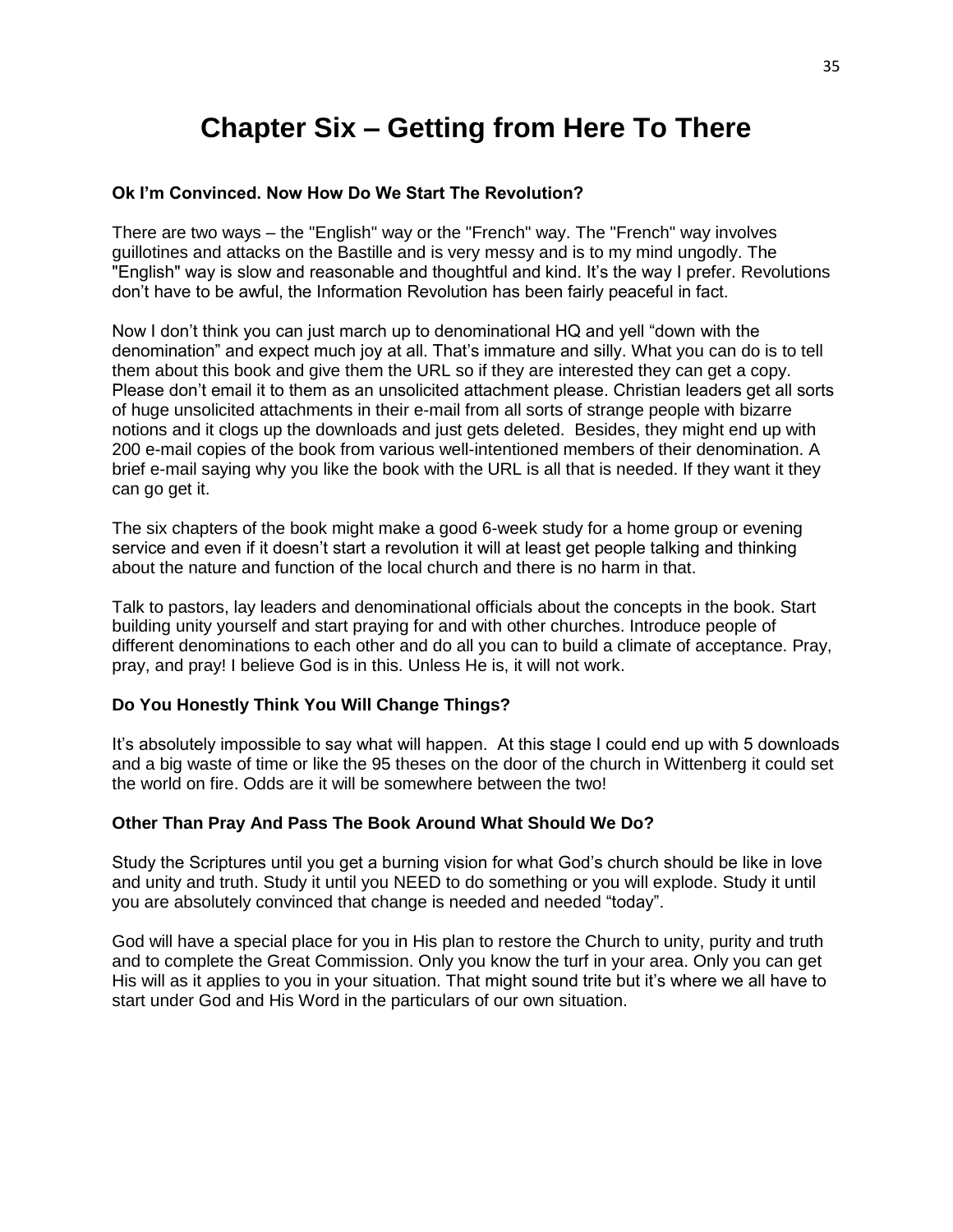## **Are There Some Things We Need To Stop Doing?**

I covered a bit of that in the "rumors of wars" section. We need to think about what we are doing that hurts unity and trust and eliminate it. Some of these things are subtle like denominational "tunnel vision" so that only our things matter to us. George Otis Jr. talks about Kingdom vision "seeing the spaces between the churches" the unministered to bits of our society. I like that. We have to have a bigger picture that's beyond our own backyards.

We need to stop having a vision of the Church and the Kingdom that is like a battle between fast food chains or supermarkets. We are not the world and we need not behave like the world and we are capable of much greater, better and more diverse things than a plastic, branded, consumerized Christianity. Fast food chains rely on creating exactly the same experience for each customer in each restaurant no matter where you go in the world. If that philosophy is applied to the church it becomes Satanic. It is boring, lifeless, plastic and not like God at all. We don't want cookie cutter copies of consumer churches. We don't want to be fighting for "market share". We don't want to be clones of the Market. The "bottom line" for God's Church is holiness not the budget.

Paul says it well in Galatians (Galatians 5:15 NASB) But if you bite and devour one another, take care lest you be consumed by one another. We need a Church community that is the exact opposite from the takeover, eat each other up, voracious consumer society and we will not achieve this while we live as competing denominations in the one local area.

We need to stop having panic attacks over "not our business" stuff like disputes in other churches or what deacon X said to deaconess Y last Sunday at church Z. Gossip could be a huge problem in a network. Other people will make different mistakes from the mistakes we make. Let them grow up by making their mistakes and let them leave us alone when we make ours while we maintain our love and acceptance of each other. Give other people the dignity that you would want under the same circumstances and unless there is a lot of evidence to the contrary it pays to believe that they are sincerely seeking God's will just as you are and that they will sort things out just as you would.

We need to put the fences in the right place and pull them down if they are in the wrong place. If I wanted to kill a lot of people and get away with it I would build a fence at the top of a mountain ten meters from the edge of the highest cliff. People would want to get closer to the edge and hop the fence, walk right up to the real and now unguarded edge of the cliff and some would slip off and fall. But "it wouldn't be my fault I put a fence up". If I wanted to save lives I would put the fence right on the edge of the cliff and people would say, "I'm glad that fence is there otherwise someone might fall off," and no-one would hop it and no-one would be killed because the danger is obvious and the fence is in the correct place. Eve had her fences in the wrong place. When Satan tempted her she said, "and if we eat it or even touch it we will die." So when she touched it and nothing happened she was made bold to eat it, and you know the rest of the story. Young people are sometimes told that dancing is wicked. They soon find that it's pleasurable and harmless. So they are emboldened to go further and further until they end up in real sin. So it is with the churches. We have fences keeping people away from other denominations when they should be keeping them away from worldliness and compromise. We need to decide where the real danger is and put the fences in the right place and tear down all the fences that are in the wrong place.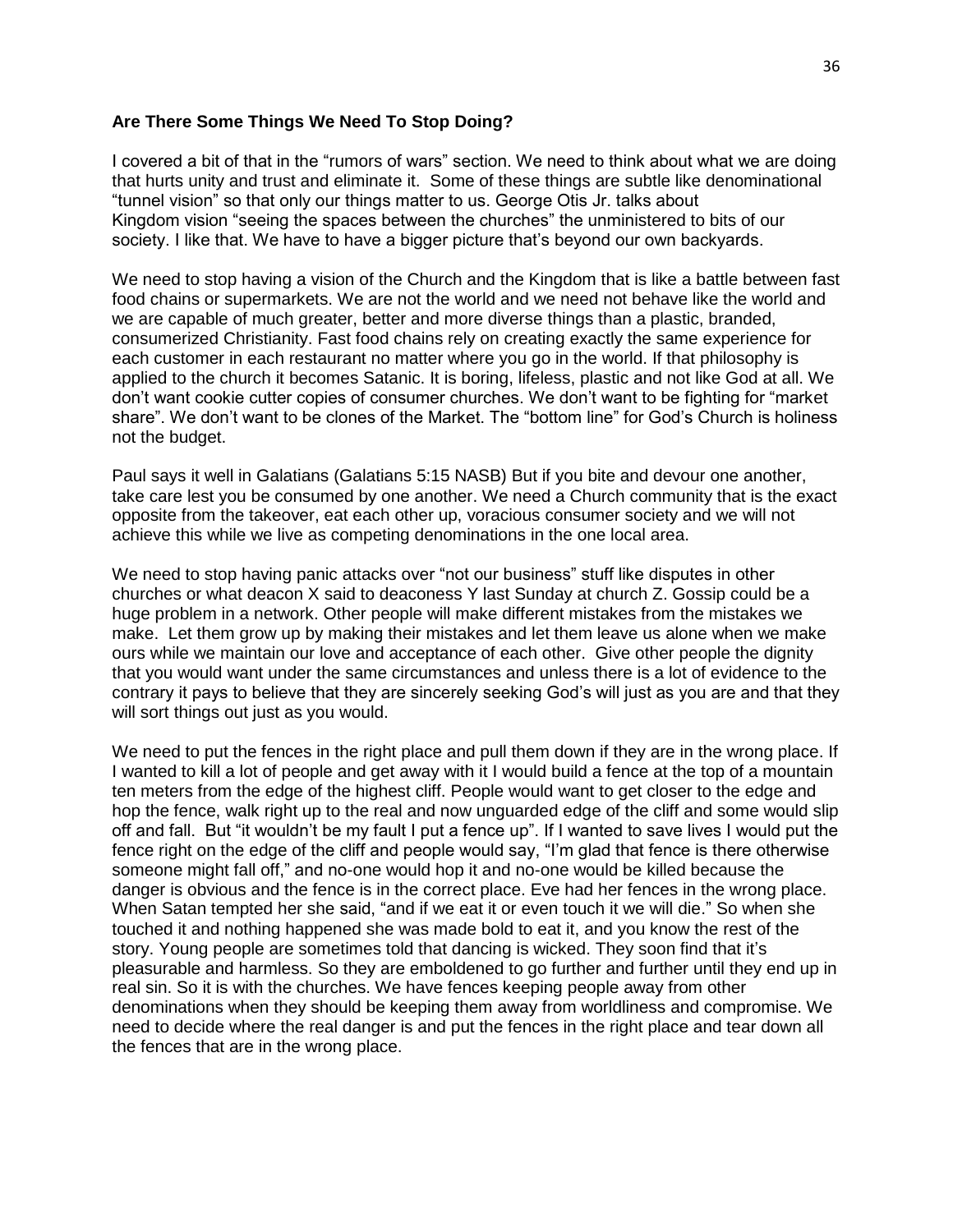## **The Importance Of Connections**

How could a matchstick pull over a ten-ton truck? Well if you go to the edge of a precipice and connect the matchstick to a matchbox with a long thread and the matchbox to a biro and the biro to a small book on its edge by a string and connect the book to a larger volume and the big book to a baseball bat and the baseball bat to a bicycle balanced on its edge and the bicycle to a motorbike on its wheels and the motor bike to a small car connected to a larger car connected to a light truck, connected to the ten ton truck…and you push the matchstick off the edge it will take the matchbox with it which will take the biro over the edge with it which will take the books which will take the baseball bat and as it whizzes to the end of its string it will pull down the bicycle which will upset the motorbike which will tug the small car over and as it flies down and jerks on its rope the big car will topple off the cliff, followed by the light truck followed eventually by the big ten ton truck

Lesson: An unstable system on the brink of disaster can be brought down by a very small thing if that small thing is connected to bigger things which are connected to even bigger things etc. (e.g. domino effects and the Asian economic crisis etc.)

The denominational system is on the edge of falling over. You are like the matchstick in the story and you are connected to someone who is connected to someone else who may be influential in your denomination. Connect with someone one notch higher than you in the pecking order and then ask them to do likewise once they are convinced of the need for change - and so on. Build the connections then jump! You may start the dominos falling and soon a seemingly immense system may start the process of transformation.

Please note that the analogy does not imply I want denominations to plummet to some terrible destructive doom. I will say it again - I want a slow, sane, planned, deliberate and godly changeover.

Now may the God of peace be with you as you build the Church of God.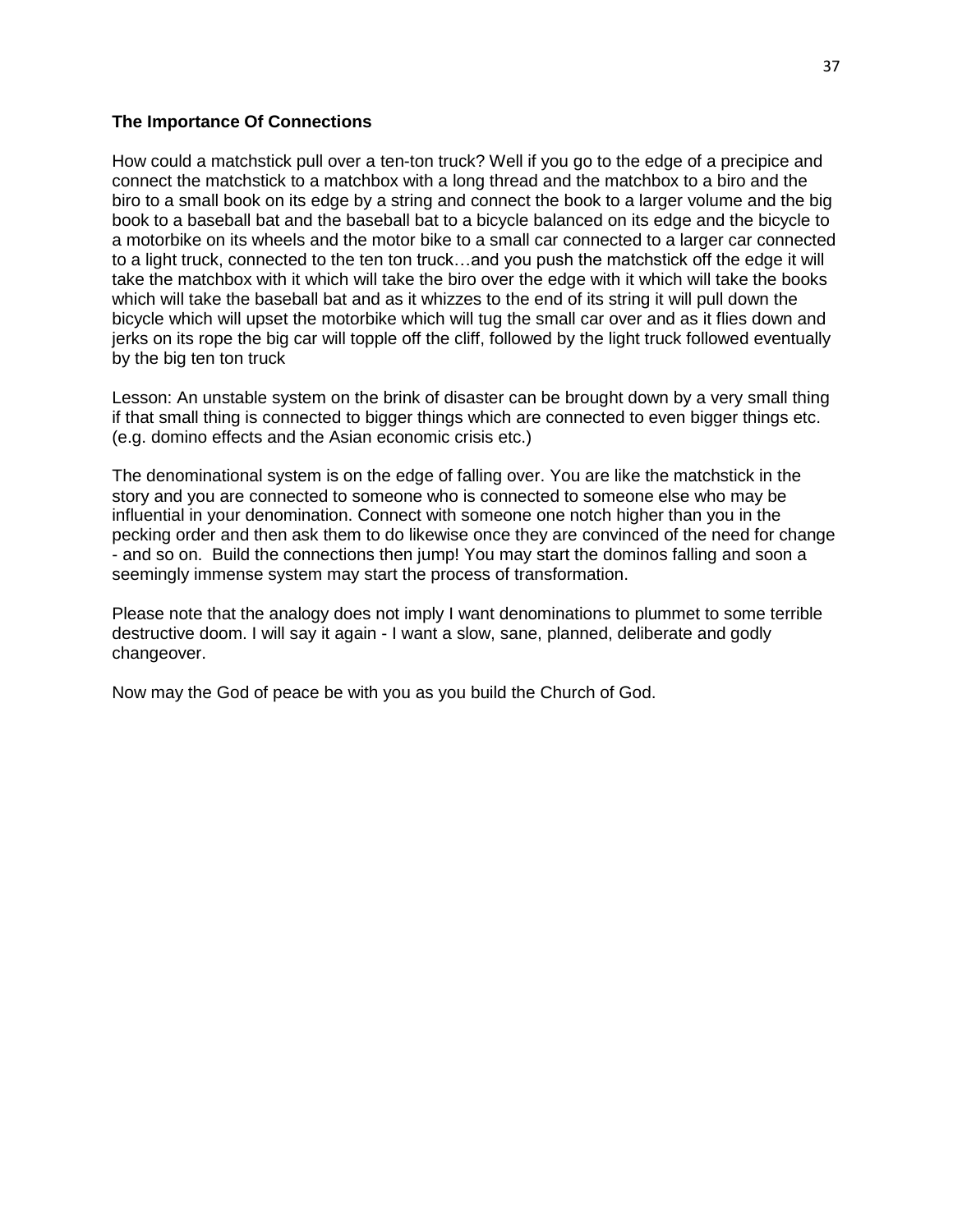# **The New Apostolic Reformation**

C. Peter Wagner the church growth historian has identified a new movement in the church which he has called the "New Apostolic Reformation". He sees churches networked together and run by apostles in a new format that pursues holiness and mobilizes the church for mission. This has made many people nervous (including me) as the danger of false and presumptive apostles seems not to be adequately covered. At the same time, I see a need for the charismatic and Pentecostal movements to mature under strong leadership. I find the basis for this is the epistle of 2 Corinthians. It is interesting to note the increasing maturity and accountability as one moves from 1 Corinthians to 2 Corinthians. I believe the church in the immoral and pagan West today is a "Corinthian" church and while we are Spirit-filled and gifted we have a lot of maturing to do. We need to "move from 1 Corinthians to 2 Corinthians" and to do that we need the raising up of leadership. Some of the issues are canvassed below.

# **Body To Bride**

1 Corinthians and 2 Corinthians are connected epistles. 1 Corinthians is the "primer" where Paul laid down his prescriptions for the church in pagan Corinth. Now in 2 Corinthians he is coming to enforce those prescriptions and set the church the right way up. In 1 Corinthians the church is the body that had to function in a coordinated manner, now the body is becoming a bride purified for the return of Christ. I see this as occurring in the church today. Over the last twenty years we have seen enormous emphasis on "body life" and gifts and being the body of Christ. We have heard many sermons from 1 Corinthians and become and organized and coordinated church. Now God is moving the body to become a bride - He is calling for purity. He will soon raise up apostles who will press for holiness in the body. There will also be false apostles trying to ensnare us thus 2 Corinthians is very relevant for where the Church is at today.

# **Internal Focus To External Focus**

In 1 Corinthians Paul deals with issues such as morality, marriage, spiritual gifts, divisions, pride, the Lord's Supper, ethics, idols and love. All mainly internal church issues. In 2 Corinthians he moves on to consider the nature of true and false apostles, the basis for church discipline and the nature of relationships between the church and visiting apostles and the church and other churches - particularly those churches overseas (in Jerusalem) that were in financial need. The issues of 1 Corinthians are still there and immorality is still a concern but it is within the context of church discipline overall. Paul is trying to get the Corinthian church, now that much of the mess has been fixed up, to look outward to its responsibilities to other churches, to promises it has made and to discipline itself for holiness. He is striving to make it a grown up church - discerning, wise, and providing for others. He wants them to think of "regions beyond". Paul as a true apostle does not go into other people's areas but is constantly trying to go into "regions beyond". He has an external focus - he does not go to the nice churches to collect big offerings (as the false apostles do) but to places where there are no churches and supports himself with his own hands. I see this as saying a few things to today's church:

We need to go beyond getting gifts to using gifts. That the focus of a mature church is beyond its four walls. That churches exist in relationship to other churches and in networks of believers That we need to consider the needs of poverty stricken Christians overseas (2 Corinthians Chapters 8&9). That leaders should focus on ministering to "regions beyond" rather than just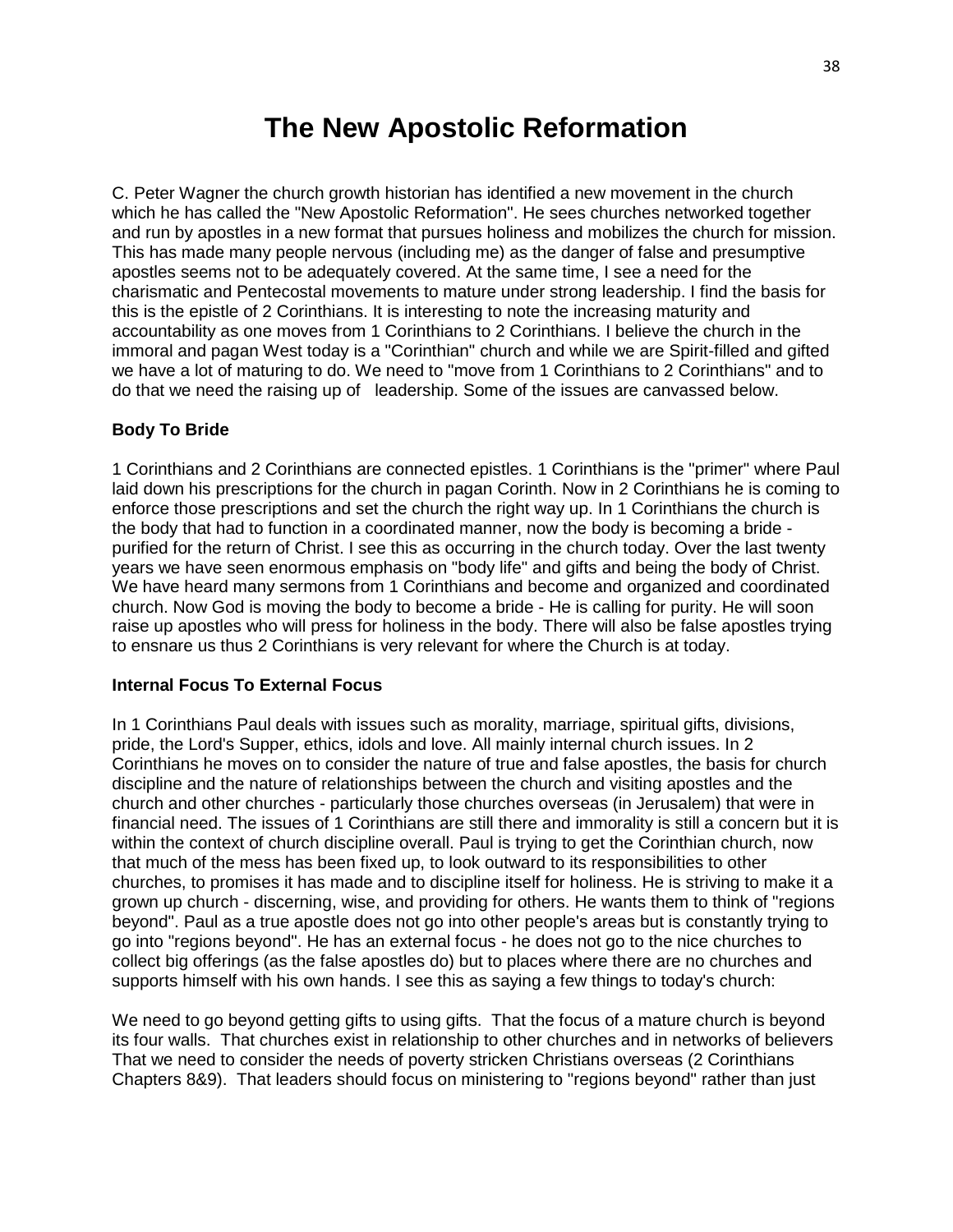ministering to rich, attractive Western churches. That churches need to be discerning in how they build external relationships but still do it.

# **True and False Apostles**

2 Corinthians deals a great deal with the distinction between true apostles such as Paul and the Satanic counterfeit "super-apostles" with their greedy deceptive boasting.

The word apostle is Greek for "sent one/messenger" and means the same as the Latin "missionary" from "missio - I send". Apostles are ones sent by God to lay the foundations of the church. As noted below there are four main types of apostles. Jesus who is the Chief Apostle (Hebrews 3:1) and who was sent from the Father. The Twelve who were called and sent by Jesus Christ (Matthew 3:2, Luke 6:13-16) and the Post-Ascension Apostles who were sent as Jesus' gifts to the church until it was fully matured (which has not yet happened) and who are part of the five-fold ministry of apostles, prophets, evangelists, pastors and teachers - for the equipping of the saints. These post-ascension apostles were a result of Jesus ascending into heaven (Eph 4:1-11) and therefore are NOT the Twelve who were selected before this time. They include Paul, Barnabas, Silas, Timothy, Epaphroditus, Junia, James the Lord's brother, Apollos, Andronicus, Matthias and two "unnamed apostles".

Thus missionaries today who plant churches and establish new works of God and have authority over a number of churches may technically be considered "apostles". This however is such a confusing term to the majority of believers that it is probably best substituted with "church planter" "founder" or "overseer". Or a similar appropriate term. Signs, wonders and miracles are seen as the "signs" of an apostle (2 Cor 12:12).

False "sent out ones" range from Mormons on bicycles to slick presenters of alternative gospels. True apostles are characterized by right doctrine, laying no other foundation other than Christ Jesus, the enduring of suffering, financial integrity, the testimony of Christ even in weakness - and signs, wonders and miracles done through their hands.

# **Notes on Apostles Today - possibly 4 main types of apostles:**

1.Jesus - the Apostle and High Priest of our confession. (Sent by the Father)

2.The Twelve (Sent by Jesus Christ)

3.Post-Ascension Apostles - Ephesians 4:11 (Sent by the Holy Spirit)

(a)Founders: Paul, James the Lord's brother.

(b)Those that follow the founders: Titus, Barnabas

(c)Church based apostles: Andronicus and Junia, Priscilla & Aquila

4.False apostles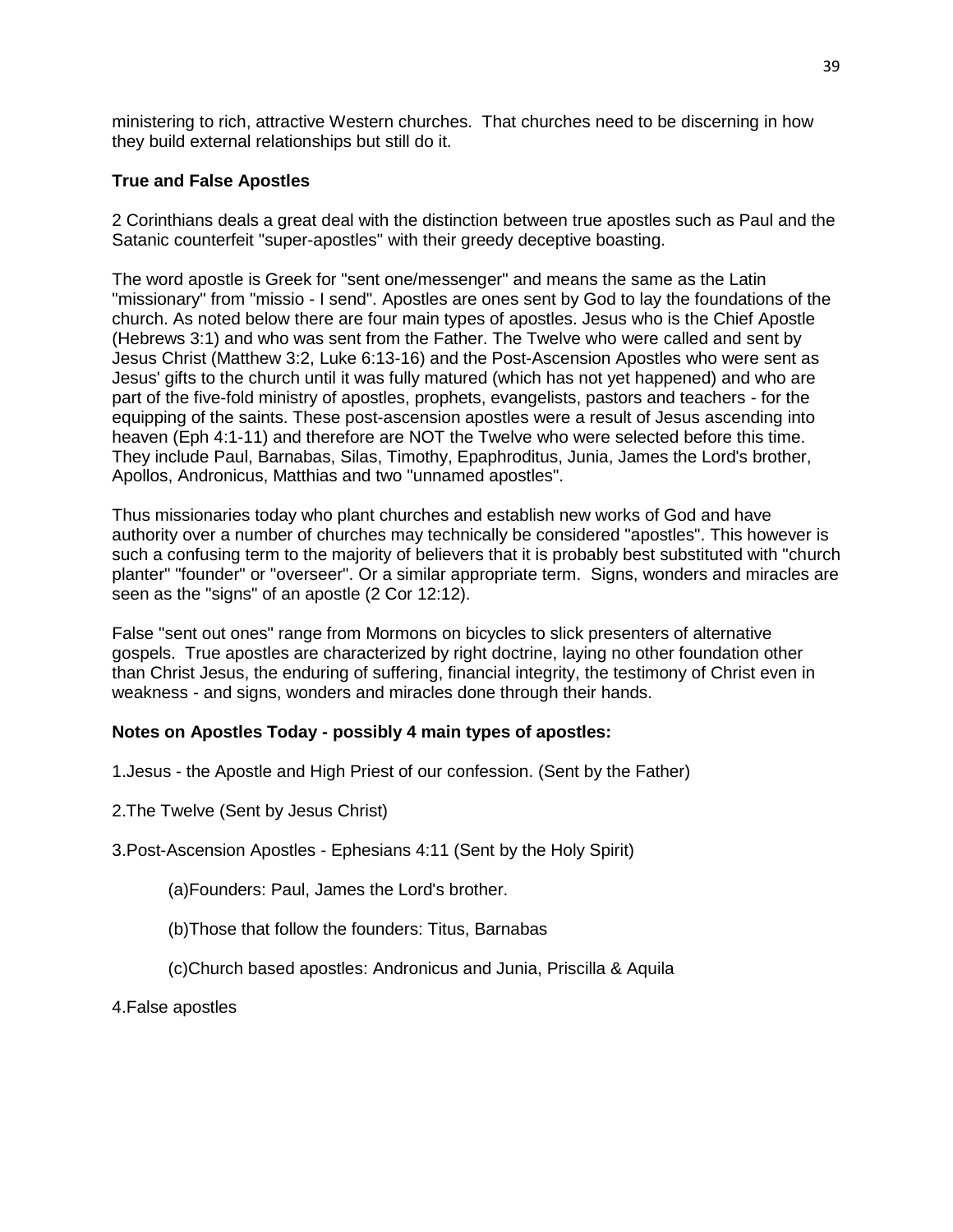Names of apostles in Scripture (from "All The Apostles In The Bible" by Herbert Lockyer):

Those designated as being an "apostolos" are:

1. The Lord Jesus Christ (Hebrews 3:1)

2. Andrew, Bartholomew, James the son of Alpheus, James the son of Zebedee, John, Judas Iscariot, Matthew, Peter, Phillip, Simon the Canaanite/Zealot, Thaddeus, Thomas (Matthew 3:2, Luke 6:13-16)

3. Andronicus (Romans 16:7), Apollos (1 Cor 4:6-9), Barnabas (Acts 14:14), Epaphroditus (Phil 2:25-30) James the Lord's brother (Galatians 1:19), Junias or Junia (Romans 16:7), Matthias (Acts 1:13-26), Paul (2 Cor 1:1), Silas & Timothy (1 Thess. 1:1, 2:6 2 Thess 1:1), Two Unnamed Apostles (2 Cor 8:18-23)

Themes From 2 Corinthians

The following are some themes from 2 Corinthians that I believe are tremendously relevant to the state of the church today as the New Apostolic Reformation unfolds.

The paragraphs are brief to keep this chapter short so please look up the Scripture references as you do so for an even deeper understanding.

1.True apostles and suffering. Treasure in earthen vessels. Strength in weakness. (2 Corinthians 1:3-11, 4:7-11, 16-18, 11: 16-33, 12:7-10) Power - (2 Corinthians 4:7, 6:7, 12:9, 13:4)

True apostles do the "hard yards" for Jesus and are prepared to go to poor places and unknown regions to preach the gospel to regions beyond. They feel their frailty acutely are "exhibited last of all" (1 Cor 4:9) and have their treasures in earthen vessels so that the glory may be not from man but from God.

Power is perfected not in riches, glamour or high status but "in weakness". In fact, on all four of the occasions when the word power is used in 2 Corinthians it is used in association with the idea of power in weakness. The true apostle has no confidence in themselves or their human abilities but great confidence in God.

2.False apostles and greed. Deception. Boastfulness. Externals as credentials. Competent "in themselves". Appearances. "Performers". (2 Corinthians 2:17, 11:13-21, 10:7-18, 4:2, 12:11- 13)

The false apostles come along to existing works of God and preach new things - a different Christ, a different gospel and a different Holy Spirit (11:13-21). They distort the truth in cunning and deceptive ways and use secret and shameful strategies (4:2). They do so mainly for financial gain "peddling the word of God for profit" (2:17). They create churches that love the externals of good oratory and polished performance and which sneered on the "unimpressive" Paul as a result. (10:10-11). They are a financial burden on the church - which Paul was not.

3.The Corinthians past history as a church with a blotched copybook (2 Cor. 12:21, 1 Cor. Chap. 5,6,10,11, 15)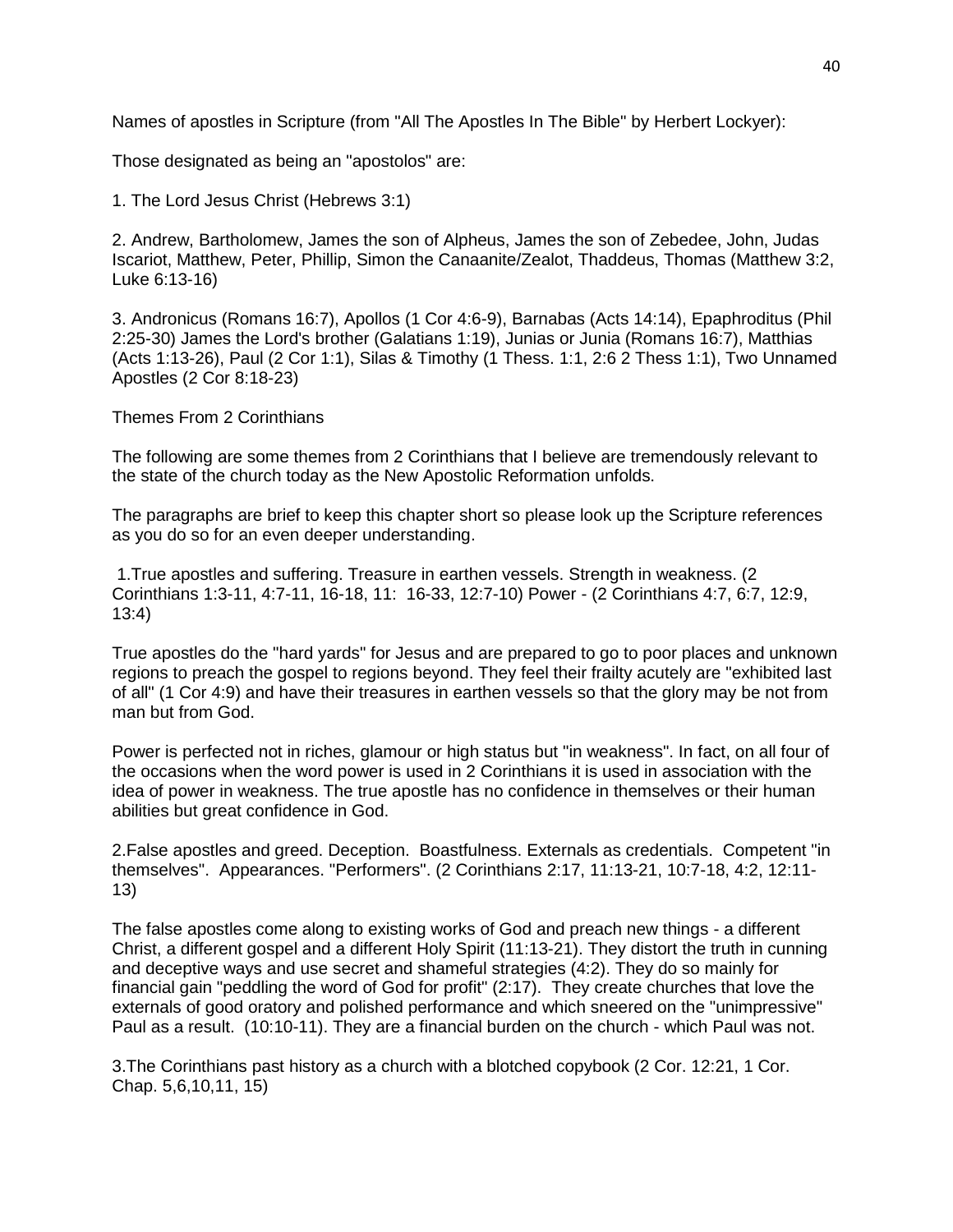Corinth was a new church plant in a pagan and debauched city and the lifestyle of its members was only slowly changing into a Christlikeness that few understood. In 1 Corinthians Paul chastised the church for disunity, factions, spiritual pride, tolerating incest, having sex with prostitutes, getting drunk at communion, being disorderly during worship and major doctrinal errors such as believing that there was no resurrection from the dead. It was a church with a very blotched copybook that Paul was trying to turn into the very bride of Christ. (2 Cor 11:2)

4.A church rebuked. (2 Corinthians 1:23-2:11, 10:1-6, 11:1-6, 12:20-13:10)

Paul gives them the understanding about what is wrong in 1 Corinthians and comes in 2 Corinthians to set things right one and for all. Here Paul is enforcing what he has told them. His words are strong and forceful "I will spare no-one" etc. 2 Corinthians is an ultimatum to consider holiness and get in line with God's standards. I believe God is at the point of giving the church in the West just such an ultimatum - he is coming soon and will not spare those who have been immoral or divisive.

5.Paul's love and confidence in the Corinthians despite their blotched copybook. (2 Corinthians 2:3-4, 7:4, 7:14-16, 8:22-24, 9:2-4, 11:11, 12;15)

Paul does not just threaten however. He also repeats his great love and total confidence in them. He opens wide his heart to them that they may appropriate Christ and asks that they may also open wide their hearts to Paul.

6.Holiness and church discipline. The call to a fully Christ-like life. (2 Corinthians 2:14-16, 3:16-18, 5:9-10, 5:16-6:2, 6:14-7:1, 12:20-13:10)

Paul calls the church to be separate from the surrounding Corinthian culture which was so debauched that "to play the Corinthian" meant 'to commit sexual immorality". Up on the hill in Corinth was the temple of Aphrodite with is 1000 prostitutes for pagan sexual rites. Corinth was a port city where sailors took their recreation. Many of the congregation had lived this lifestyle before becoming Christians. Paul calls them to separate themselves to Christ and be holy and "counter-cultural''. To "come out from among them" and then God would bless and call the sons and daughters of the most high. Every call to separation from the world in the Bible is also a call to more intimate fellowship with the Father.

7.The place of spiritual authority – building up not tearing down. Apostolic validation. (2 Corinthians 1:23-24, 10:8, 12:12, 13:10)

Paul said his authority was "for building you up, not tearing you down". In the past church discipline has often been severe and destructive and so it is seldom practiced today. People were disfellowshipped for trivial reasons such as talking to the wrong person or cosmetics. It often became an exercise of power by a dominating and manipulative pastor or elder. However, the proper use of church discipline is to get people to become like Jesus Christ. Just as a football team may discipline an errant athlete with the aim of bringing them on track so that they eventually become winners so the church should discipline people for holiness. Also if we are disciplined by others now it saves us from being disciplined by God later. (1 Corinthians 11:31- 32 NASB) But if we judged ourselves rightly, we should not be judged. {32} But when we are judged, we are disciplined by the Lord in order that we may not be condemned along with the world.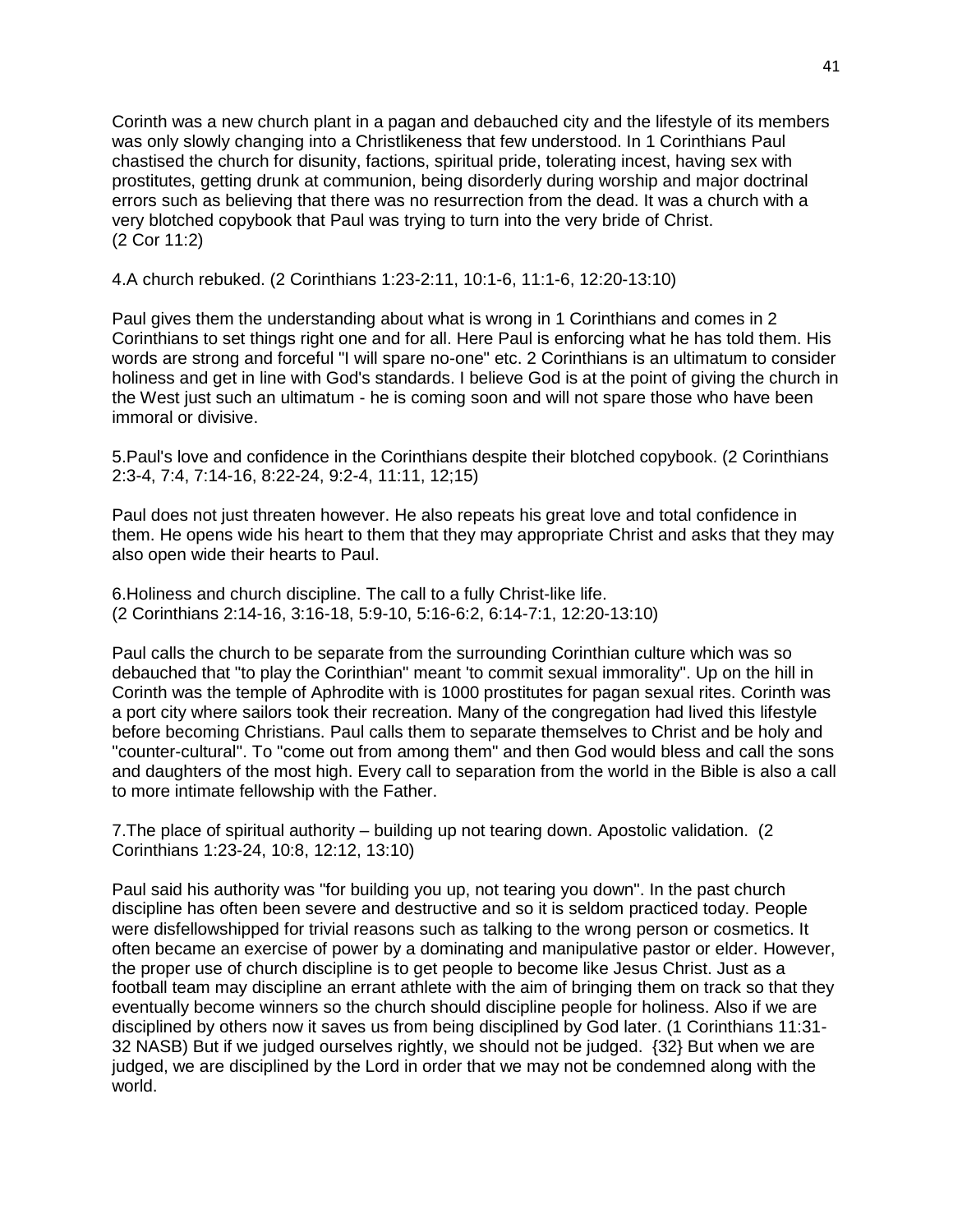8.The Church as the Betrothed. (2 Corinthians 11:1-3)

Paul says that he has promised them to Christ as a "pure virgin" in other words as a perfected and undefiled church. The Church is the bride of Christ that Jesus died to redeem just as Hosea bought back Gomer from a life of degradation. The possibility of the Corinthians being pure seems remote by human calculation but the blood of Christ is powerful enough to accomplish even this and so Paul made it his aim in ministry. Apostles are interested in the ongoing quality of the church - not just its mere establishment or the numbers baptized.

9.Apostles moving into "Regions Beyond". (2 Corinthians 10:13-18)

Paul says that his great desire is to preach the gospel in "regions beyond you" (2 Cor 10:16). The apostolic vision is for an international church that reaches Jerusalem, Judea, Samaria and the uttermost parts of the earth. As the church moves into maturity it will be concerned with much more than just the four walls of the local church or the surrounding parish boundaries. It will find ways of reaching out to "regions beyond". As noted before 2 Corinthians has an external focus. The apostolic move will see the church planted in difficult areas where it has never been planted before. As someone has said "There is no such thing as a closed country, you can go into any country as long as you are prepared to not come out". Paul was prepared to take the gospel anywhere – no matter what the cost.

10.Networked churches - churches together (2 Corinthians 1:12-17, chaps 8&9)

In 2 Corinthians Christian networks are very much in evidence. The Macedonians (just north on the Corinthians and the "hillbillies" compared to the sophisticated city dwellers of Corinth) are often extolled for their generosity and for the support of Paul's ministry. To be sure there is a bit of playing on the rivalry between the regions in order to get them to follow Jesus more fully but it is hardly subtle and both the Corinthian and Macedonian Christians seem to buy into it with gusto. Then there is the collection for the poverty stricken church in Jerusalem. There is further evidence of networking in Paul's search for Titus, the composition of the team that handled the collection and the planning behind Paul's visit to Corinth. It is evident that the Corinthian church a) received ministry from other churches and visiting apostles b) gave financially to other churches and some of the visiting apostles c) was involved in famine relief. It was connected into a network which was vital for its church discipline, ministry and Christian activity. The insulated and self-contained modern local church is thus very possibly contrary to the pattern of the New Testament church.

11.Giving to Christian aid organizations which demonstrate financial integrity. (2 Corinthians chap. 8 & 9)

The church in Jerusalem was experiencing persecution from both the Jews and the Romans and also the famine predicted by Agabus. Their possessions had been seized and they had been imprisoned and exposed to public insult and persecution - and apparently endured it joyfully at least at first (Hebrews 10:32-34) "knowing that you yourselves has a better and more lasting possession". They were now in need of aid from other churches, and Paul was collecting an offering from the Gentiles to relieve their poverty, and also to help build unity between the Jewish and Gentile Christians. People of high and well known integrity were selected to handle the offering. (2 Cor 8;16-21) There was demonstrated accountability and integrity in this first Christian aid organization. "(2 Corinthians 8:20 NASB) taking precaution that no one should discredit us in our administration of this generous gift."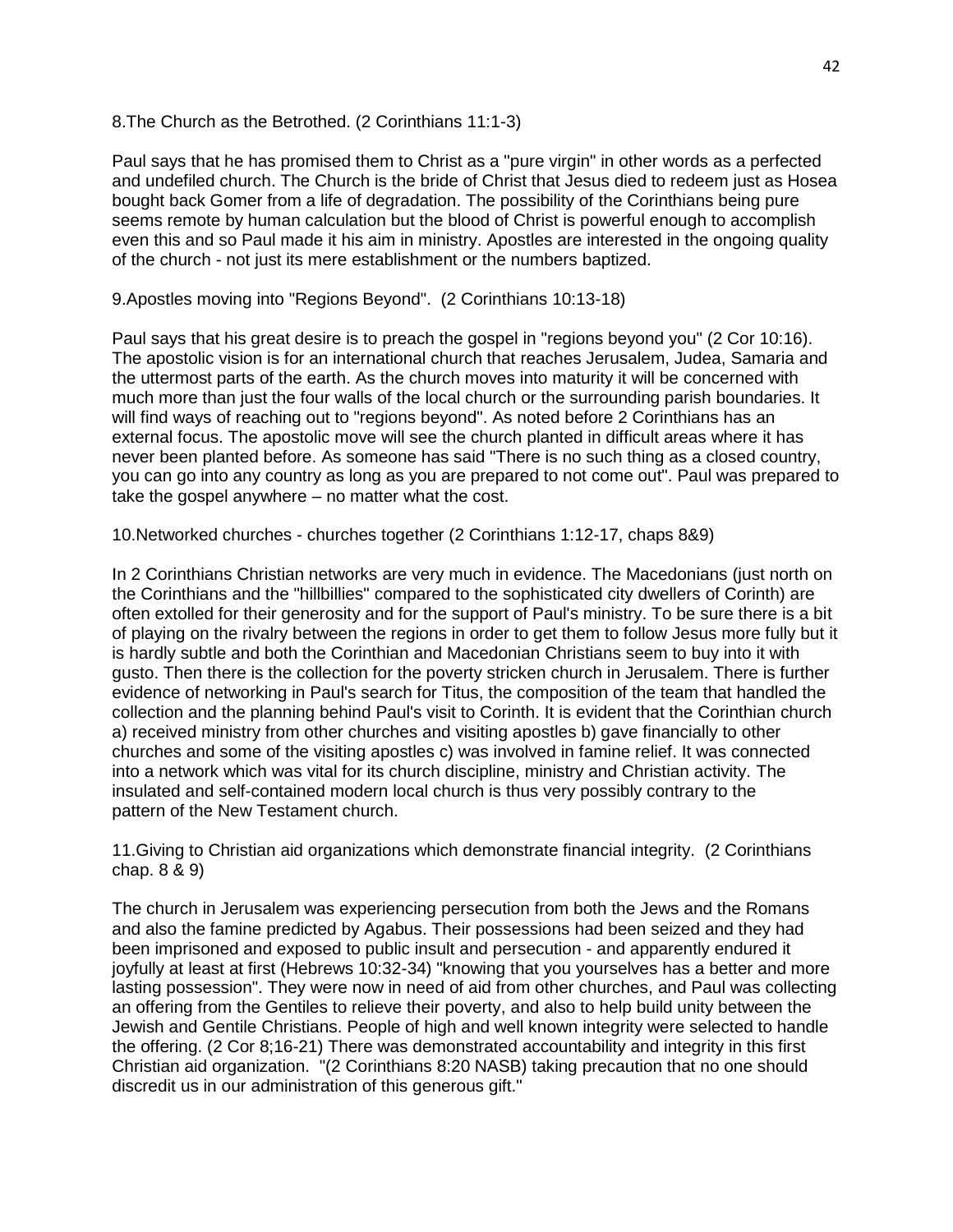Chapters 8 and 9 of 2 Corinthians are often used to preach weekly generous giving to the local church. In fact, that are the opposite - they are exhorting weekly generous giving from the local church to Christians in distress overseas. The cash flow is outward not inward! The motive is not that the programs of the local church may run but that "there may be equality" between churches in the body of Christ. (2 Corinthians 8:13-15 NASB) For this is not for the ease of others and for your affliction, but by way of equality-- {14} at this present time your abundance being a supply for their want, that their abundance also may become a supply for your want, that there may be equality; {15} as it is written, "HE WHO gathered MUCH DID NOT HAVE TOO MUCH, AND HE WHO gathered LITTLE HAD NO LACK."

As networks develop among churches blessing will flow to those churches that bless their poorer brethren financially. Support of new works in rural areas is one form that is still practiced today. However, we still need to go one step further and provide financial relief, with integrity, to deserving churches in nations affected by drought, famine and poverty. God wants financial equality between brothers and sister churches in the body of Christ.

12.Spiritual warfare and Satan's schemes to destroy the church through deception, false teaching, immorality, persecution, division and accusation. (2 Corinthians 1:8-11, 2:5-11, 4:4, 10:3-5, 11:3-6; 11:13-21)

Satan is an ever-present foe in 2 Corinthians. From the opening chapters where Paul is fighting wild beasts at Ephesus and despairing of life itself through to chapter 11 on false apostles, divisive emissaries of Satan masquerading as servants of righteousness. Satan is called the "prince of this world", shown as the one that blinds those that are perishing to the truths of the gospel and the originator of ideas and pretensions that are set up against the knowledge of God. Paul seems to have had some first-hand experience of Satan because he says that he "masquerades as an angel of light" - perhaps Paul or someone close to him found this out through an encounter with an "angel" that went horribly wrong. Satan's plan for the average Christian is outlined in 2:5-11 - tempt them into sin, then expose them to judgment, have them overwhelmed by the outcome, ensure that they are not forgiven or restored but treated legalistically then drive them far from God. To ensure this plan fails Paul says for the church to restore the person subjected to church discipline as soon as they have repented "lest Satan outwit us -for we are not unaware of his schemes". (2 Corinthians 2:11) The apostolic is opposed at every turn by the Satanic. He will attempt to destroy those that emerge as apostles and to discredit the ministry by the scheme shown above - or as in Paul's case by portraying the apostle as dowdy, unimpressive and not a top notch performer on stage so that people turn to the more glamorous false apostles. These false apostles will perform false miracles and nine clear warnings are given in Scripture about them and their attempt to deceive the elect. (e.g 2Thess 2:5-11, Matt 24:24, Mark 13:22)

13.True and false revelation. The danger of pride. (2 Corinthians 11:1-6, 12:1-10, 10:1,2)

Paul received such an abundance of revelations that God gave him an affliction a "thorn in the flesh" - possibly a persecutor such as Alexander the coppersmith, so that he had to be content with insults and persecutions and to find that "My grace is sufficient for you" (12:1-10). Thus, in the apostolic, even true revelation can be intoxicating and spiritually dangerous if not accompanied by humility. False revelation such as that outlined in chapter 11 - where Paul speaks of another gospel, another Christ and another Holy Spirit is even worse. It leads people into captivity to false apostles who are servants of Satan. Thus a mature apostolic church needs first of all to be a discerning church believing only true revelation from God and able to tell true from false. In Hebrews maturity and deep revelation is imparted to those who have learned to tell good from evil. (Hebrews 5:14 NASB) But solid food is for the mature, who because of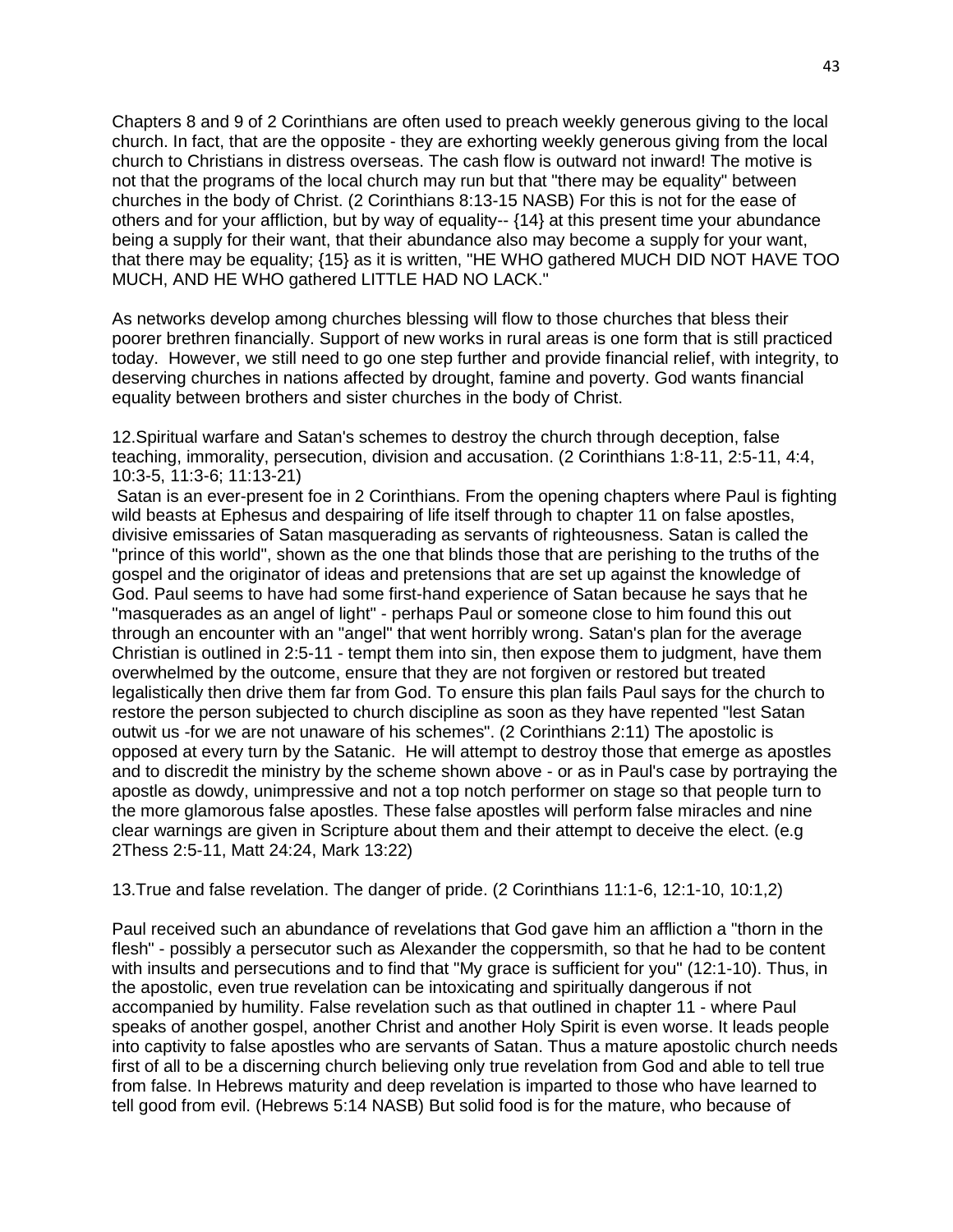practice have their senses trained to discern good and evil. Secondly the apostolic church needs to be humble in the way it handles the truth and not puffed up with pride. Thus we need to have faith without gullibility and vision without deception.

For this to happen we need to develop…

a) a deep knowledge of the Word especially in the elders and leaders of the church.

b) a solid character that is humble and practiced in discerning good from evil.

c) the ability to wait on a revelation to see whether it is from God and to test it  $-$  so that we are not blown about by every wind of doctrine and every new fad.

d) an intimacy with God so that we know the Presence of the Truth and can thus be sensitive to the intrusion of evil.

e) the development of the anointing of the Holy Spirit so that we may be led by Him into "all truth" (John 14;26, 1 John 2:20,27, 1 Cor 2:9-16)

14.The desired future of the church –unity and purity - a discerning, disciplined and dynamic witness to the glory of the New Covenant in Christ Jesus. (2 Corinthians 2:12-5:21)

All this time, throughout the epistle, Paul is nudging the Corinthians towards Christ-likeness, towards being the pure Bride of Christ. In the early chapters of 2 Corinthians Paul frequently refers to the glory of the New Covenant and to the vast privilege of being ambassadors for Christ with a message of reconciliation. The church, when right with God, is a dynamic witness to the glory of God in the face of Christ and is being transformed from glory to glory by the Lord who is the Spirit. (2 Cor 3) Thus the church is to both reflect God's glory and to be constantly transformed into it through the operation of the Holy Spirit. Glorification involves purification as one component and purification involves a separation from the world and from false doctrine and thus requires discernment and maturity. It is also impossible to have a glorious church if it is divided or disrupted so that unity and discipline under apostolic authority are key aspects of a church reflecting the glory of God. Thus as the church moves from body to bride and from immaturity to maturity it will become a united, pure, discerning and dynamic witness to the glory of the New Covenant under the discipline of true apostolic leadership.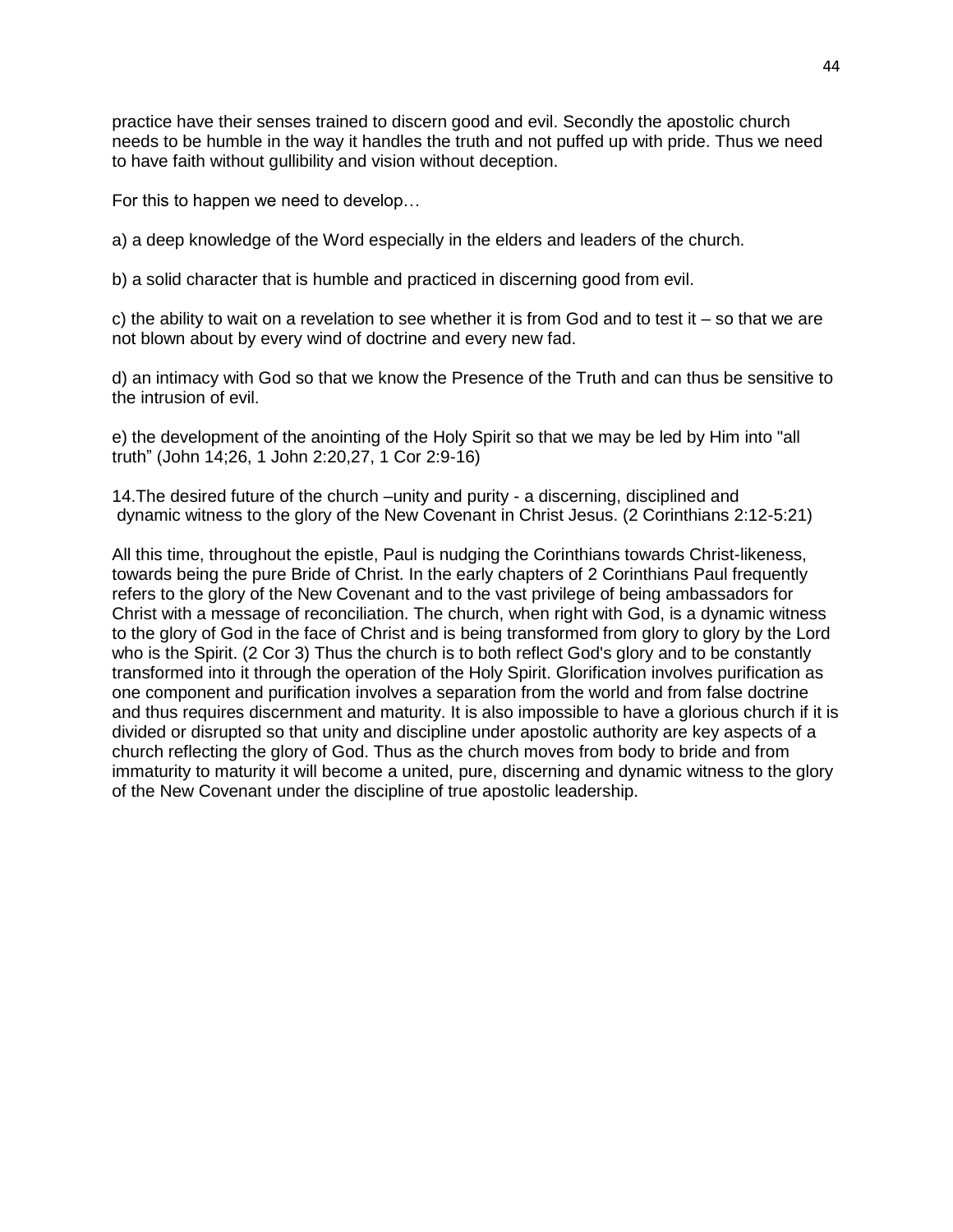# **Apostles And Church Discipline**

## **The Management of Sin and Sinners In The First Century AD**

## **by John Edmiston**

This connects with the rest of Beyond Denominations in showing how a local area network can manage church discipline and in particular how such a local area network might function if the office of apostle was restored as C. Peter Wagner predicts.]

Over the past few years people I know have been involved in adultery, prostitution, credit-card fraud and paedophilia with little or no church discipline. Two of these cases have been public in the courts. We seem unable to manage major sin in the church. Either we react swiftly in condemnation or we counsel the sinner with a minor slap over the wrist. Sin is no longer strongly rebuked and sin, especially sexual immorality, is now rampant in even the most conservative and Spirit-filled churches. I feel that this is grieving our God - who is holy and has called us to be holy as He is holy. While reading and studying 2 Corinthians I noticed how stern Paul's tone was, and how he was obviously coming to set up some kind of court in the church ( 1 Cor 12:20-13:10). This prompted a wider study on how the apostles regarded sin, and how the apostles managed the problem of sin and sinners in the New Testament church, and these are the startling conclusions.

1. Sin was not absent in the early church particularly among the pagan converts. The Corinthians were tolerating incest (1 Cor 5;1ff), visiting prostitutes (1 Cor6:15-17), being drunk at communion (1 Cor 11:21), engaging in sexual immorality (1 Cor chaps 6&7), visiting idols temples (1 Cor chaps 8 & 10), compromising their faith (1 Cor 10:18-22) and following false apostles (2 Cor 11:1-15), and the recipients of James' epistle were quarreling, fighting and committing murder (James 4:2). Many churches were divisive or legalistic (Galatia) and embroiled in what we would call "New Age" teachings (Colossae and perhaps Ephesus). John had to warn his readers to flee from idolatry (1 John 5:21)

2. The sinners were called "saints" or holy ones even in Corinth. (1 Cor 1:1-3)

3. The sin was condemned and the sinners were sternly rebuked. (2 Cor 13:1-3)

4. The sinners were tried by the apostles in church courts. (Acts 5;11, 1 Corinthians 6:1-11, 2 Corinthians 12:20 ff). Having these trials adjudicated by itinerant apostles may have been a very wise move as they a) had the authority and b) were external to the fellowship and thus perceived as objective.

5. There were proper standards of evidence. Hearsay and gossip were not admissible. (2 Cor 13:1)

6. Punishable sins included: Strife, jealousy, angry tempers, disputes, slanders, gossip, arrogance, disturbances, impurity, immorality and sensuality (1 Cor 12:20,21) as well as numerous others such as those listed under point 1 and spiritual sins such as "lying to the Holy Spirit" (Acts 5:11) and being a wayward prophetess (Rev s2:20-24).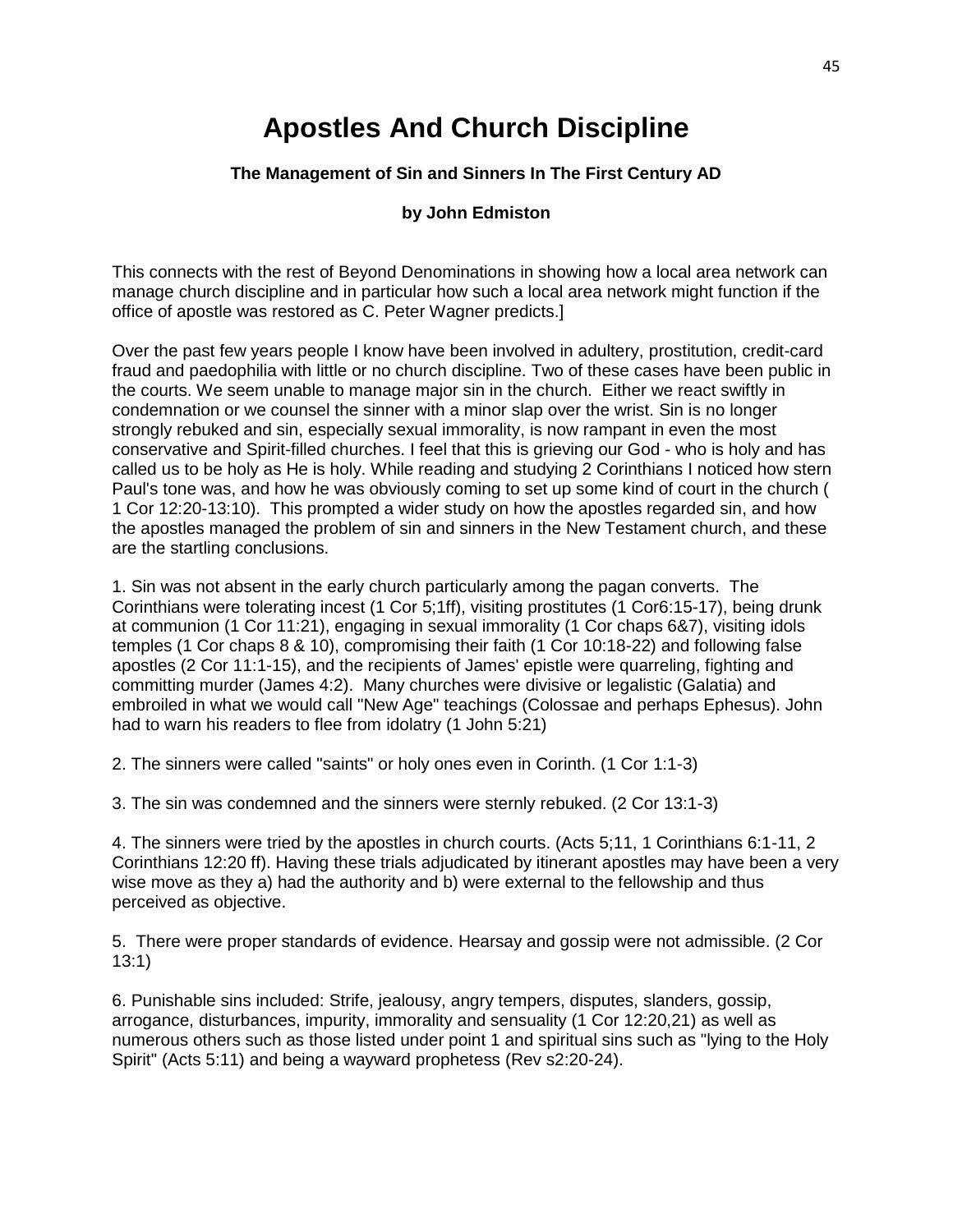7. The penalties included death (Annanias and Sapphira Acts 5:1-11, Jezebels children Rev 2:20-24, those who were disorderly during the Lord's supper 1 Corinthians 11:30), illness (1 Cor 11;30, Rev 2:20-24) and the mysterious "being handed over to Satan for the destruction of the flesh" (1 Cor 5:5) as well as being banned from fellowship (1 Cor 5:11).

8. Christians were exhorted not to associate with immoral Christians. (1 Cor 5:1-11)

9. Heretics were not even to be given the time of day. (2 John 10,11)

10. Churches were warned in advance of the arrival of an apostle and were given time to repent. Titus was thus "received with fear and trembling". (2 Cor 7:14,15) and Paul gave advance warning of his visit to Corinth to set things right in the church (2 Cor 12:20-13:10).

11. If the person had not repented of their sin they were not spared. (2 Cor 13:1-4)

12. Once they had repented then loving restoration was in order. (2 Corinthians 2:5-11)

## **Forbidden Approaches To Church Discipline**

Judging outsiders. Christians are only to judge Christians. (1 Cor 5:9-13)

Failing to reconcile and forgive after repentance. (Matthew 18:15-35, 1 Cor 2:5-11, Galatians 6:1)

Tolerating false teaching, idolatry or immorality. (2 John 10,11, 2 Cor 11:4, 1 Cor 5:1-13, Rev 2:20)

Taking matters to non-Christian courts. (1 Corinthians 6:1-11)

Taking minor matters of personal defrauding and cheating to court. (1 Cor 6::7,8)

Being hasty to judge others and not following a process likely to lead to reconciliation. (Matthew 5:25,26 18:15-35)

## **Pastoral Applications Of The Above**

1. The Church is to be holy, the pure Bride of Christ. (2 Cor 11:2).

2. Sin is serious and sin is wrong and unrepentant sin should be punished.

3. It is appropriate for Christians to set up proper courts with proper standards of evidence and preferably the presiding judge should be someone of authority from outside the fellowship. If apostles are raised up soon as some predict then this could be one of their functions.

4. The evident purposes of church discipline are: 1) The purity of the Church which will be presented to Christ as His body and His bride. 2) To make people fear God and grow in Christian maturity 3) To keep Christians from being contaminated and defiled by sin. 4) To get the sinner to repent. 5) To prevent future judgment by God. (1 Cor 11:30-32)

5.There are right and wrong ways to go about church discipline as outlined above. Church discipline flows from integrity and is never manipulative. (2 Cor 4:2) It is not there to get people